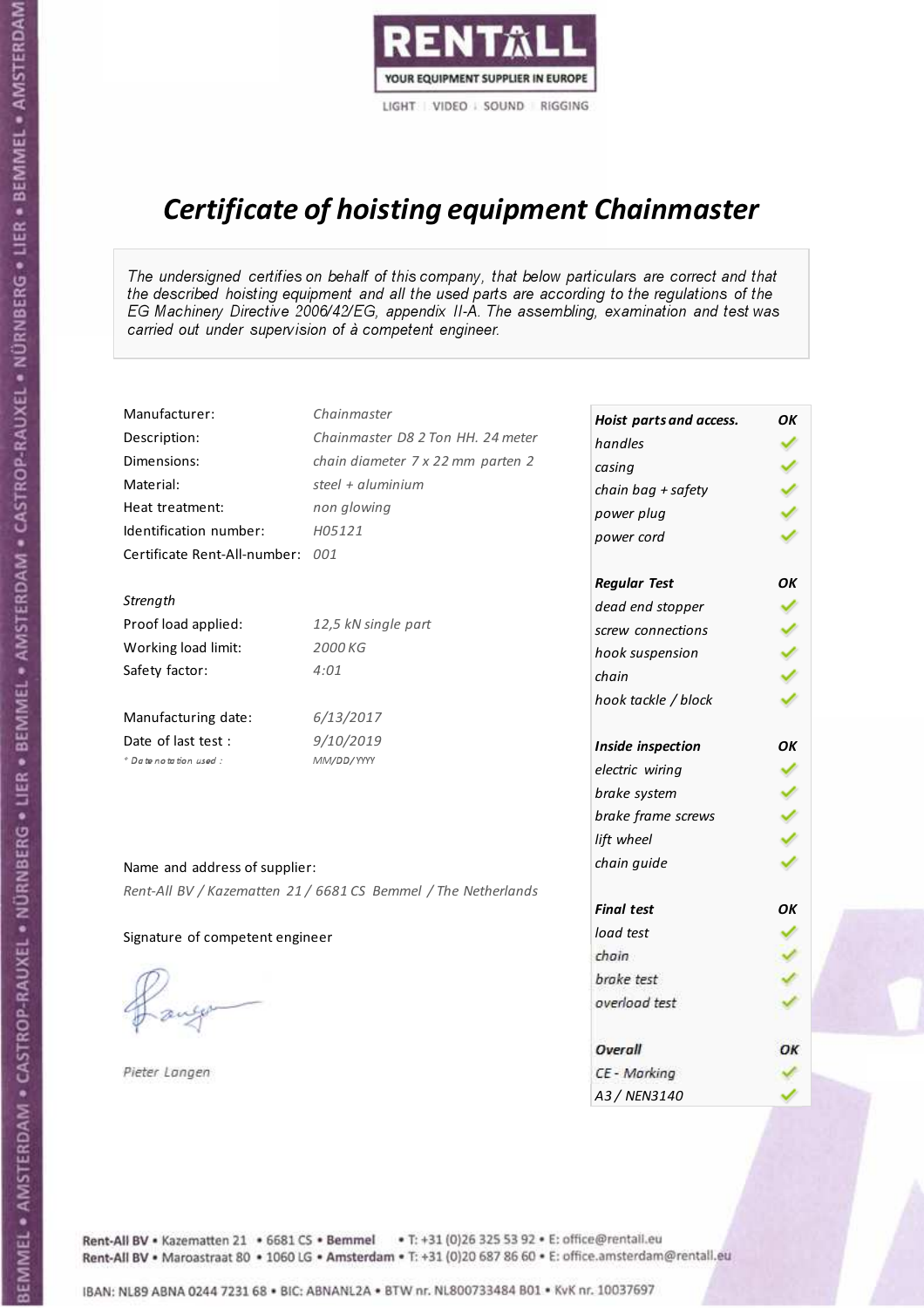

# Certificate of hoisting equipment Chainmaster

The undersigned certifies on behalf of this company, that below particulars are correct and that the described hoisting equipment and all the used parts are according to the regulations of the EG Machinery Directive 2006/42/EG, appendix II-A. The assembling, examination and test was carried out under supervision of à competent engineer.

| Manufacturer:                    | Chainmaster                                                    | Hoist parts and access. | OK |
|----------------------------------|----------------------------------------------------------------|-------------------------|----|
| Description:                     | Chainmaster D8 2 Ton HH. 24 meter                              | handles                 |    |
| Dimensions:                      | chain diameter 7 x 22 mm parten 2                              | casing                  |    |
| Material:                        | steel + $aluminim$                                             | chain bag + safety      |    |
| Heat treatment:                  | non glowing                                                    | power plug              |    |
| Identification number:           | H05122                                                         | power cord              |    |
| Certificate Rent-All-number: 002 |                                                                |                         |    |
|                                  |                                                                | <b>Regular Test</b>     | OK |
| Strength                         |                                                                | dead end stopper        |    |
| Proof load applied:              | 12,5 kN single part                                            | screw connections       |    |
| Working load limit:              | 2000 KG                                                        | hook suspension         |    |
| Safety factor:                   | 4:01                                                           | chain                   |    |
|                                  |                                                                | hook tackle / block     |    |
| Manufacturing date:              | 6/13/2017                                                      |                         |    |
| Date of last test :              | 3/5/2020                                                       | Inside inspection       | OK |
| * Date notation used :           | MM/DD/YYYY                                                     | electric wiring         |    |
|                                  |                                                                | brake system            |    |
|                                  |                                                                | brake frame screws      |    |
|                                  |                                                                | lift wheel              |    |
| Name and address of supplier:    |                                                                | chain guide             |    |
|                                  | Rent-All BV / Kazematten 21 / 6681 CS Bemmel / The Netherlands |                         |    |
|                                  |                                                                | <b>Final test</b>       | OK |
| Signature of competent engineer  |                                                                | load test               |    |
|                                  |                                                                | chain                   |    |
|                                  |                                                                | brake test              |    |
|                                  |                                                                | overload test           |    |
|                                  |                                                                | Overall                 | OK |
| Pieter Langen                    |                                                                | CE - Marking            |    |
|                                  |                                                                | A3 / NEN3140            |    |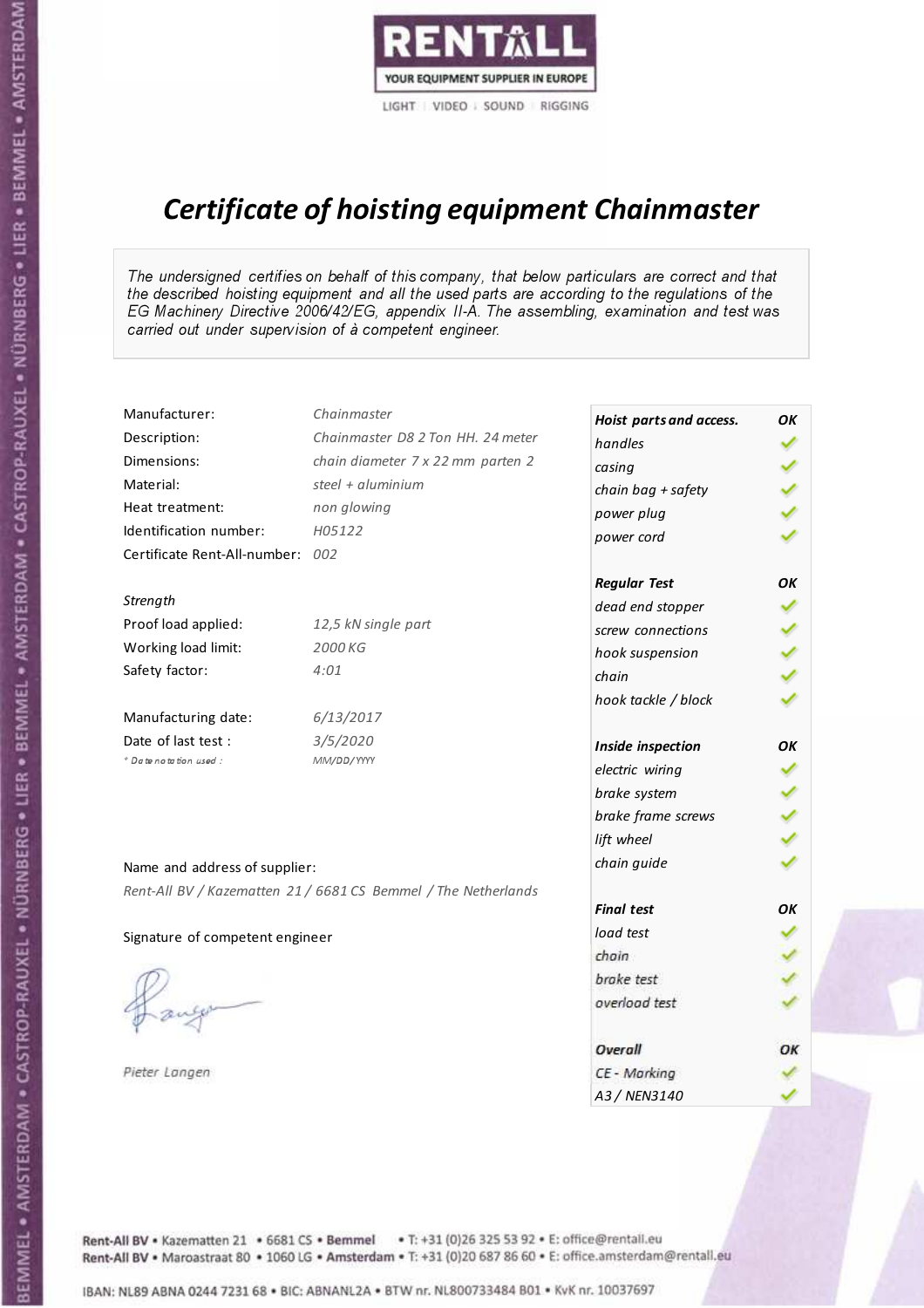

# Certificate of hoisting equipment Chainmaster

The undersigned certifies on behalf of this company, that below particulars are correct and that the described hoisting equipment and all the used parts are according to the regulations of the EG Machinery Directive 2006/42/EG, appendix II-A. The assembling, examination and test was carried out under supervision of à competent engineer.

| Manufacturer:                    | Chainmaster                                                    | Hoist parts and access. | OK |
|----------------------------------|----------------------------------------------------------------|-------------------------|----|
| Description:                     | Chainmaster D8 2 Ton HH. 24 meter                              | handles                 |    |
| Dimensions:                      | chain diameter 7 x 22 mm parten 2                              | casing                  |    |
| Material:                        | steel $+$ aluminium                                            | chain bag + safety      |    |
| Heat treatment:                  | non glowing                                                    | power plug              |    |
| Identification number:           | H05123                                                         | power cord              |    |
| Certificate Rent-All-number: 003 |                                                                |                         |    |
|                                  |                                                                | <b>Regular Test</b>     | OK |
| Strength                         |                                                                | dead end stopper        |    |
| Proof load applied:              | 12,5 kN single part                                            | screw connections       |    |
| Working load limit:              | 2000 KG                                                        | hook suspension         |    |
| Safety factor:                   | 4:01                                                           | chain                   |    |
|                                  |                                                                | hook tackle / block     |    |
| Manufacturing date:              | 6/13/2017                                                      |                         |    |
| Date of last test:               | 2/26/2019                                                      | Inside inspection       | OK |
| * Date notation used :           | MM/DD/YYYY                                                     | electric wiring         |    |
|                                  |                                                                | brake system            |    |
|                                  |                                                                | brake frame screws      |    |
|                                  |                                                                | lift wheel              |    |
| Name and address of supplier:    |                                                                | chain guide             |    |
|                                  | Rent-All BV / Kazematten 21 / 6681 CS Bemmel / The Netherlands |                         |    |
|                                  |                                                                | <b>Final test</b>       | OK |
| Signature of competent engineer  |                                                                | load test               |    |
|                                  |                                                                | chain                   |    |
|                                  |                                                                | brake test              |    |
|                                  |                                                                | overload test           |    |
|                                  |                                                                | Overall                 | OK |
| Pieter Langen                    |                                                                | CE - Marking            |    |
|                                  |                                                                | A3 / NEN3140            |    |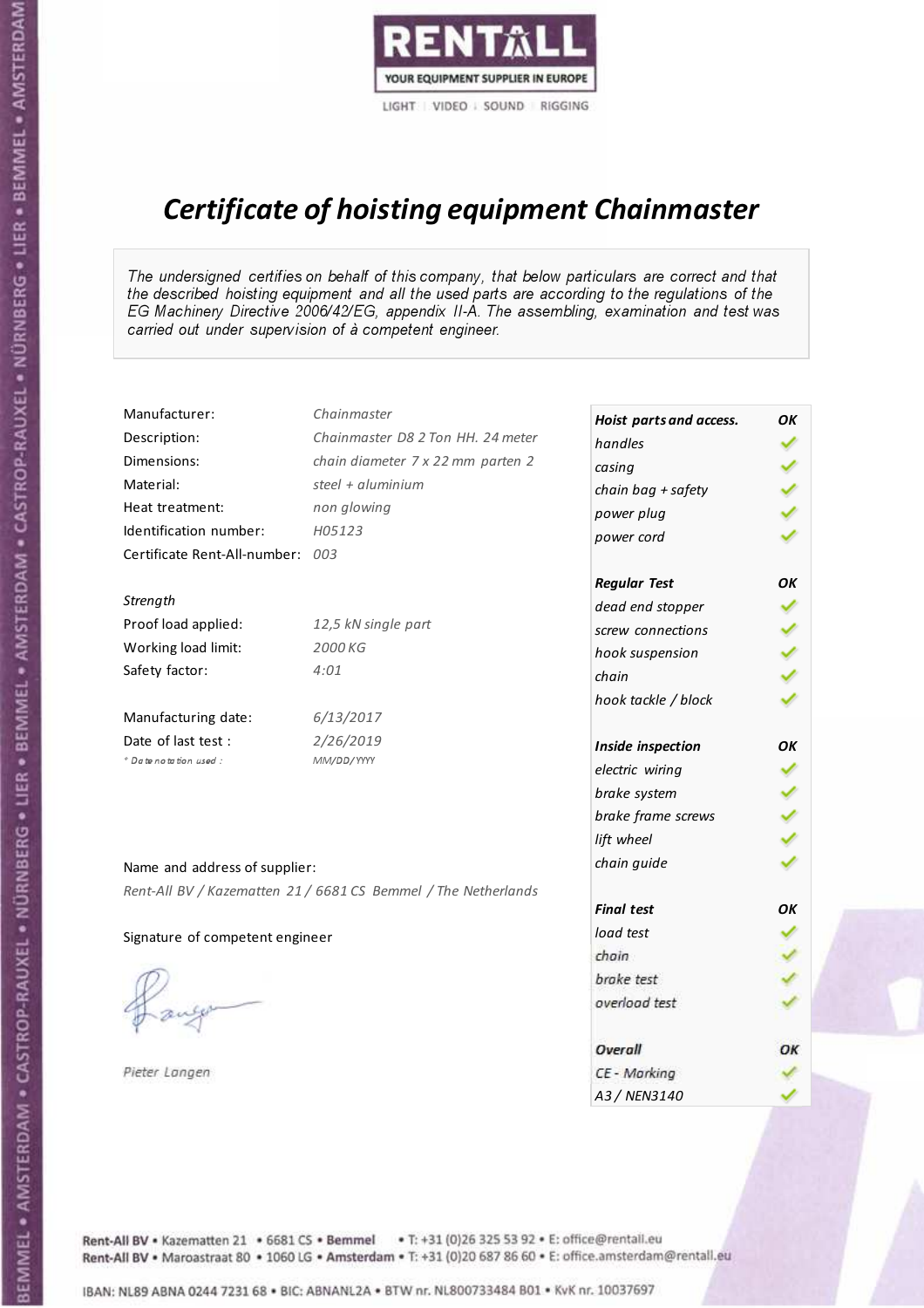

# Certificate of hoisting equipment Chainmaster

The undersigned certifies on behalf of this company, that below particulars are correct and that the described hoisting equipment and all the used parts are according to the regulations of the EG Machinery Directive 2006/42/EG, appendix II-A. The assembling, examination and test was carried out under supervision of à competent engineer.

| Manufacturer:                   | Chainmaster                                                    | Hoist parts and access. | OK |
|---------------------------------|----------------------------------------------------------------|-------------------------|----|
| Description:                    | Chainmaster D8 2 Ton HH. 24 meter                              | handles                 |    |
| Dimensions:                     | chain diameter 7 x 22 mm parten 2                              | casing                  |    |
| Material:                       | steel $+$ aluminium                                            | chain bag + safety      |    |
| Heat treatment:                 | non glowing                                                    | power plug              |    |
| Identification number:          | H05124                                                         | power cord              |    |
| Certificate Rent-All-number:    | 004                                                            |                         |    |
|                                 |                                                                | <b>Regular Test</b>     | OK |
| Strength                        |                                                                | dead end stopper        |    |
| Proof load applied:             | 12,5 kN single part                                            | screw connections       |    |
| Working load limit:             | 2000 KG                                                        | hook suspension         |    |
| Safety factor:                  | 4:01                                                           | chain                   |    |
|                                 |                                                                | hook tackle / block     |    |
| Manufacturing date:             | 6/13/2017                                                      |                         |    |
| Date of last test :             | 2/26/2019                                                      | Inside inspection       | OK |
| * Date notation used :          | MM/DD/YYYY                                                     | electric wiring         |    |
|                                 |                                                                | brake system            |    |
|                                 |                                                                | brake frame screws      |    |
|                                 |                                                                | lift wheel              |    |
| Name and address of supplier:   |                                                                | chain guide             |    |
|                                 | Rent-All BV / Kazematten 21 / 6681 CS Bemmel / The Netherlands |                         |    |
|                                 |                                                                | <b>Final test</b>       | OK |
| Signature of competent engineer |                                                                | load test               |    |
|                                 |                                                                | chain                   |    |
|                                 |                                                                | brake test              |    |
|                                 |                                                                | overload test           |    |
|                                 |                                                                | Overall                 | OK |
| Pieter Langen                   |                                                                | CE - Marking            |    |
|                                 |                                                                | A3 / NEN3140            |    |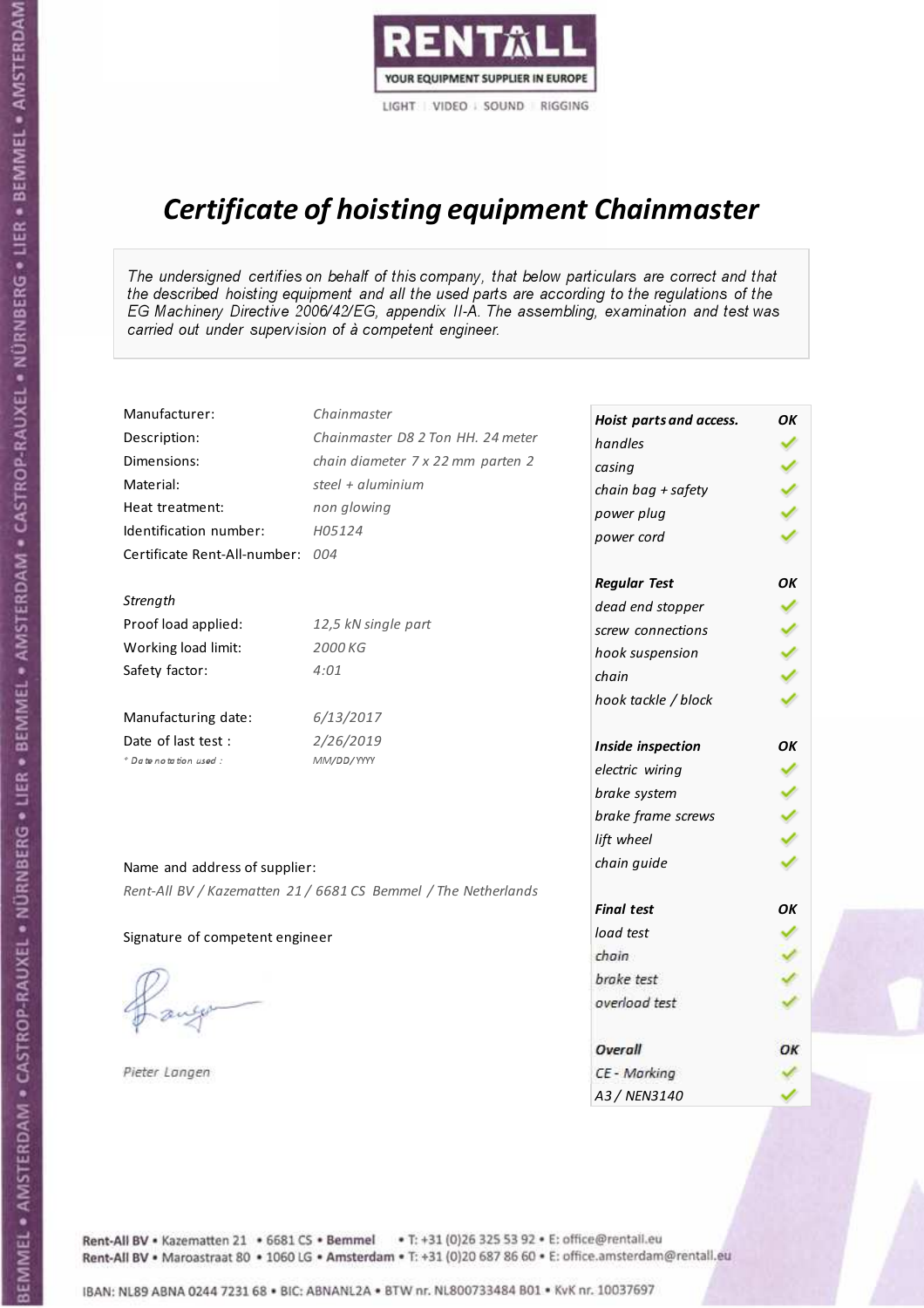

# Certificate of hoisting equipment Chainmaster

The undersigned certifies on behalf of this company, that below particulars are correct and that the described hoisting equipment and all the used parts are according to the regulations of the EG Machinery Directive 2006/42/EG, appendix II-A. The assembling, examination and test was carried out under supervision of à competent engineer.

| Manufacturer:                    | Chainmaster                                                    | Hoist parts and access. | OK |
|----------------------------------|----------------------------------------------------------------|-------------------------|----|
| Description:                     | Chainmaster D8 2 Ton HH. 24 meter                              | handles                 |    |
| Dimensions:                      | chain diameter 7 x 22 mm parten 2                              | casing                  |    |
| Material:                        | steel $+$ aluminium                                            | chain bag + safety      |    |
| Heat treatment:                  | non glowing                                                    | power plug              |    |
| Identification number:           | H05125                                                         | power cord              |    |
| Certificate Rent-All-number: 005 |                                                                |                         |    |
|                                  |                                                                | <b>Regular Test</b>     | OK |
| Strength                         |                                                                | dead end stopper        |    |
| Proof load applied:              | 12,5 kN single part                                            | screw connections       |    |
| Working load limit:              | 2000 KG                                                        | hook suspension         |    |
| Safety factor:                   | 4:01                                                           | chain                   |    |
|                                  |                                                                | hook tackle / block     |    |
| Manufacturing date:              | 6/13/2017                                                      |                         |    |
| Date of last test:               | 2/5/2020                                                       | Inside inspection       | OK |
| * Date notation used :           | MM/DD/YYYY                                                     | electric wiring         |    |
|                                  |                                                                | brake system            |    |
|                                  |                                                                | brake frame screws      |    |
|                                  |                                                                | lift wheel              |    |
| Name and address of supplier:    |                                                                | chain guide             |    |
|                                  | Rent-All BV / Kazematten 21 / 6681 CS Bemmel / The Netherlands |                         |    |
|                                  |                                                                | <b>Final test</b>       | OK |
| Signature of competent engineer  |                                                                | load test               |    |
|                                  |                                                                | chain                   |    |
|                                  |                                                                | brake test              |    |
|                                  |                                                                | overload test           |    |
|                                  |                                                                | Overall                 | OK |
| Pieter Langen                    |                                                                | CE - Marking            |    |
|                                  |                                                                | A3 / NEN3140            |    |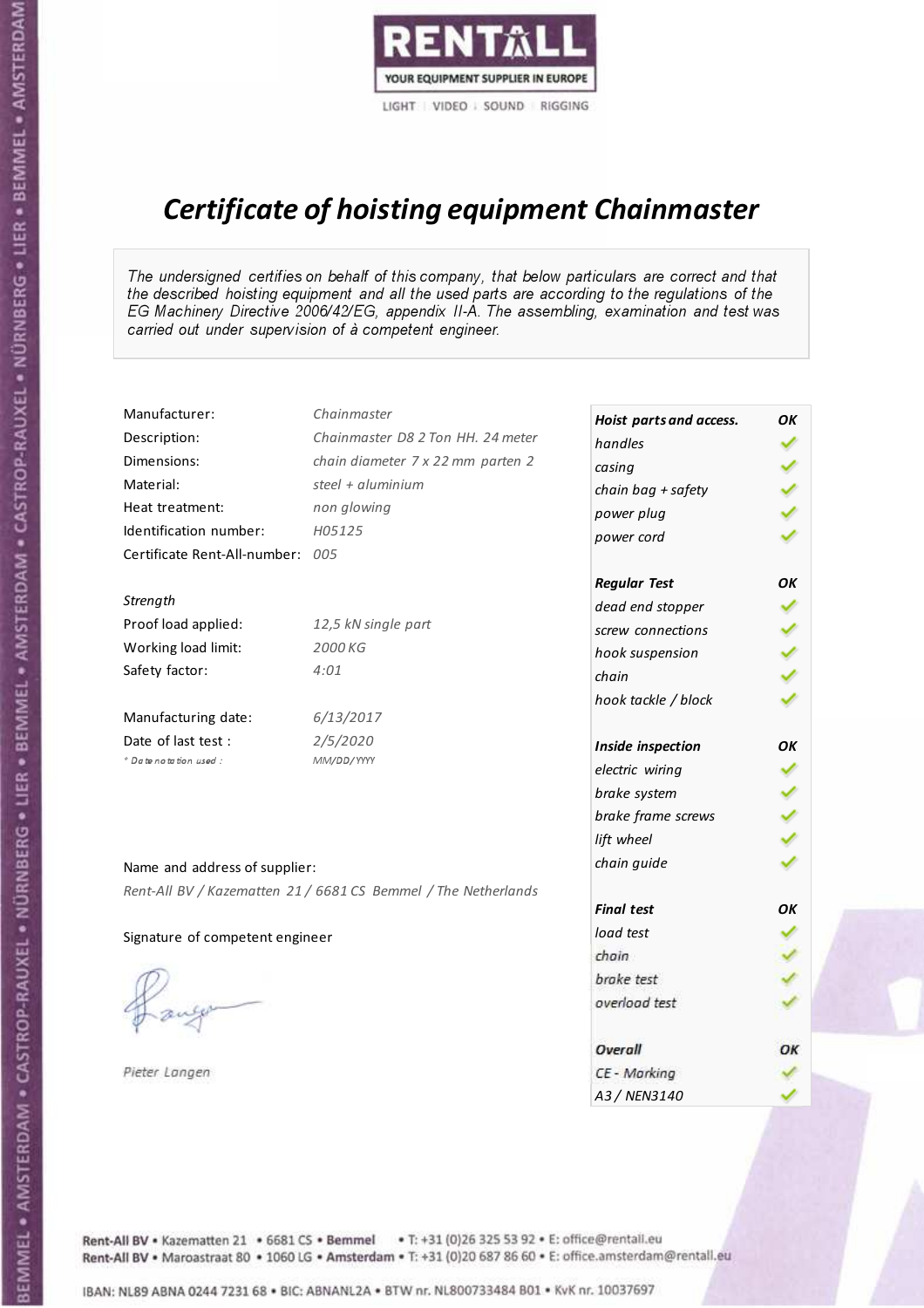

# Certificate of hoisting equipment Chainmaster

The undersigned certifies on behalf of this company, that below particulars are correct and that the described hoisting equipment and all the used parts are according to the regulations of the EG Machinery Directive 2006/42/EG, appendix II-A. The assembling, examination and test was carried out under supervision of à competent engineer.

| Manufacturer:                    | Chainmaster                                                    | Hoist parts and access. | OK |
|----------------------------------|----------------------------------------------------------------|-------------------------|----|
| Description:                     | Chainmaster D8 2 Ton HH. 24 meter                              | handles                 |    |
| Dimensions:                      | chain diameter 7 x 22 mm parten 2                              | casing                  |    |
| Material:                        | steel + aluminium                                              | chain bag + safety      |    |
| Heat treatment:                  | non glowing                                                    | power plug              |    |
| Identification number:           | H05126                                                         | power cord              |    |
| Certificate Rent-All-number: 006 |                                                                |                         |    |
|                                  |                                                                | <b>Regular Test</b>     | OK |
| Strength                         |                                                                | dead end stopper        |    |
| Proof load applied:              | 12,5 kN single part                                            | screw connections       |    |
| Working load limit:              | 2000 KG                                                        | hook suspension         |    |
| Safety factor:                   | 4:01                                                           | chain                   |    |
|                                  |                                                                | hook tackle / block     |    |
| Manufacturing date:              | 6/13/2017                                                      |                         |    |
| Date of last test :              | 10/21/2019                                                     | Inside inspection       | OK |
| * Date notation used :           | MM/DD/YYYY                                                     | electric wiring         | ✔  |
|                                  |                                                                | brake system            |    |
|                                  |                                                                | brake frame screws      |    |
|                                  |                                                                | lift wheel              |    |
| Name and address of supplier:    |                                                                | chain guide             |    |
|                                  | Rent-All BV / Kazematten 21 / 6681 CS Bemmel / The Netherlands |                         |    |
|                                  |                                                                | <b>Final test</b>       | OK |
| Signature of competent engineer  |                                                                | load test               |    |
|                                  |                                                                | chain                   |    |
|                                  |                                                                | brake test              |    |
|                                  |                                                                | overload test           |    |
|                                  |                                                                | Overall                 | ОК |
| Pieter Langen                    |                                                                | CE - Marking            |    |
|                                  |                                                                | A3 / NEN3140            |    |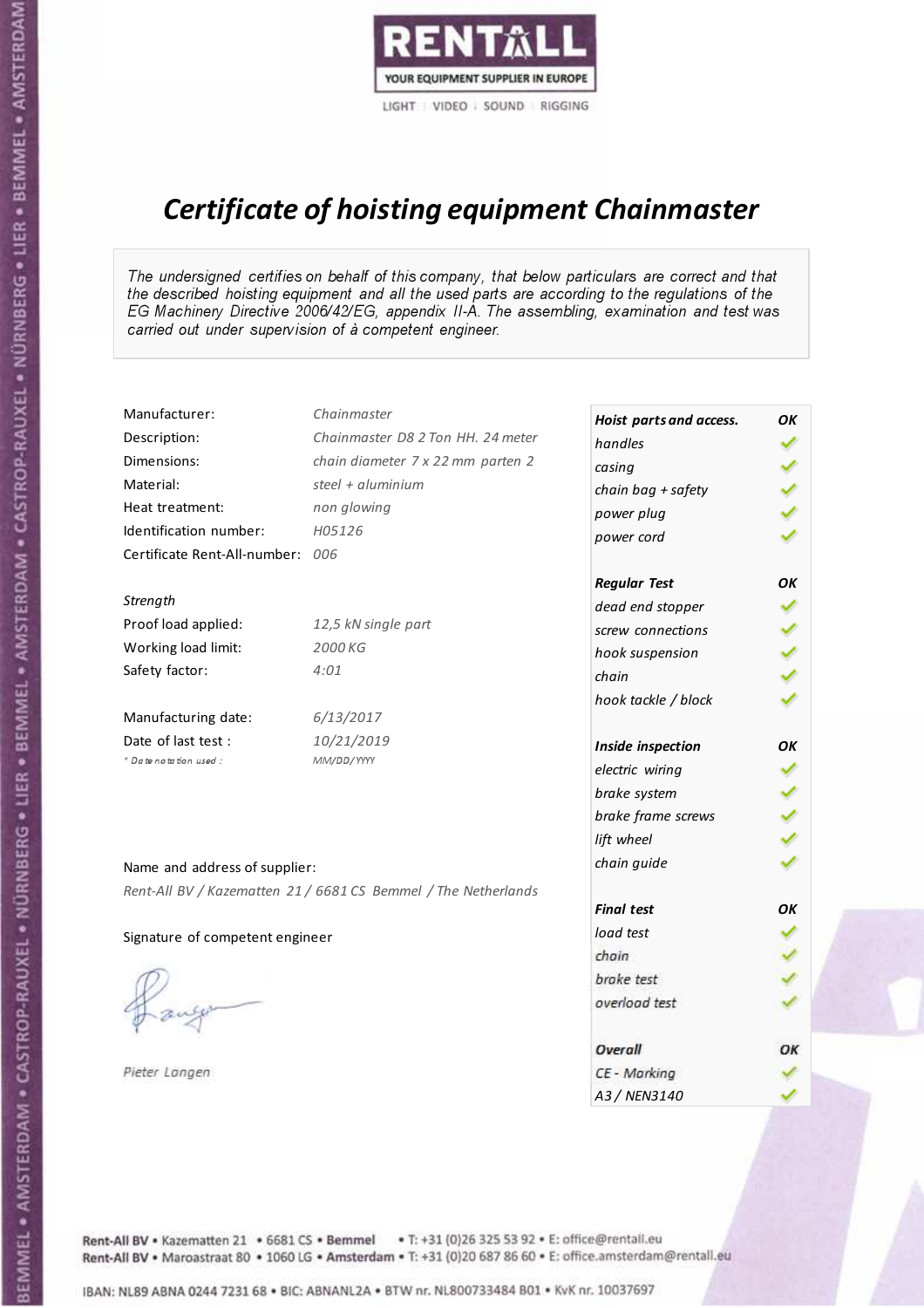

# Certificate of hoisting equipment Chainmaster

The undersigned certifies on behalf of this company, that below particulars are correct and that the described hoisting equipment and all the used parts are according to the regulations of the EG Machinery Directive 2006/42/EG, appendix II-A. The assembling, examination and test was carried out under supervision of à competent engineer.

| Manufacturer:                   | Chainmaster                                                    | Hoist parts and access. | OK |
|---------------------------------|----------------------------------------------------------------|-------------------------|----|
| Description:                    | Chainmaster D8 2 Ton HH. 24 meter                              | handles                 |    |
| Dimensions:                     | chain diameter 7 x 22 mm parten 2                              | casing                  |    |
| Material:                       | steel + aluminium                                              | chain bag + safety      |    |
| Heat treatment:                 | non glowing                                                    | power plug              |    |
| Identification number:          | D10077                                                         | power cord              |    |
| Certificate Rent-All-number:    | 007                                                            |                         |    |
|                                 |                                                                | <b>Regular Test</b>     | OΚ |
| Strength                        |                                                                | dead end stopper        |    |
| Proof load applied:             | 12,5 kN single part                                            | screw connections       |    |
| Working load limit:             | 2000 KG                                                        | hook suspension         |    |
| Safety factor:                  | 4:01                                                           | chain                   |    |
|                                 |                                                                | hook tackle / block     |    |
| Manufacturing date:             | 5/6/2014                                                       |                         |    |
| Date of last test :             | 10/11/2019                                                     | Inside inspection       | OΚ |
| + Date notation used :          | MM/DD/YYYY                                                     | electric wiring         |    |
|                                 |                                                                | brake system            |    |
|                                 |                                                                | brake frame screws      |    |
|                                 |                                                                | lift wheel              |    |
| Name and address of supplier:   |                                                                | chain guide             |    |
|                                 | Rent-All BV / Kazematten 21 / 6681 CS Bemmel / The Netherlands |                         |    |
|                                 |                                                                | <b>Final test</b>       | OK |
| Signature of competent engineer |                                                                | load test               |    |
|                                 |                                                                | chain                   |    |
|                                 |                                                                | brake test              |    |
|                                 |                                                                | overload test           |    |
|                                 |                                                                | Overall                 | ОК |
|                                 |                                                                |                         |    |
| Pieter Langen                   |                                                                | CE - Marking            |    |
|                                 |                                                                | A3 / NEN3140            |    |

Rent-All BV . Kazematten 21 . 6681 CS . Bemmel . T: +31 (0)26 325 53 92 . E: office@rentall.eu Rent-All BV · Maroastraat 80 · 1060 LG · Amsterdam · T: +31 (0)20 687 86 60 · E: office.amsterdam@rentall.eu

IBAN: NL89 ABNA 0244 7231 68 . BIC: ABNANL2A . BTW nr. NL800733484 B01 . KyK nr. 10037697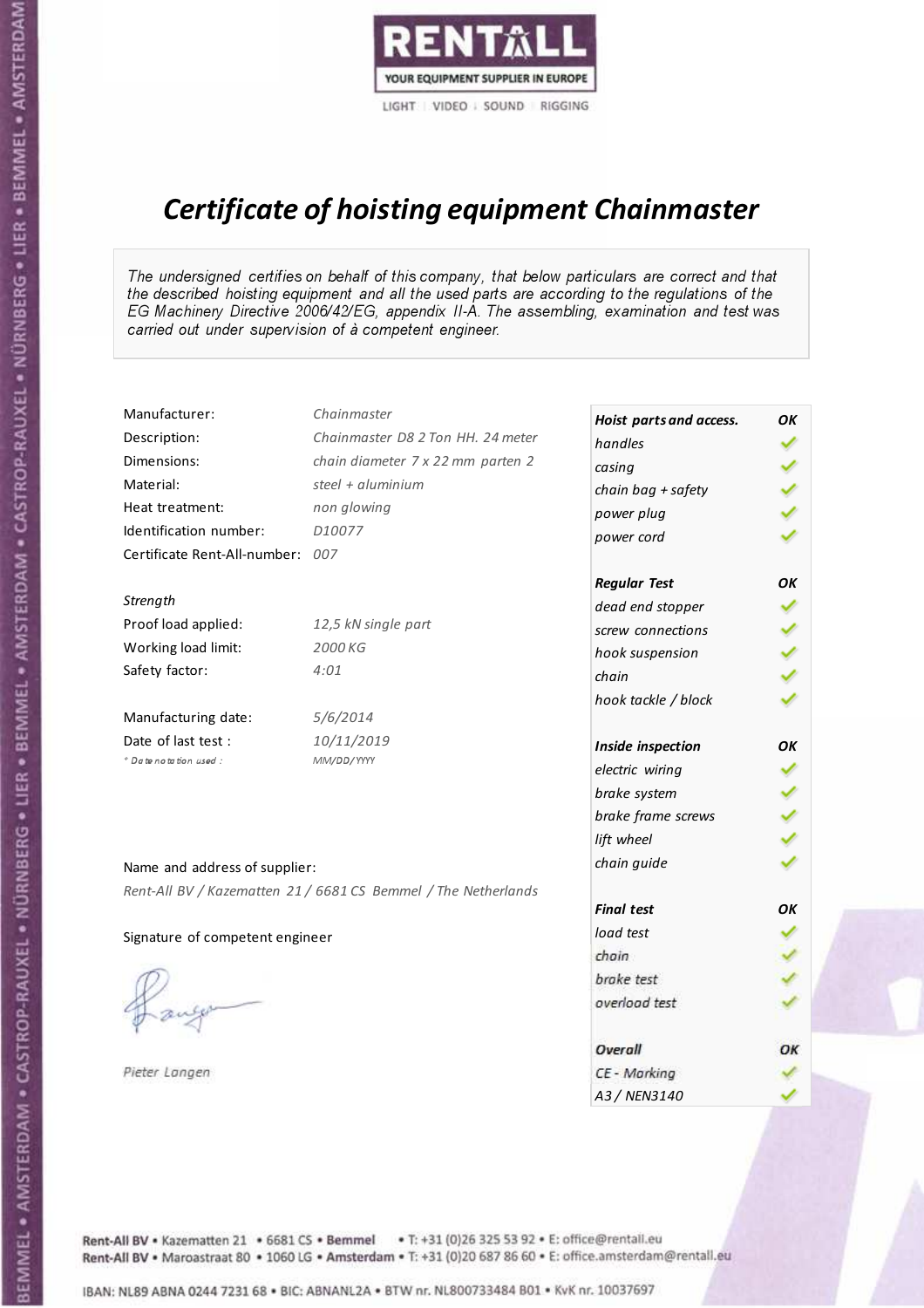

# Certificate of hoisting equipment Chainmaster

The undersigned certifies on behalf of this company, that below particulars are correct and that the described hoisting equipment and all the used parts are according to the regulations of the EG Machinery Directive 2006/42/EG, appendix II-A. The assembling, examination and test was carried out under supervision of à competent engineer.

| Manufacturer:                    | Chainmaster                                                    | Hoist parts and access. | OK |
|----------------------------------|----------------------------------------------------------------|-------------------------|----|
| Description:                     | Chainmaster D8 2 Ton HH. 24 meter                              | handles                 |    |
| Dimensions:                      | chain diameter 7 x 22 mm parten 2                              | casing                  |    |
| Material:                        | steel $+$ aluminium                                            | chain bag + safety      |    |
| Heat treatment:                  | non glowing                                                    | power plug              |    |
| Identification number:           | H05127                                                         | power cord              |    |
| Certificate Rent-All-number: 008 |                                                                |                         |    |
|                                  |                                                                | <b>Regular Test</b>     | OK |
| Strength                         |                                                                | dead end stopper        | ✓  |
| Proof load applied:              | 12,5 kN single part                                            | screw connections       |    |
| Working load limit:              | 2000 KG                                                        | hook suspension         |    |
| Safety factor:                   | 4:01                                                           | chain                   |    |
|                                  |                                                                | hook tackle / block     |    |
| Manufacturing date:              | 6/13/2017                                                      |                         |    |
| Date of last test :              | 11/1/2019                                                      | Inside inspection       | OK |
| + Date notation used :           | MM/DD/YYYY                                                     | electric wiring         |    |
|                                  |                                                                | brake system            |    |
|                                  |                                                                | brake frame screws      |    |
|                                  |                                                                | lift wheel              |    |
| Name and address of supplier:    |                                                                | chain guide             |    |
|                                  | Rent-All BV / Kazematten 21 / 6681 CS Bemmel / The Netherlands |                         |    |
|                                  |                                                                | <b>Final test</b>       | OK |
| Signature of competent engineer  |                                                                | load test               |    |
|                                  |                                                                | chain                   |    |
|                                  |                                                                | brake test              |    |
|                                  |                                                                | overload test           |    |
|                                  |                                                                | Overall                 | OK |
| Pieter Langen                    |                                                                | CE - Marking            |    |
|                                  |                                                                | A3 / NEN3140            |    |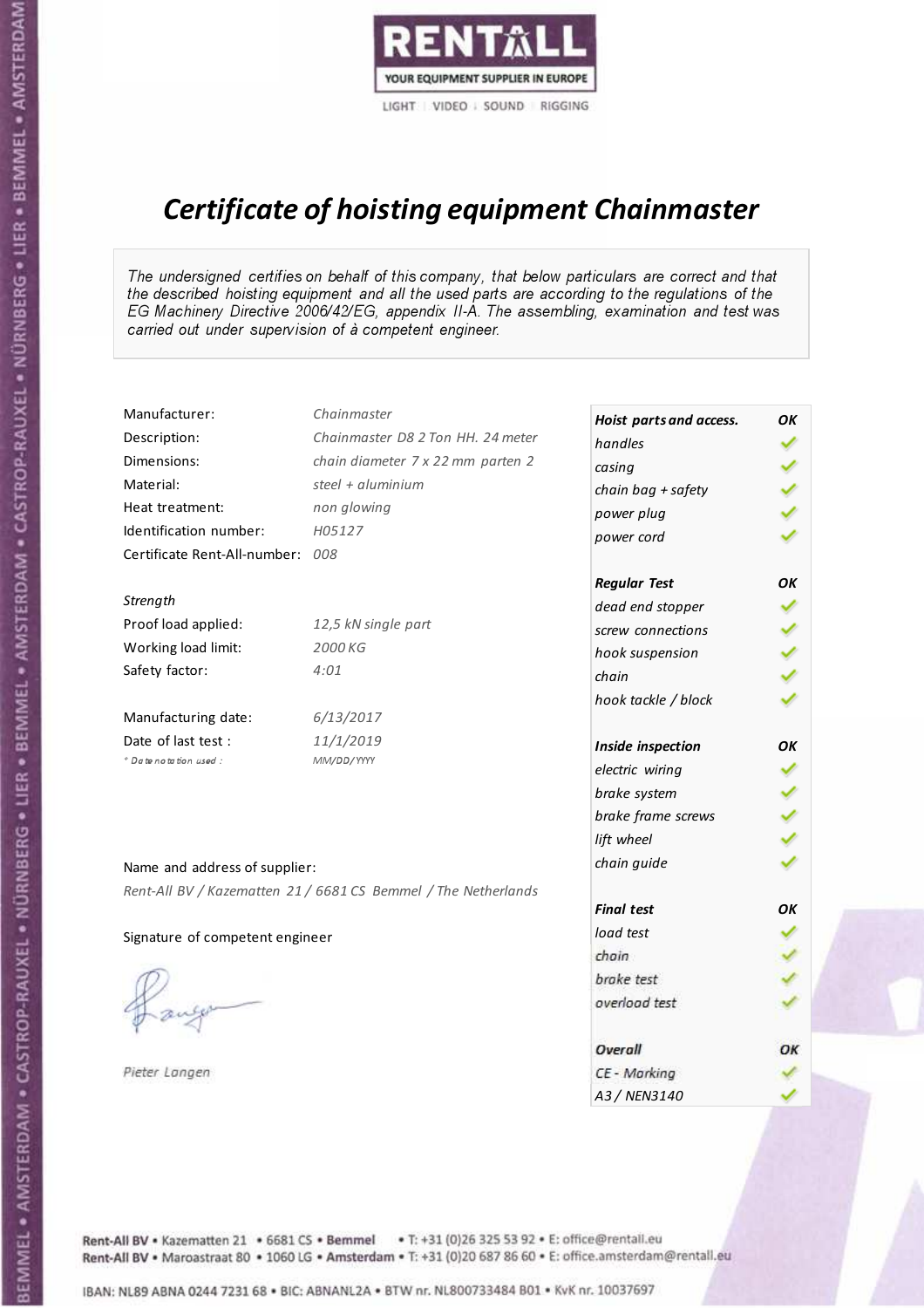

# Certificate of hoisting equipment Chainmaster

The undersigned certifies on behalf of this company, that below particulars are correct and that the described hoisting equipment and all the used parts are according to the regulations of the EG Machinery Directive 2006/42/EG, appendix II-A. The assembling, examination and test was carried out under supervision of à competent engineer.

| Manufacturer:                    | Chainmaster                                                    | Hoist parts and access. | OK |
|----------------------------------|----------------------------------------------------------------|-------------------------|----|
| Description:                     | Chainmaster D8 2 Ton HH. 24 meter                              | handles                 |    |
| Dimensions:                      | chain diameter 7 x 22 mm parten 2                              | casing                  |    |
| Material:                        | steel $+$ aluminium                                            | chain bag + safety      |    |
| Heat treatment:                  | non glowing                                                    | power plug              |    |
| Identification number:           | H05128                                                         | power cord              |    |
| Certificate Rent-All-number: 009 |                                                                |                         |    |
|                                  |                                                                | <b>Regular Test</b>     | OK |
| Strength                         |                                                                | dead end stopper        |    |
| Proof load applied:              | 12,5 kN single part                                            | screw connections       |    |
| Working load limit:              | 2000 KG                                                        | hook suspension         |    |
| Safety factor:                   | 4:01                                                           | chain                   |    |
|                                  |                                                                | hook tackle / block     |    |
| Manufacturing date:              | 6/13/2017                                                      |                         |    |
| Date of last test:               | 11/1/2019                                                      | Inside inspection       | OK |
| * Date notation used :           | MM/DD/YYYY                                                     | electric wiring         |    |
|                                  |                                                                | brake system            |    |
|                                  |                                                                | brake frame screws      |    |
|                                  |                                                                | lift wheel              |    |
| Name and address of supplier:    |                                                                | chain guide             |    |
|                                  | Rent-All BV / Kazematten 21 / 6681 CS Bemmel / The Netherlands |                         |    |
|                                  |                                                                | <b>Final test</b>       | OK |
| Signature of competent engineer  |                                                                | load test               |    |
|                                  |                                                                | chain                   |    |
|                                  |                                                                | brake test              |    |
|                                  |                                                                | overload test           |    |
|                                  |                                                                | Overall                 | OK |
| Pieter Langen                    |                                                                | CE - Marking            |    |
|                                  |                                                                | A3 / NEN3140            |    |

BEMMEL • AMSTERDAM • CASTROP-RAUXEL • NÜRNBERG • LIER • BEMMEL • AMSTERDAM • CASTROP-RAUXEL • NÜRNBERG • LIER • BEMMEL • AMSTERDAM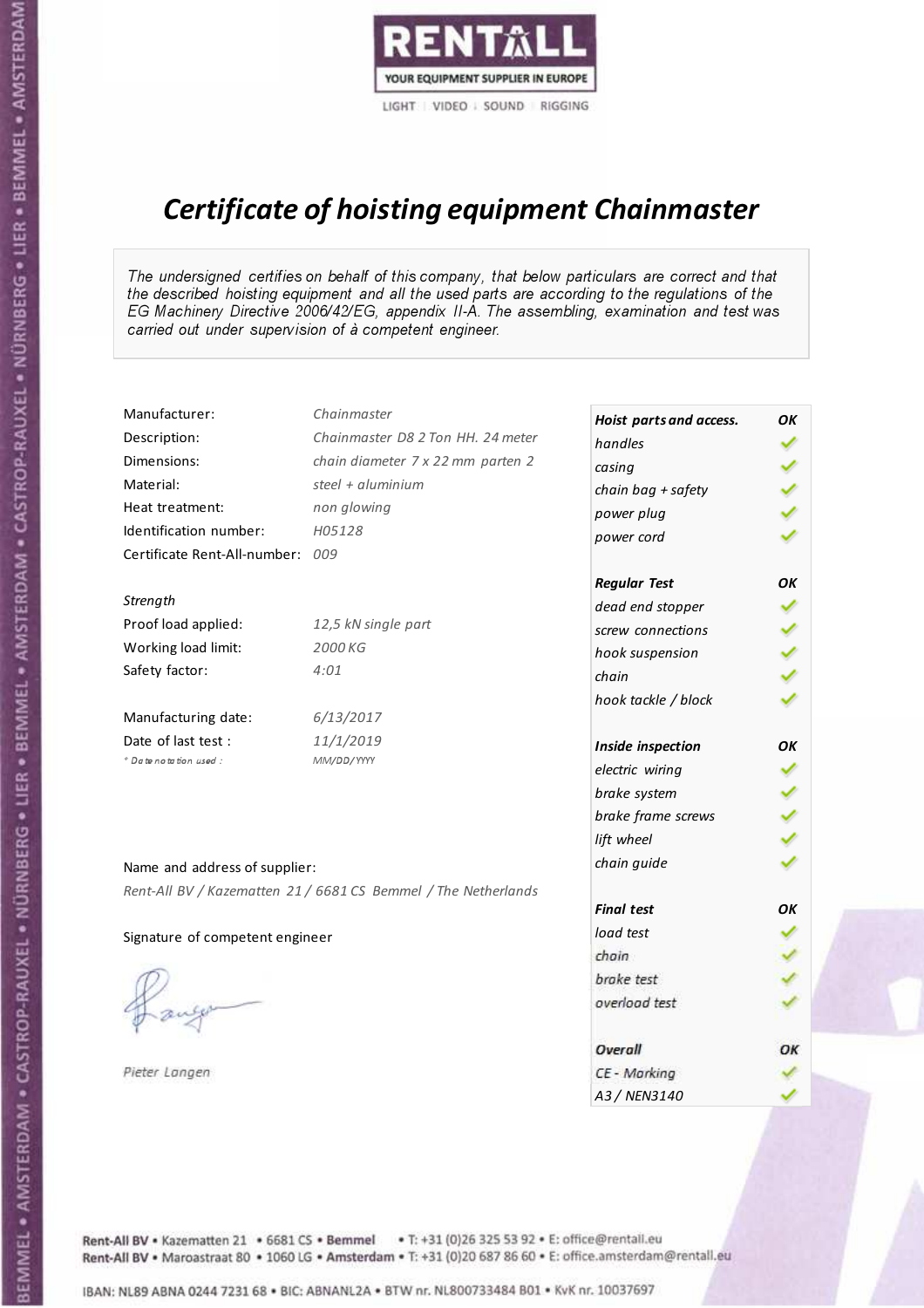

# Certificate of hoisting equipment Chainmaster

The undersigned certifies on behalf of this company, that below particulars are correct and that the described hoisting equipment and all the used parts are according to the regulations of the EG Machinery Directive 2006/42/EG, appendix II-A. The assembling, examination and test was carried out under supervision of à competent engineer.

| Manufacturer:                    | Chainmaster                                                    | Hoist parts and access. | OK |
|----------------------------------|----------------------------------------------------------------|-------------------------|----|
| Description:                     | Chainmaster D8 2 Ton HH. 24 meter                              | handles                 |    |
| Dimensions:                      | chain diameter 7 x 22 mm parten 2                              | casing                  |    |
| Material:                        | steel + $aluminim$                                             | chain bag + safety      |    |
| Heat treatment:                  | non glowing                                                    | power plug              |    |
| Identification number:           | H05129                                                         | power cord              |    |
| Certificate Rent-All-number: 010 |                                                                |                         |    |
|                                  |                                                                | <b>Regular Test</b>     | OK |
| Strength                         |                                                                | dead end stopper        |    |
| Proof load applied:              | 12,5 kN single part                                            | screw connections       |    |
| Working load limit:              | 2000 KG                                                        | hook suspension         |    |
| Safety factor:                   | 4:01                                                           | chain                   |    |
|                                  |                                                                | hook tackle / block     |    |
| Manufacturing date:              | 6/13/2017                                                      |                         |    |
| Date of last test :              | 9/11/2019                                                      | Inside inspection       | OK |
| * Date notation used :           | MM/DD/YYYY                                                     | electric wiring         |    |
|                                  |                                                                | brake system            |    |
|                                  |                                                                | brake frame screws      |    |
|                                  |                                                                | lift wheel              |    |
| Name and address of supplier:    |                                                                | chain guide             |    |
|                                  | Rent-All BV / Kazematten 21 / 6681 CS Bemmel / The Netherlands |                         |    |
|                                  |                                                                | <b>Final test</b>       | OK |
| Signature of competent engineer  |                                                                | load test               |    |
|                                  |                                                                | chain                   |    |
|                                  |                                                                | brake test              |    |
|                                  |                                                                | overload test           |    |
|                                  |                                                                | Overall                 | OK |
| Pieter Langen                    |                                                                | CE - Marking            |    |
|                                  |                                                                | A3 / NEN3140            |    |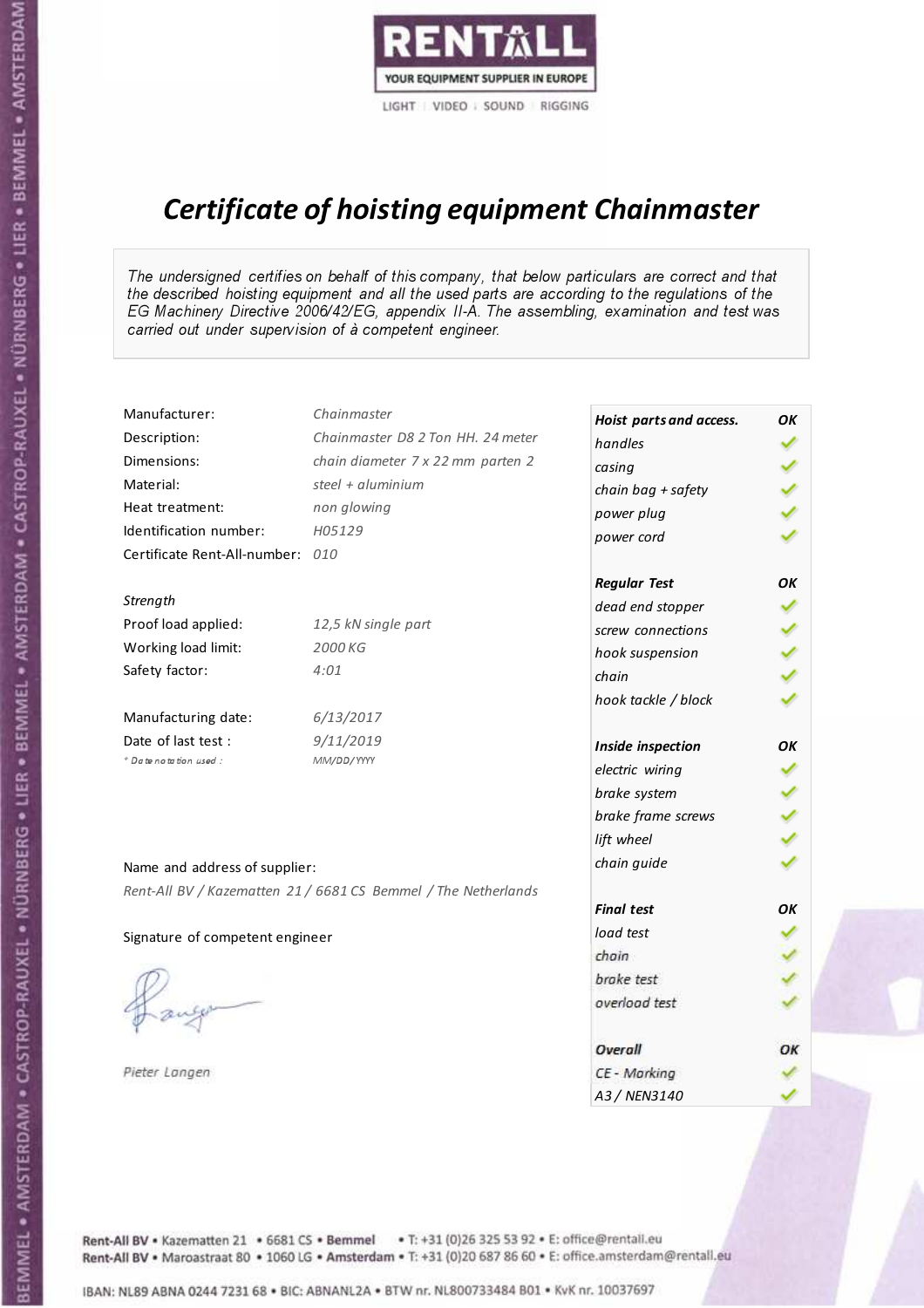

# Certificate of hoisting equipment Chainmaster

The undersigned certifies on behalf of this company, that below particulars are correct and that the described hoisting equipment and all the used parts are according to the regulations of the EG Machinery Directive 2006/42/EG, appendix II-A. The assembling, examination and test was carried out under supervision of à competent engineer.

| Manufacturer:                    | Chainmaster                                                    | Hoist parts and access. | OK |
|----------------------------------|----------------------------------------------------------------|-------------------------|----|
| Description:                     | Chainmaster D8 2 Ton HH. 24 meter                              | handles                 |    |
| Dimensions:                      | chain diameter 7 x 22 mm parten 2                              | casing                  |    |
| Material:                        | steel + aluminium                                              | chain bag + safety      |    |
| Heat treatment:                  | non glowing                                                    | power plug              |    |
| Identification number:           | H05130                                                         | power cord              |    |
| Certificate Rent-All-number: 011 |                                                                |                         |    |
|                                  |                                                                | <b>Regular Test</b>     | OK |
| Strength                         |                                                                | dead end stopper        |    |
| Proof load applied:              | 12,5 kN single part                                            | screw connections       |    |
| Working load limit:              | 2000 KG                                                        | hook suspension         |    |
| Safety factor:                   | 4:01                                                           | chain                   |    |
|                                  |                                                                | hook tackle / block     |    |
| Manufacturing date:              | 6/13/2017                                                      |                         |    |
| Date of last test :              | 9/19/2019                                                      | Inside inspection       | OK |
| * Date notation used :           | MM/DD/YYYY                                                     | electric wiring         |    |
|                                  |                                                                | brake system            |    |
|                                  |                                                                | brake frame screws      |    |
|                                  |                                                                | lift wheel              |    |
| Name and address of supplier:    |                                                                | chain guide             |    |
|                                  | Rent-All BV / Kazematten 21 / 6681 CS Bemmel / The Netherlands |                         |    |
|                                  |                                                                | <b>Final test</b>       | OK |
| Signature of competent engineer  |                                                                | load test               |    |
|                                  |                                                                | chain                   |    |
|                                  |                                                                | brake test              |    |
|                                  |                                                                | overload test           |    |
|                                  |                                                                | Overall                 | OK |
| Pieter Langen                    |                                                                | CE - Marking            |    |
|                                  |                                                                | A3 / NEN3140            |    |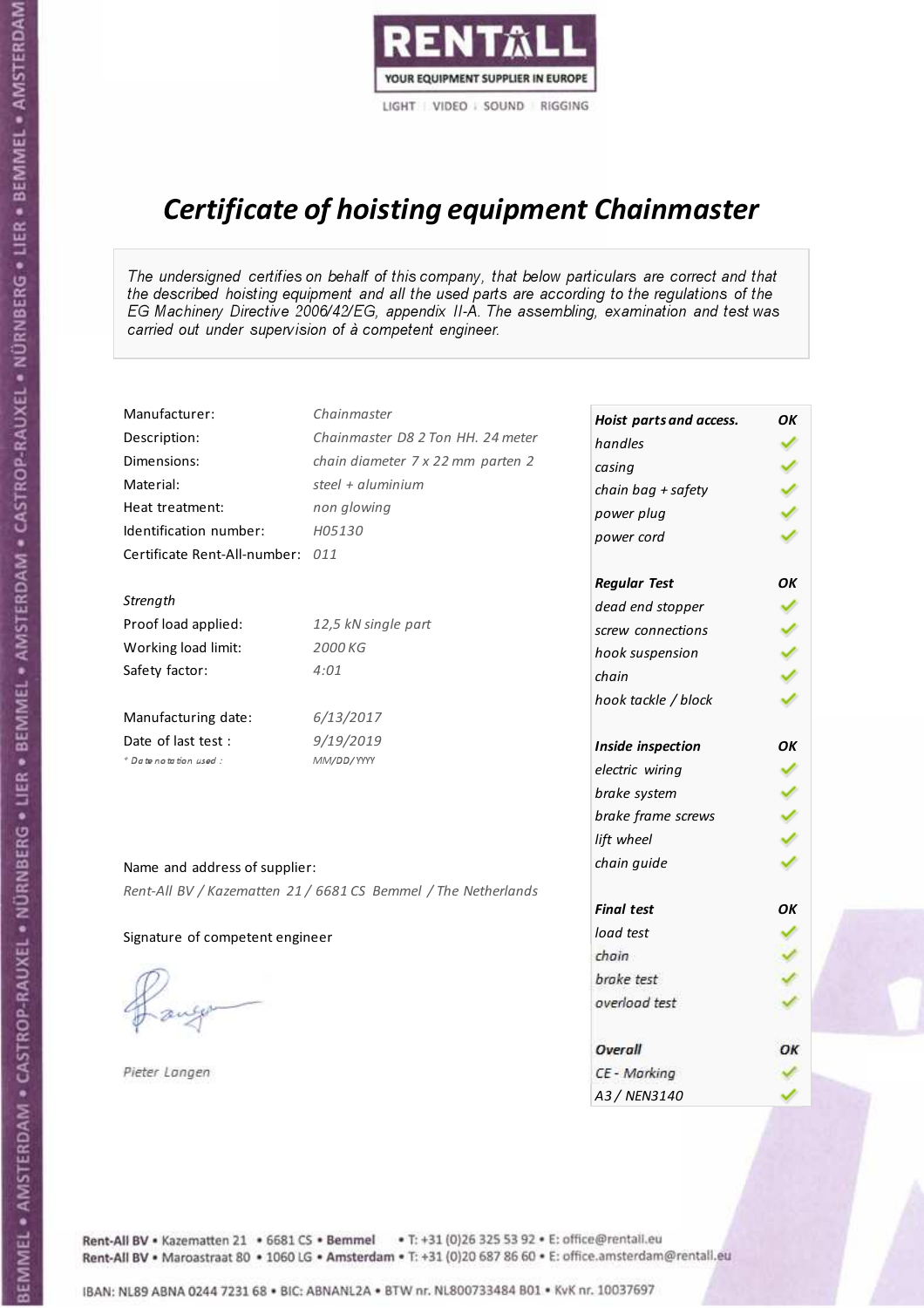

# Certificate of hoisting equipment Chainmaster

The undersigned certifies on behalf of this company, that below particulars are correct and that the described hoisting equipment and all the used parts are according to the regulations of the EG Machinery Directive 2006/42/EG, appendix II-A. The assembling, examination and test was carried out under supervision of à competent engineer.

| Manufacturer:                    | Chainmaster                                                    | Hoist parts and access. | ΟK |
|----------------------------------|----------------------------------------------------------------|-------------------------|----|
| Description:                     | Chainmaster D8 2 Ton HH. 24 meter                              | handles                 |    |
| Dimensions:                      | chain diameter 7 x 22 mm parten 2                              | casing                  |    |
| Material:                        | steel + aluminium                                              | chain bag + safety      |    |
| Heat treatment:                  | non glowing                                                    | power plug              |    |
| Identification number:           | H05131                                                         | power cord              |    |
| Certificate Rent-All-number: 012 |                                                                |                         |    |
|                                  |                                                                | <b>Regular Test</b>     | OΚ |
| Strength                         |                                                                | dead end stopper        |    |
| Proof load applied:              | 12,5 kN single part                                            | screw connections       |    |
| Working load limit:              | 2000 KG                                                        | hook suspension         |    |
| Safety factor:                   | 4:01                                                           | chain                   |    |
|                                  |                                                                | hook tackle / block     |    |
| Manufacturing date:              | 6/13/2017                                                      |                         |    |
| Date of last test :              | 6/28/2019                                                      | Inside inspection       | ΟK |
| + Date notation used :           | MM/DD/YYYY                                                     | electric wiring         |    |
|                                  |                                                                | brake system            |    |
|                                  |                                                                | brake frame screws      |    |
|                                  |                                                                | lift wheel              |    |
| Name and address of supplier:    |                                                                | chain guide             |    |
|                                  | Rent-All BV / Kazematten 21 / 6681 CS Bemmel / The Netherlands |                         |    |
|                                  |                                                                | <b>Final test</b>       | OK |
| Signature of competent engineer  |                                                                | load test               |    |
|                                  |                                                                | chain                   |    |
|                                  |                                                                | brake test              |    |
|                                  |                                                                | overload test           |    |
|                                  |                                                                | Overall                 | ОК |
| Pieter Langen                    |                                                                | CE - Marking            |    |
|                                  |                                                                | A3 / NEN3140            |    |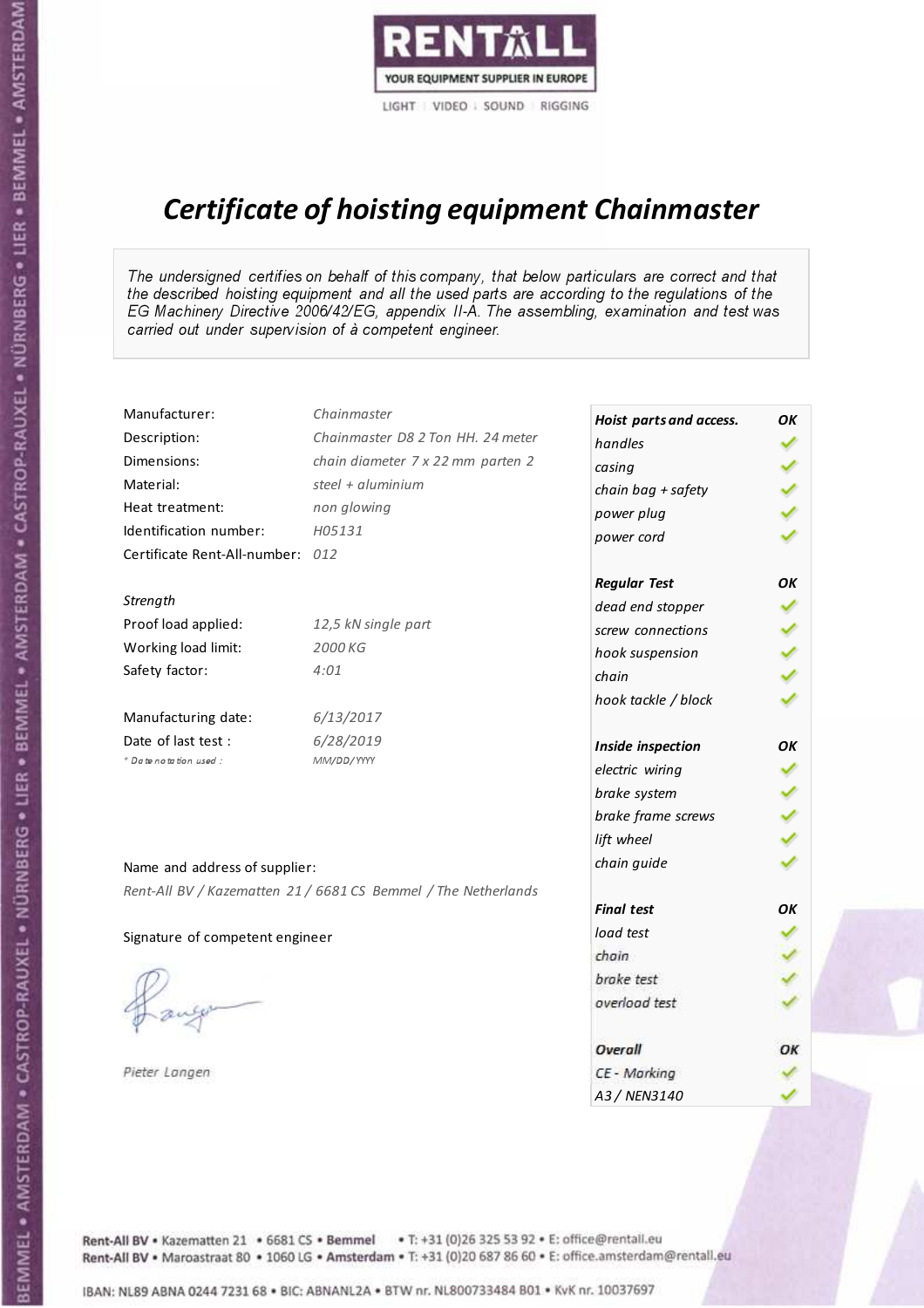

# Certificate of hoisting equipment Chainmaster

The undersigned certifies on behalf of this company, that below particulars are correct and that the described hoisting equipment and all the used parts are according to the regulations of the EG Machinery Directive 2006/42/EG, appendix II-A. The assembling, examination and test was carried out under supervision of à competent engineer.

| Manufacturer:                    | Chainmaster                                                    | Hoist parts and access. | OK |
|----------------------------------|----------------------------------------------------------------|-------------------------|----|
| Description:                     | Chainmaster D8 2 Ton HH. 24 meter                              | handles                 |    |
| Dimensions:                      | chain diameter 7 x 22 mm parten 2                              | casing                  |    |
| Material:                        | steel + aluminium                                              | chain bag + safety      |    |
| Heat treatment:                  | non glowing                                                    | power plug              |    |
| Identification number:           | H05132                                                         | power cord              |    |
| Certificate Rent-All-number: 013 |                                                                |                         |    |
|                                  |                                                                | <b>Regular Test</b>     | OK |
| Strength                         |                                                                | dead end stopper        |    |
| Proof load applied:              | 12,5 kN single part                                            | screw connections       |    |
| Working load limit:              | 2000 KG                                                        | hook suspension         |    |
| Safety factor:                   | 4:01                                                           | chain                   |    |
|                                  |                                                                | hook tackle / block     |    |
| Manufacturing date:              | 6/13/2017                                                      |                         |    |
| Date of last test :              | 4/26/2019                                                      | Inside inspection       | OK |
| * Date notation used :           | MM/DD/YYYY                                                     | electric wiring         |    |
|                                  |                                                                | brake system            |    |
|                                  |                                                                | brake frame screws      |    |
|                                  |                                                                | lift wheel              |    |
| Name and address of supplier:    |                                                                | chain guide             |    |
|                                  | Rent-All BV / Kazematten 21 / 6681 CS Bemmel / The Netherlands |                         |    |
|                                  |                                                                | <b>Final test</b>       | OK |
| Signature of competent engineer  |                                                                | load test               |    |
|                                  |                                                                | chain                   |    |
|                                  |                                                                | brake test              |    |
|                                  |                                                                | overload test           |    |
|                                  |                                                                | Overall                 | OK |
| Pieter Langen                    |                                                                | CE - Marking            |    |
|                                  |                                                                | A3 / NEN3140            |    |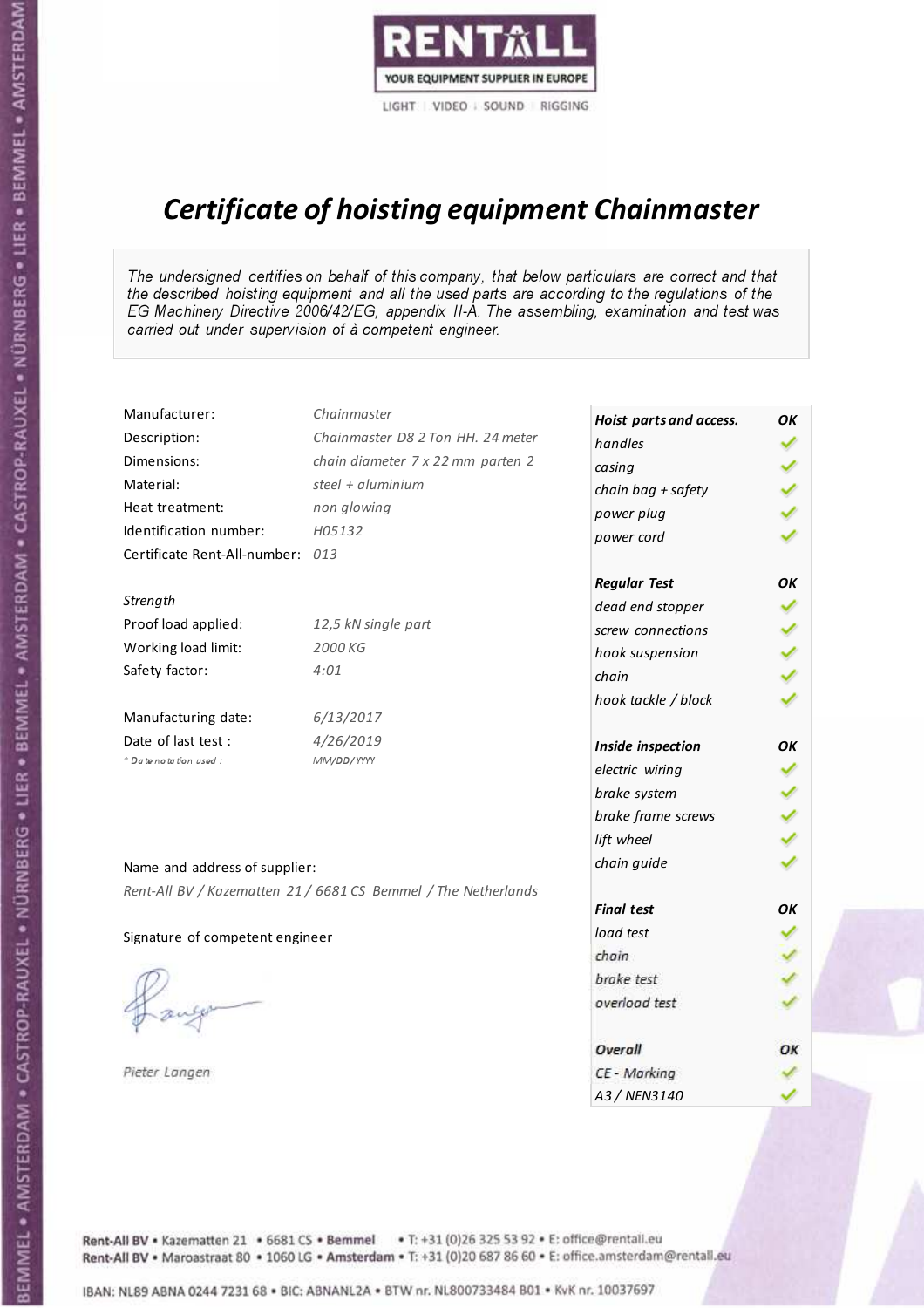

# Certificate of hoisting equipment Chainmaster

The undersigned certifies on behalf of this company, that below particulars are correct and that the described hoisting equipment and all the used parts are according to the regulations of the EG Machinery Directive 2006/42/EG, appendix II-A. The assembling, examination and test was carried out under supervision of à competent engineer.

| Manufacturer:                    | Chainmaster                                                    | Hoist parts and access. | OK |
|----------------------------------|----------------------------------------------------------------|-------------------------|----|
| Description:                     | Chainmaster D8 2 Ton HH. 24 meter                              | handles                 |    |
| Dimensions:                      | chain diameter 7 x 22 mm parten 2                              | casing                  |    |
| Material:                        | steel + aluminium                                              | chain bag + safety      |    |
| Heat treatment:                  | non glowing                                                    | power plug              |    |
| Identification number:           | H05133                                                         | power cord              |    |
| Certificate Rent-All-number: 014 |                                                                |                         |    |
|                                  |                                                                | <b>Regular Test</b>     | OK |
| Strength                         |                                                                | dead end stopper        |    |
| Proof load applied:              | 12,5 kN single part                                            | screw connections       |    |
| Working load limit:              | 2000 KG                                                        | hook suspension         |    |
| Safety factor:                   | 4:01                                                           | chain                   |    |
|                                  |                                                                | hook tackle / block     |    |
| Manufacturing date:              | 6/13/2017                                                      |                         |    |
| Date of last test :              | 11/1/2019                                                      | Inside inspection       | OK |
| + Date notation used :           | MM/DD/YYYY                                                     | electric wiring         |    |
|                                  |                                                                | brake system            |    |
|                                  |                                                                | brake frame screws      |    |
|                                  |                                                                | lift wheel              |    |
|                                  |                                                                | chain guide             |    |
| Name and address of supplier:    |                                                                |                         |    |
|                                  | Rent-All BV / Kazematten 21 / 6681 CS Bemmel / The Netherlands | <b>Final test</b>       | OK |
|                                  |                                                                | load test               |    |
| Signature of competent engineer  |                                                                | chain                   |    |
|                                  |                                                                | brake test              |    |
|                                  |                                                                | overload test           |    |
|                                  |                                                                |                         |    |
|                                  |                                                                | Overall                 | OK |
| Pieter Langen                    |                                                                | CE - Marking            |    |
|                                  |                                                                | A3 / NEN3140            |    |

Rent-All BV . Kazematten 21 . 6681 CS . Bemmel . T: +31 (0)26 325 53 92 . E: office@rentall.eu Rent-All BV · Maroastraat 80 · 1060 LG · Amsterdam · T: +31 (0)20 687 86 60 · E: office.amsterdam@rentall.eu

IBAN: NL89 ABNA 0244 7231 68 . BIC: ABNANL2A . BTW nr. NL800733484 B01 . KvK nr. 10037697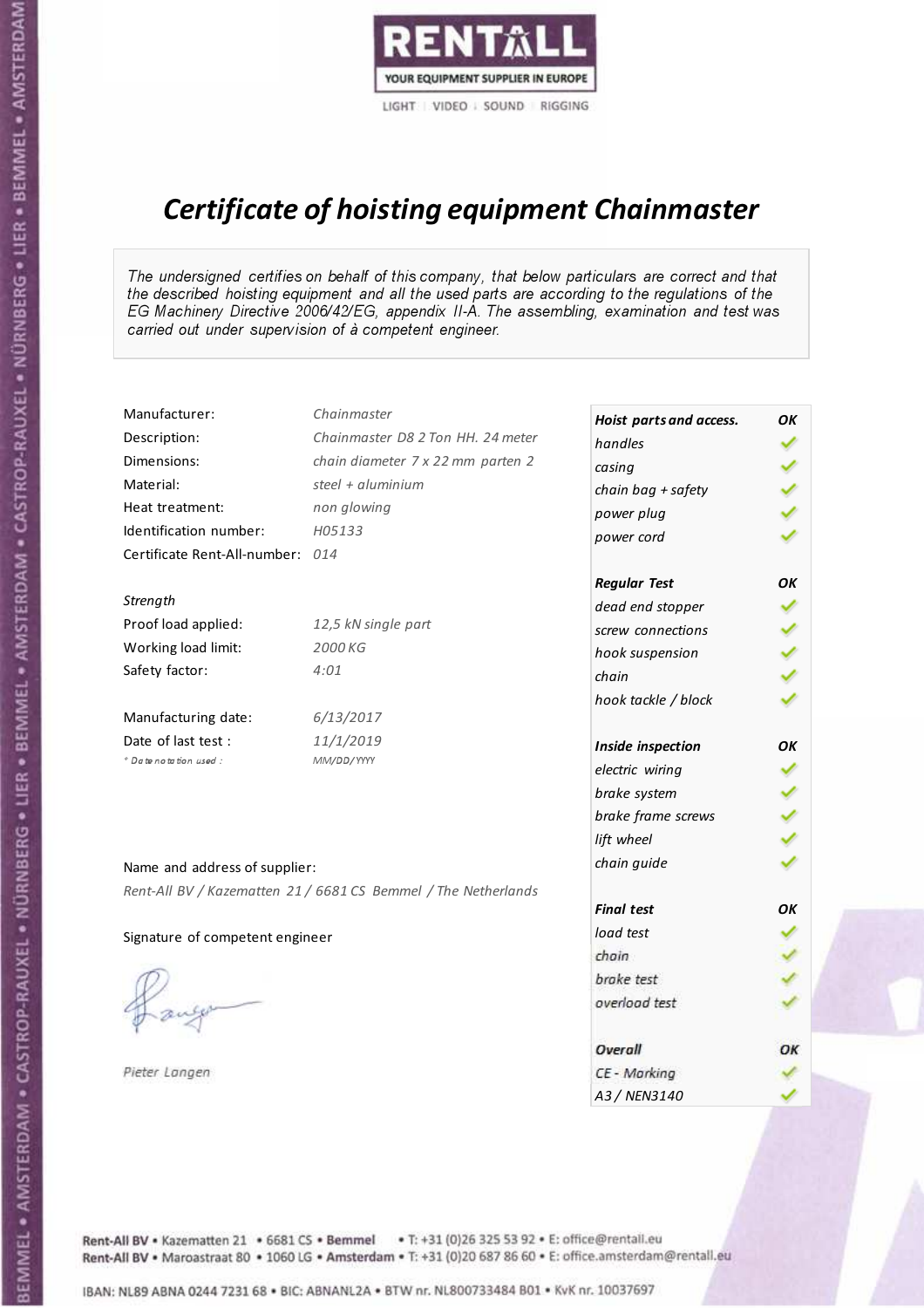

# Certificate of hoisting equipment Chainmaster

The undersigned certifies on behalf of this company, that below particulars are correct and that the described hoisting equipment and all the used parts are according to the regulations of the EG Machinery Directive 2006/42/EG, appendix II-A. The assembling, examination and test was carried out under supervision of à competent engineer.

| Chainmaster                       |                                                                                                                                                                        | OK                                                                                                                                                                                                                                                                                                                                                                       |
|-----------------------------------|------------------------------------------------------------------------------------------------------------------------------------------------------------------------|--------------------------------------------------------------------------------------------------------------------------------------------------------------------------------------------------------------------------------------------------------------------------------------------------------------------------------------------------------------------------|
| Chainmaster D8 2 Ton HH. 24 meter | handles                                                                                                                                                                |                                                                                                                                                                                                                                                                                                                                                                          |
| chain diameter 7 x 22 mm parten 2 | casing                                                                                                                                                                 |                                                                                                                                                                                                                                                                                                                                                                          |
| steel + aluminium                 |                                                                                                                                                                        |                                                                                                                                                                                                                                                                                                                                                                          |
| non glowing                       |                                                                                                                                                                        |                                                                                                                                                                                                                                                                                                                                                                          |
| H05134                            |                                                                                                                                                                        |                                                                                                                                                                                                                                                                                                                                                                          |
|                                   |                                                                                                                                                                        |                                                                                                                                                                                                                                                                                                                                                                          |
|                                   |                                                                                                                                                                        | OK                                                                                                                                                                                                                                                                                                                                                                       |
|                                   |                                                                                                                                                                        |                                                                                                                                                                                                                                                                                                                                                                          |
| 12,5 kN single part               |                                                                                                                                                                        |                                                                                                                                                                                                                                                                                                                                                                          |
| 2000 KG                           |                                                                                                                                                                        |                                                                                                                                                                                                                                                                                                                                                                          |
| 4:01                              | chain                                                                                                                                                                  |                                                                                                                                                                                                                                                                                                                                                                          |
|                                   |                                                                                                                                                                        |                                                                                                                                                                                                                                                                                                                                                                          |
| 6/13/2017                         |                                                                                                                                                                        |                                                                                                                                                                                                                                                                                                                                                                          |
| 2/5/2020                          |                                                                                                                                                                        | OK                                                                                                                                                                                                                                                                                                                                                                       |
| MM/DD/YYYY                        |                                                                                                                                                                        |                                                                                                                                                                                                                                                                                                                                                                          |
|                                   |                                                                                                                                                                        |                                                                                                                                                                                                                                                                                                                                                                          |
|                                   |                                                                                                                                                                        |                                                                                                                                                                                                                                                                                                                                                                          |
|                                   |                                                                                                                                                                        |                                                                                                                                                                                                                                                                                                                                                                          |
|                                   |                                                                                                                                                                        |                                                                                                                                                                                                                                                                                                                                                                          |
|                                   |                                                                                                                                                                        |                                                                                                                                                                                                                                                                                                                                                                          |
|                                   |                                                                                                                                                                        | OK                                                                                                                                                                                                                                                                                                                                                                       |
|                                   |                                                                                                                                                                        |                                                                                                                                                                                                                                                                                                                                                                          |
|                                   |                                                                                                                                                                        |                                                                                                                                                                                                                                                                                                                                                                          |
|                                   |                                                                                                                                                                        |                                                                                                                                                                                                                                                                                                                                                                          |
|                                   |                                                                                                                                                                        |                                                                                                                                                                                                                                                                                                                                                                          |
|                                   |                                                                                                                                                                        |                                                                                                                                                                                                                                                                                                                                                                          |
|                                   | Overall                                                                                                                                                                | OK                                                                                                                                                                                                                                                                                                                                                                       |
|                                   | CE - Marking                                                                                                                                                           |                                                                                                                                                                                                                                                                                                                                                                          |
|                                   | A3 / NEN3140                                                                                                                                                           |                                                                                                                                                                                                                                                                                                                                                                          |
|                                   | Certificate Rent-All-number: 015<br>Name and address of supplier:<br>Rent-All BV / Kazematten 21 / 6681 CS Bemmel / The Netherlands<br>Signature of competent engineer | Hoist parts and access.<br>chain bag + safety<br>power plug<br>power cord<br><b>Regular Test</b><br>dead end stopper<br>screw connections<br>hook suspension<br>hook tackle / block<br>Inside inspection<br>electric wiring<br>brake system<br>brake frame screws<br>lift wheel<br>chain guide<br><b>Final test</b><br>load test<br>chain<br>brake test<br>overload test |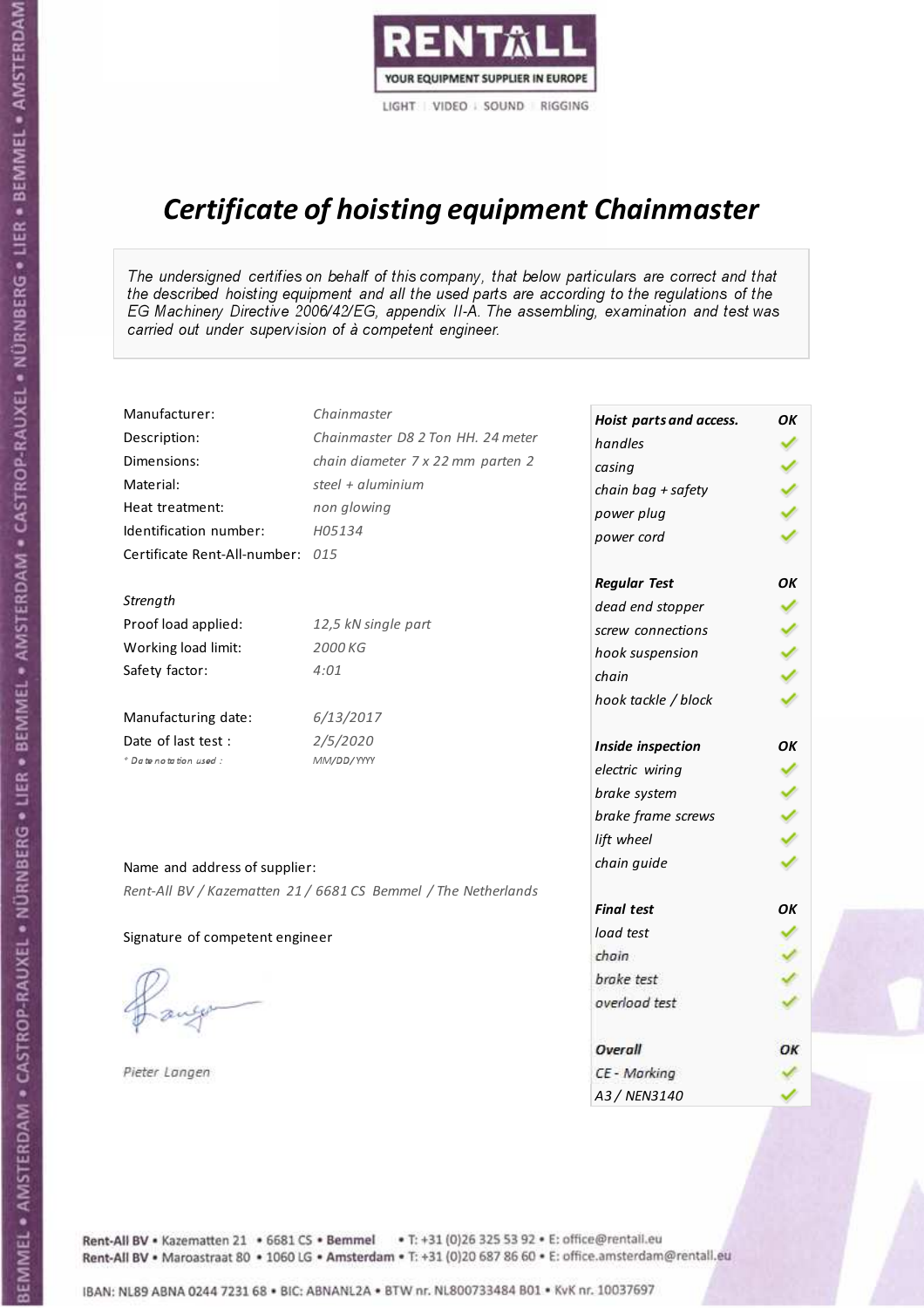

# Certificate of hoisting equipment Chainmaster

The undersigned certifies on behalf of this company, that below particulars are correct and that the described hoisting equipment and all the used parts are according to the regulations of the EG Machinery Directive 2006/42/EG, appendix II-A. The assembling, examination and test was carried out under supervision of à competent engineer.

| Manufacturer:                    | Chainmaster                                                    | Hoist parts and access. | OK |
|----------------------------------|----------------------------------------------------------------|-------------------------|----|
| Description:                     | Chainmaster D8 2 Ton HH. 24 meter                              | handles                 |    |
| Dimensions:                      | chain diameter 7 x 22 mm parten 2                              | casing                  |    |
| Material:                        | steel + $aluminim$                                             | chain bag + safety      |    |
| Heat treatment:                  | non glowing                                                    | power plug              |    |
| Identification number:           | H05135                                                         | power cord              |    |
| Certificate Rent-All-number: 016 |                                                                |                         |    |
|                                  |                                                                | <b>Regular Test</b>     | OK |
| Strength                         |                                                                | dead end stopper        |    |
| Proof load applied:              | 12,5 kN single part                                            | screw connections       |    |
| Working load limit:              | 2000 KG                                                        | hook suspension         |    |
| Safety factor:                   | 4:01                                                           | chain                   |    |
|                                  |                                                                | hook tackle / block     |    |
| Manufacturing date:              | 6/13/2017                                                      |                         |    |
| Date of last test :              | 11/1/2019                                                      | Inside inspection       | OK |
| * Date notation used :           | MM/DD/YYYY                                                     | electric wiring         |    |
|                                  |                                                                | brake system            |    |
|                                  |                                                                | brake frame screws      |    |
|                                  |                                                                | lift wheel              |    |
|                                  |                                                                | chain guide             |    |
| Name and address of supplier:    |                                                                |                         |    |
|                                  | Rent-All BV / Kazematten 21 / 6681 CS Bemmel / The Netherlands | <b>Final test</b>       | OK |
|                                  |                                                                | load test               |    |
| Signature of competent engineer  |                                                                | chain                   |    |
|                                  |                                                                | brake test              |    |
|                                  |                                                                | overload test           |    |
|                                  |                                                                |                         |    |
|                                  |                                                                | Overall                 | OK |
| Pieter Langen                    |                                                                | CE - Marking            |    |
|                                  |                                                                | A3 / NEN3140            |    |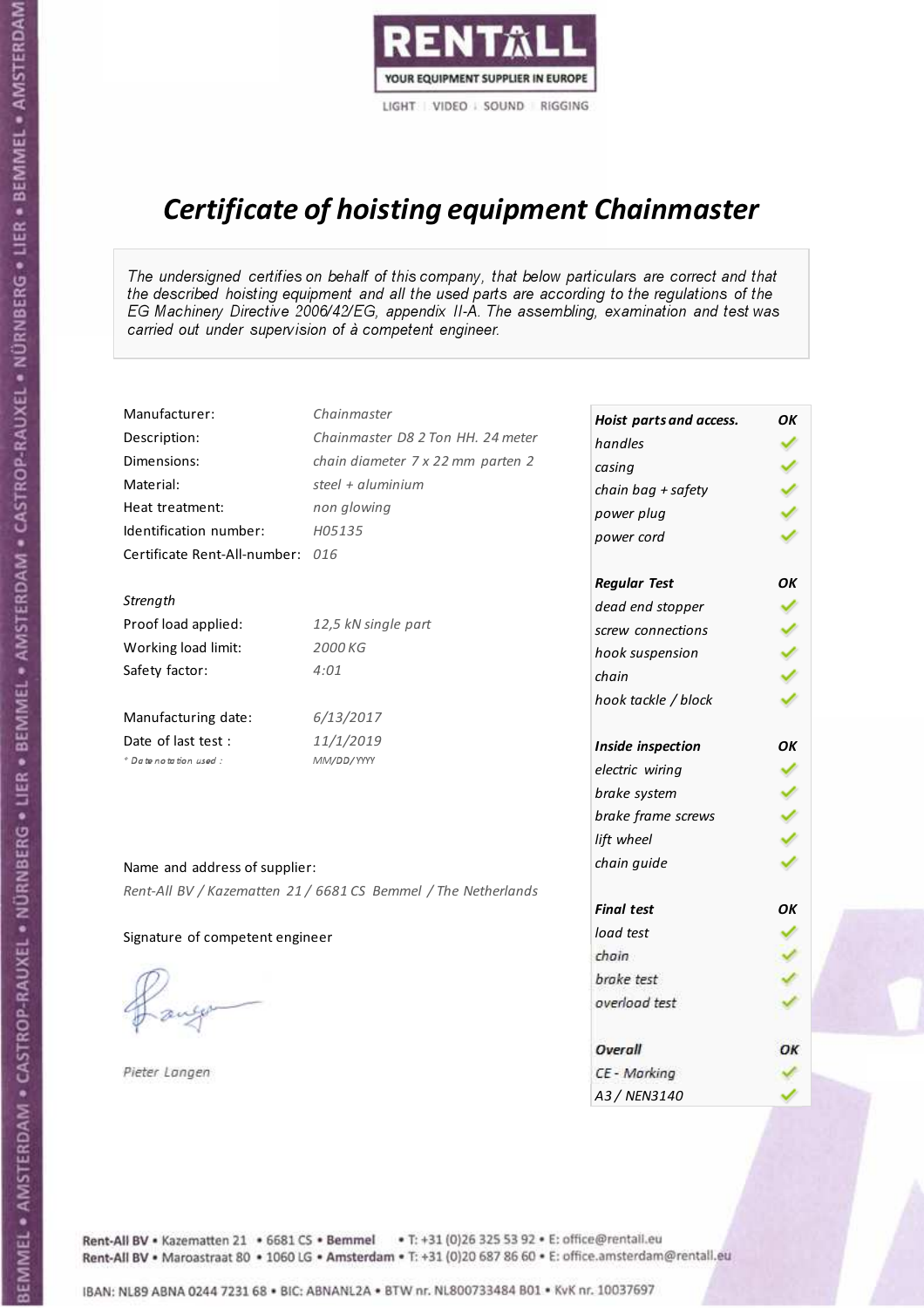

# Certificate of hoisting equipment Chainmaster

The undersigned certifies on behalf of this company, that below particulars are correct and that the described hoisting equipment and all the used parts are according to the regulations of the EG Machinery Directive 2006/42/EG, appendix II-A. The assembling, examination and test was carried out under supervision of à competent engineer.

| Manufacturer:                    | Chainmaster                                                    | Hoist parts and access. | OK |
|----------------------------------|----------------------------------------------------------------|-------------------------|----|
| Description:                     | Chainmaster D8 2 Ton HH. 24 meter                              | handles                 |    |
| Dimensions:                      | chain diameter 7 x 22 mm parten 2                              | casing                  |    |
| Material:                        | steel + aluminium                                              | chain bag + safety      |    |
| Heat treatment:                  | non glowing                                                    | power plug              |    |
| Identification number:           | H05136                                                         | power cord              |    |
| Certificate Rent-All-number: 017 |                                                                |                         |    |
|                                  |                                                                | <b>Regular Test</b>     | OK |
| Strength                         |                                                                | dead end stopper        |    |
| Proof load applied:              | 12,5 kN single part                                            | screw connections       |    |
| Working load limit:              | 2000 KG                                                        | hook suspension         |    |
| Safety factor:                   | 4:01                                                           | chain                   |    |
|                                  |                                                                | hook tackle / block     |    |
| Manufacturing date:              | 6/13/2017                                                      |                         |    |
| Date of last test :              | 1/17/2020                                                      | Inside inspection       | OK |
| * Date notation used :           | MM/DD/YYYY                                                     | electric wiring         |    |
|                                  |                                                                | brake system            |    |
|                                  |                                                                | brake frame screws      |    |
|                                  |                                                                | lift wheel              |    |
| Name and address of supplier:    |                                                                | chain guide             |    |
|                                  | Rent-All BV / Kazematten 21 / 6681 CS Bemmel / The Netherlands |                         |    |
|                                  |                                                                | <b>Final test</b>       | OK |
| Signature of competent engineer  |                                                                | load test               |    |
|                                  |                                                                | chain                   |    |
|                                  |                                                                | brake test              |    |
|                                  |                                                                | overload test           |    |
|                                  |                                                                | Overall                 | ОК |
| Pieter Langen                    |                                                                | CE - Marking            |    |
|                                  |                                                                | A3 / NEN3140            |    |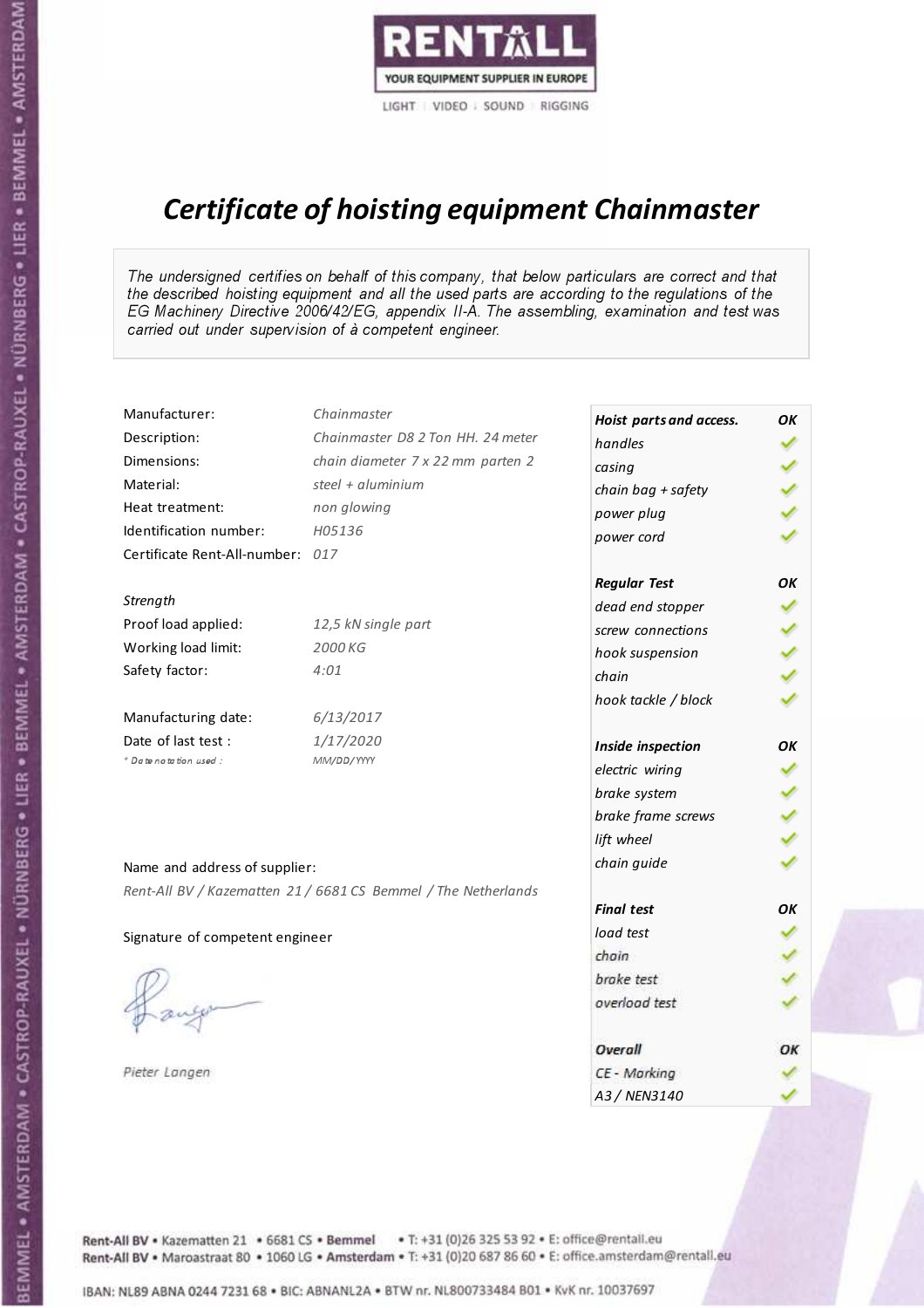

# Certificate of hoisting equipment Chainmaster

The undersigned certifies on behalf of this company, that below particulars are correct and that the described hoisting equipment and all the used parts are according to the regulations of the EG Machinery Directive 2006/42/EG, appendix II-A. The assembling, examination and test was carried out under supervision of à competent engineer.

| Manufacturer:                    | Chainmaster                                                    | Hoist parts and access. | OK |
|----------------------------------|----------------------------------------------------------------|-------------------------|----|
| Description:                     | Chainmaster D8 2 Ton HH. 24 meter                              | handles                 |    |
| Dimensions:                      | chain diameter 7 x 22 mm parten 2                              | casing                  |    |
| Material:                        | steel + aluminium                                              | chain bag + safety      |    |
| Heat treatment:                  | non glowing                                                    | power plug              |    |
| Identification number:           | H05137                                                         | power cord              |    |
| Certificate Rent-All-number: 018 |                                                                |                         |    |
|                                  |                                                                | <b>Regular Test</b>     | OK |
| Strength                         |                                                                | dead end stopper        |    |
| Proof load applied:              | 12,5 kN single part                                            | screw connections       |    |
| Working load limit:              | 2000 KG                                                        | hook suspension         |    |
| Safety factor:                   | 4:01                                                           | chain                   |    |
|                                  |                                                                | hook tackle / block     |    |
| Manufacturing date:              | 6/13/2017                                                      |                         |    |
| Date of last test :              | 5/10/2019                                                      | Inside inspection       | OK |
| * Date notation used :           | MM/DD/YYYY                                                     | electric wiring         |    |
|                                  |                                                                | brake system            |    |
|                                  |                                                                | brake frame screws      |    |
|                                  |                                                                | lift wheel              |    |
| Name and address of supplier:    |                                                                | chain guide             |    |
|                                  | Rent-All BV / Kazematten 21 / 6681 CS Bemmel / The Netherlands |                         |    |
|                                  |                                                                | <b>Final test</b>       | OK |
| Signature of competent engineer  |                                                                | load test               |    |
|                                  |                                                                | chain                   |    |
|                                  |                                                                | brake test              |    |
|                                  |                                                                | overload test           |    |
|                                  |                                                                | Overall                 | OK |
| Pieter Langen                    |                                                                | CE - Marking            |    |
|                                  |                                                                | A3 / NEN3140            |    |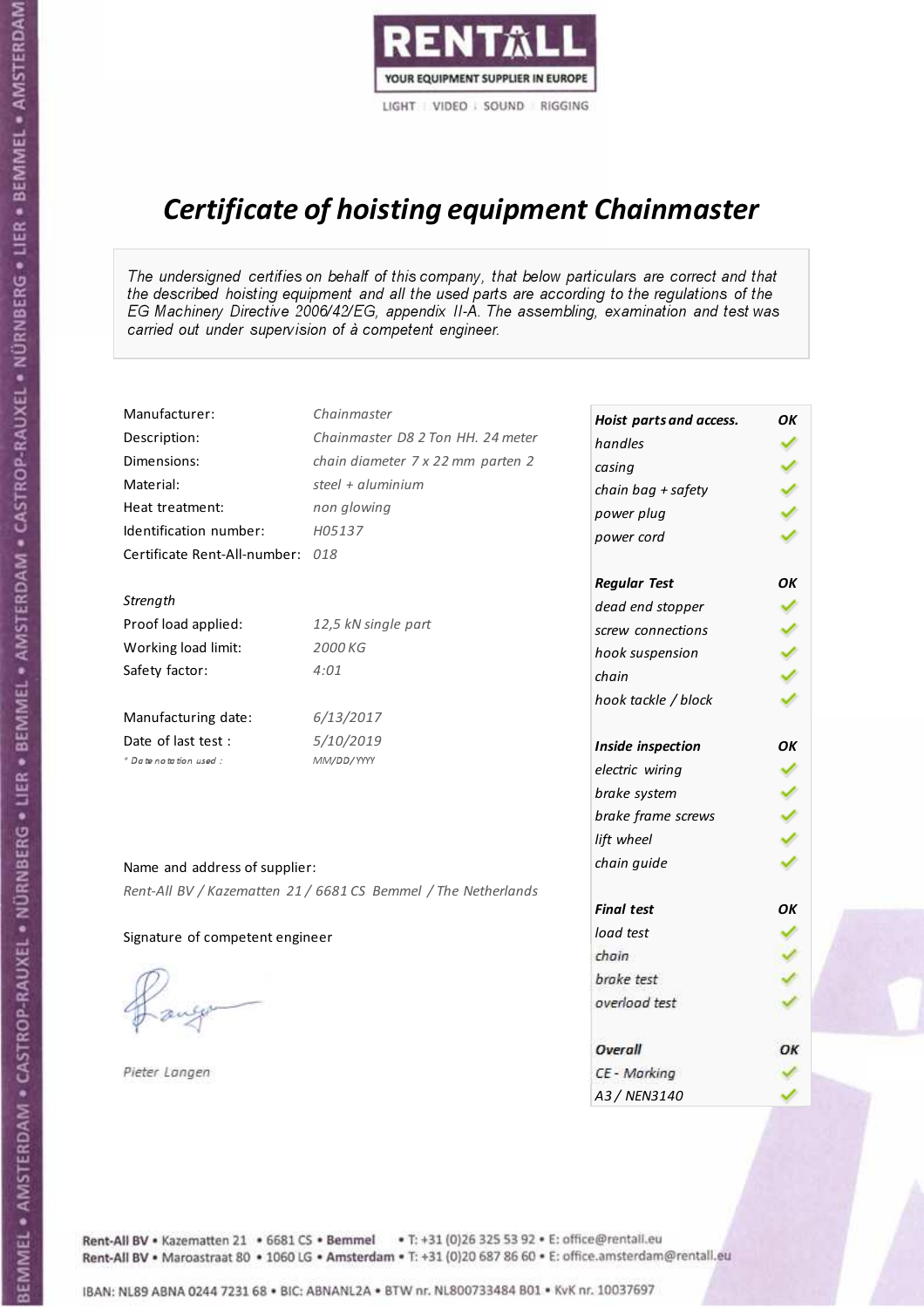

# Certificate of hoisting equipment Chainmaster

The undersigned certifies on behalf of this company, that below particulars are correct and that the described hoisting equipment and all the used parts are according to the regulations of the EG Machinery Directive 2006/42/EG, appendix II-A. The assembling, examination and test was carried out under supervision of à competent engineer.

| Manufacturer:                    | Chainmaster                                                    | Hoist parts and access. | OK |
|----------------------------------|----------------------------------------------------------------|-------------------------|----|
| Description:                     | Chainmaster D8 2 Ton HH. 24 meter                              | handles                 |    |
| Dimensions:                      | chain diameter 7 x 22 mm parten 2                              | casing                  |    |
| Material:                        | steel + $aluminim$                                             | chain bag + safety      |    |
| Heat treatment:                  | non glowing                                                    | power plug              |    |
| Identification number:           | H05138                                                         | power cord              |    |
| Certificate Rent-All-number: 019 |                                                                |                         |    |
|                                  |                                                                | <b>Regular Test</b>     | OK |
| Strength                         |                                                                | dead end stopper        |    |
| Proof load applied:              | 12,5 kN single part                                            | screw connections       |    |
| Working load limit:              | 2000 KG                                                        | hook suspension         |    |
| Safety factor:                   | 4:01                                                           | chain                   |    |
|                                  |                                                                | hook tackle / block     |    |
| Manufacturing date:              | 6/13/2017                                                      |                         |    |
| Date of last test:               | 9/10/2019                                                      | Inside inspection       | OK |
| * Date notation used :           | MM/DD/YYYY                                                     | electric wiring         |    |
|                                  |                                                                | brake system            |    |
|                                  |                                                                | brake frame screws      |    |
|                                  |                                                                | lift wheel              |    |
| Name and address of supplier:    |                                                                | chain guide             |    |
|                                  | Rent-All BV / Kazematten 21 / 6681 CS Bemmel / The Netherlands |                         |    |
|                                  |                                                                | <b>Final test</b>       | OK |
| Signature of competent engineer  |                                                                | load test               |    |
|                                  |                                                                | chain                   |    |
|                                  |                                                                | brake test              |    |
|                                  |                                                                | overload test           |    |
|                                  |                                                                | Overall                 | OK |
| Pieter Langen                    |                                                                | CE - Marking            |    |
|                                  |                                                                | A3 / NEN3140            |    |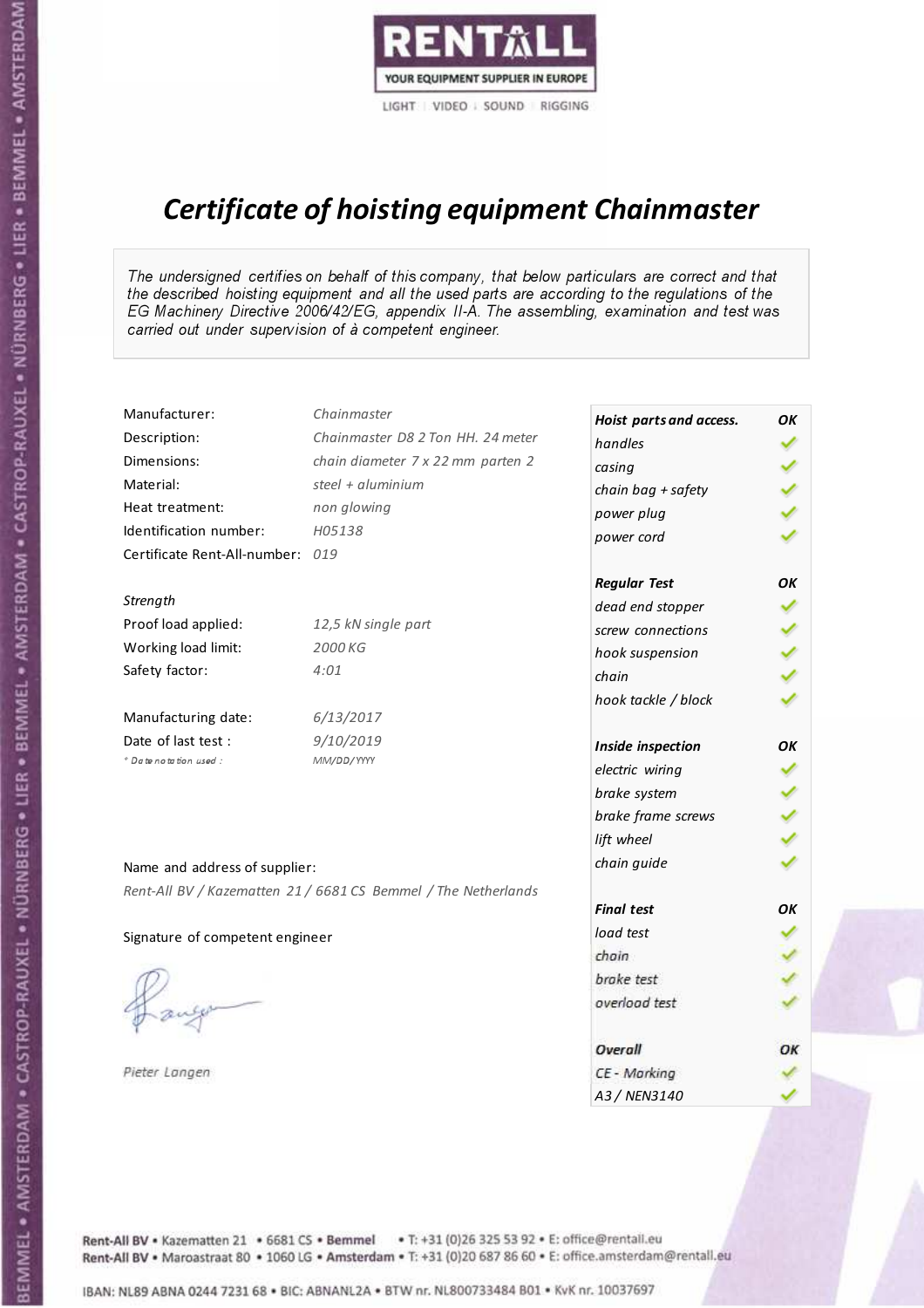

# Certificate of hoisting equipment Chainmaster

The undersigned certifies on behalf of this company, that below particulars are correct and that the described hoisting equipment and all the used parts are according to the regulations of the EG Machinery Directive 2006/42/EG, appendix II-A. The assembling, examination and test was carried out under supervision of à competent engineer.

| Manufacturer:                    | Chainmaster                                                    | Hoist parts and access. | OK |
|----------------------------------|----------------------------------------------------------------|-------------------------|----|
| Description:                     | Chainmaster D8 2 Ton HH. 24 meter                              | handles                 |    |
| Dimensions:                      | chain diameter 7 x 22 mm parten 2                              | casing                  |    |
| Material:                        | steel $+$ aluminium                                            | chain bag + safety      |    |
| Heat treatment:                  | non glowing                                                    | power plug              |    |
| Identification number:           | H05139                                                         | power cord              |    |
| Certificate Rent-All-number: 020 |                                                                |                         |    |
|                                  |                                                                | <b>Regular Test</b>     | OK |
| Strength                         |                                                                | dead end stopper        |    |
| Proof load applied:              | 12,5 kN single part                                            | screw connections       |    |
| Working load limit:              | 2000 KG                                                        | hook suspension         |    |
| Safety factor:                   | 4:01                                                           | chain                   |    |
|                                  |                                                                | hook tackle / block     |    |
| Manufacturing date:              | 6/13/2017                                                      |                         |    |
| Date of last test:               | 9/10/2019                                                      | Inside inspection       | OK |
| * Date notation used :           | MM/DD/YYYY                                                     | electric wiring         |    |
|                                  |                                                                | brake system            |    |
|                                  |                                                                | brake frame screws      |    |
|                                  |                                                                | lift wheel              |    |
| Name and address of supplier:    |                                                                | chain guide             |    |
|                                  | Rent-All BV / Kazematten 21 / 6681 CS Bemmel / The Netherlands |                         |    |
|                                  |                                                                | <b>Final test</b>       | OK |
| Signature of competent engineer  |                                                                | load test               |    |
|                                  |                                                                | chain                   |    |
|                                  |                                                                | brake test              |    |
|                                  |                                                                | overload test           |    |
|                                  |                                                                | Overall                 | OK |
| Pieter Langen                    |                                                                | CE - Marking            |    |
|                                  |                                                                | A3 / NEN3140            |    |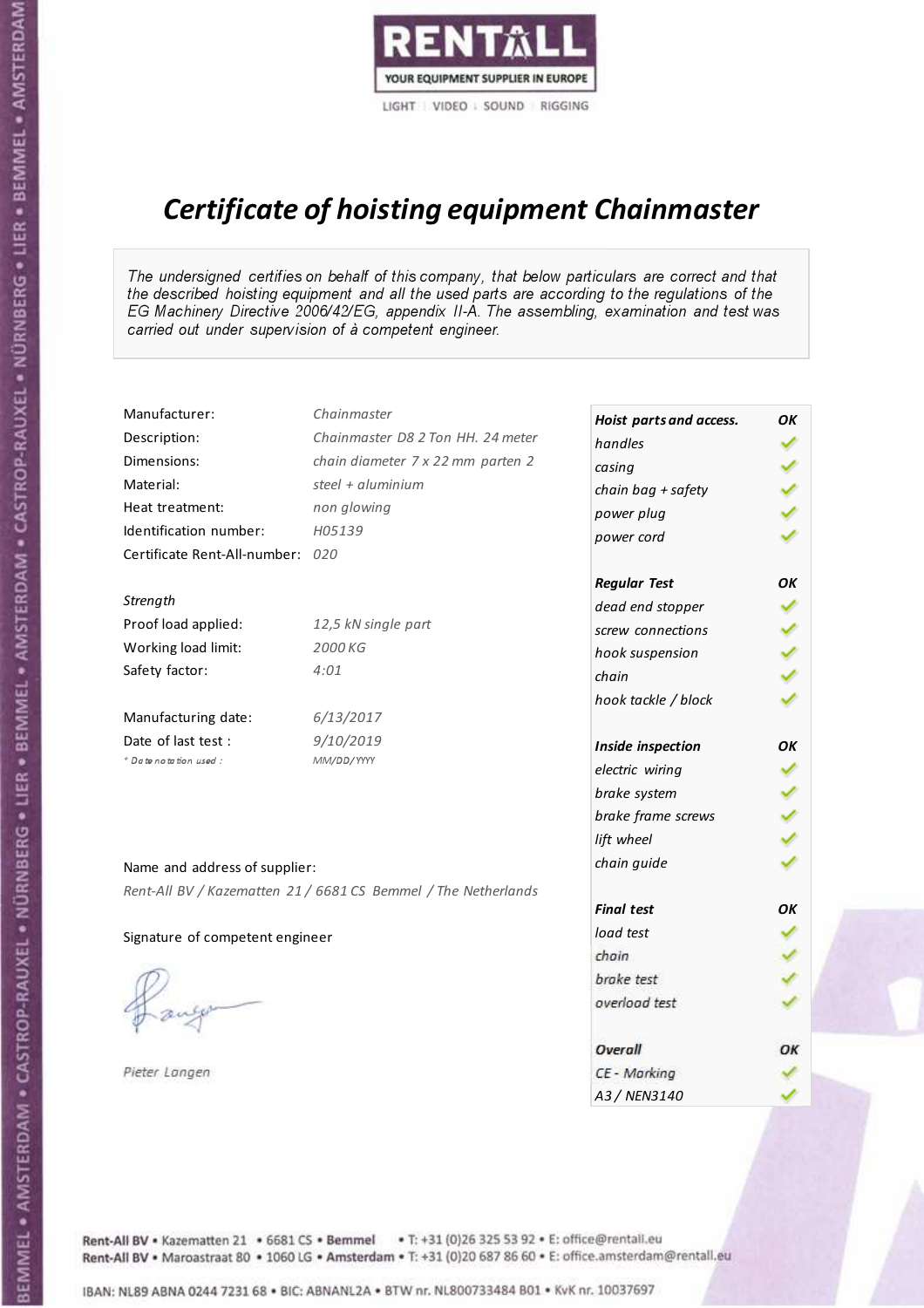

# Certificate of hoisting equipment Chainmaster

The undersigned certifies on behalf of this company, that below particulars are correct and that the described hoisting equipment and all the used parts are according to the regulations of the EG Machinery Directive 2006/42/EG, appendix II-A. The assembling, examination and test was carried out under supervision of à competent engineer.

| Manufacturer:                    | Chainmaster                                                    | Hoist parts and access. | OK |
|----------------------------------|----------------------------------------------------------------|-------------------------|----|
| Description:                     | Chainmaster D8 2 Ton HH. 24 meter                              | handles                 |    |
| Dimensions:                      | chain diameter 7 x 22 mm parten 2                              | casing                  |    |
| Material:                        | steel + $aluminium$                                            | chain bag + safety      |    |
| Heat treatment:                  | non glowing                                                    | power plug              |    |
| Identification number:           | H05140                                                         | power cord              |    |
| Certificate Rent-All-number: 021 |                                                                |                         |    |
|                                  |                                                                | <b>Regular Test</b>     | OK |
| Strength                         |                                                                | dead end stopper        |    |
| Proof load applied:              | 12,5 kN single part                                            | screw connections       |    |
| Working load limit:              | 2000 KG                                                        | hook suspension         |    |
| Safety factor:                   | 4:01                                                           | chain                   |    |
|                                  |                                                                | hook tackle / block     |    |
| Manufacturing date:              | 6/13/2017                                                      |                         |    |
| Date of last test :              | 2/5/2020                                                       | Inside inspection       | OK |
| * Date notation used :           | MM/DD/YYYY                                                     | electric wiring         |    |
|                                  |                                                                | brake system            |    |
|                                  |                                                                | brake frame screws      |    |
|                                  |                                                                | lift wheel              |    |
| Name and address of supplier:    |                                                                | chain guide             |    |
|                                  | Rent-All BV / Kazematten 21 / 6681 CS Bemmel / The Netherlands |                         |    |
|                                  |                                                                | <b>Final test</b>       | OK |
| Signature of competent engineer  |                                                                | load test               |    |
|                                  |                                                                | chain                   |    |
|                                  |                                                                | brake test              |    |
|                                  |                                                                | overload test           |    |
|                                  |                                                                |                         |    |
|                                  |                                                                | Overall                 | ОК |
| Pieter Langen                    |                                                                | CE - Marking            |    |
|                                  |                                                                | A3 / NEN3140            |    |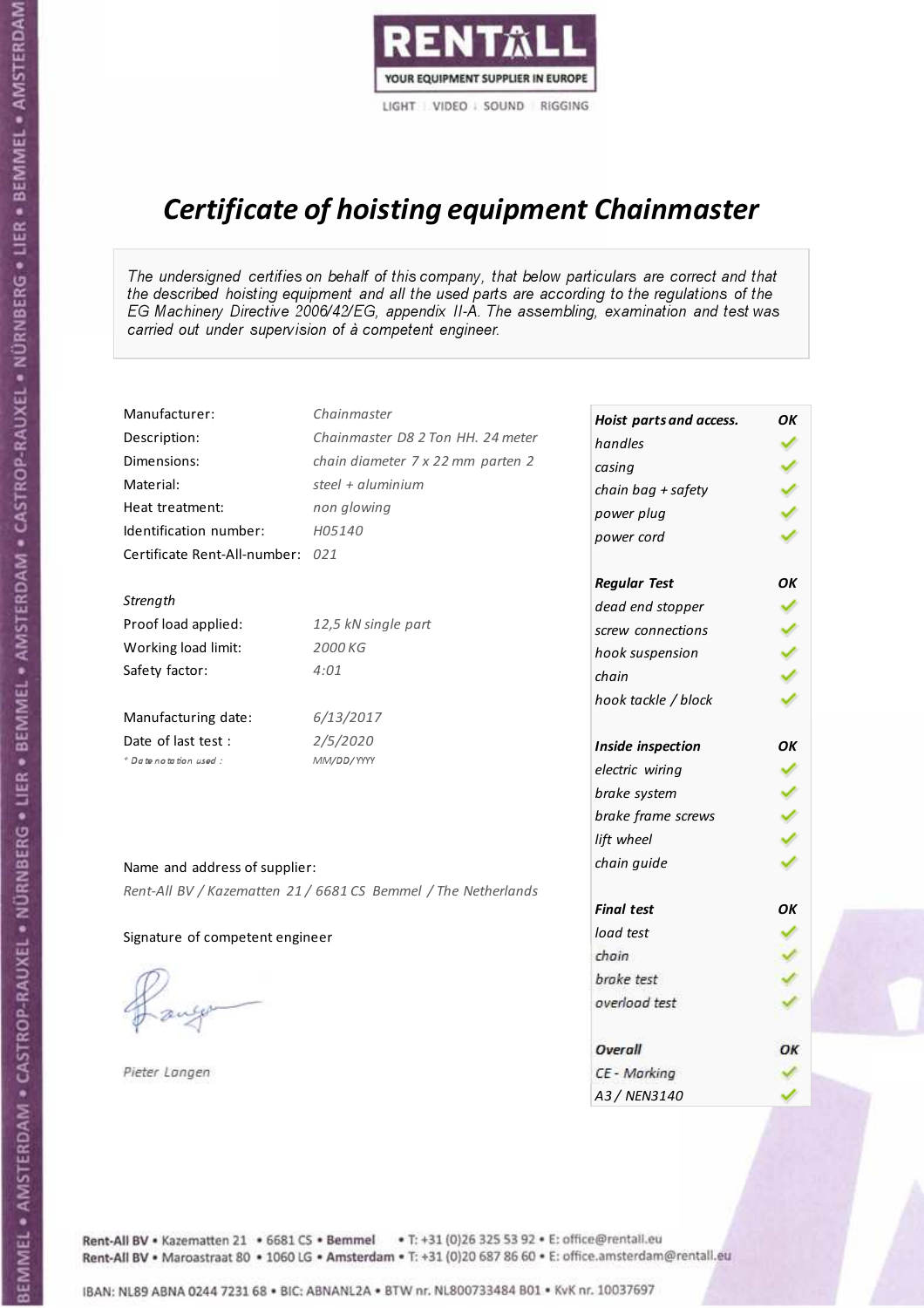

# Certificate of hoisting equipment Chainmaster

The undersigned certifies on behalf of this company, that below particulars are correct and that the described hoisting equipment and all the used parts are according to the regulations of the EG Machinery Directive 2006/42/EG, appendix II-A. The assembling, examination and test was carried out under supervision of à competent engineer.

| Manufacturer:                    | Chainmaster                                                    | Hoist parts and access. | OK |
|----------------------------------|----------------------------------------------------------------|-------------------------|----|
| Description:                     | Chainmaster D8 2 Ton HH. 24 meter                              | handles                 |    |
| Dimensions:                      | chain diameter 7 x 22 mm parten 2                              | casing                  |    |
| Material:                        | steel + $aluminim$                                             | chain bag + safety      |    |
| Heat treatment:                  | non glowing                                                    | power plug              |    |
| Identification number:           | H05141                                                         | power cord              |    |
| Certificate Rent-All-number: 022 |                                                                |                         |    |
|                                  |                                                                | <b>Regular Test</b>     | OK |
| Strength                         |                                                                | dead end stopper        |    |
| Proof load applied:              | 12,5 kN single part                                            | screw connections       |    |
| Working load limit:              | 2000 KG                                                        | hook suspension         |    |
| Safety factor:                   | 4:01                                                           | chain                   |    |
|                                  |                                                                | hook tackle / block     |    |
| Manufacturing date:              | 6/13/2017                                                      |                         |    |
| Date of last test:               | 10/4/2019                                                      | Inside inspection       | OK |
| * Date notation used :           | MM/DD/YYYY                                                     | electric wiring         |    |
|                                  |                                                                | brake system            |    |
|                                  |                                                                | brake frame screws      |    |
|                                  |                                                                | lift wheel              |    |
| Name and address of supplier:    |                                                                | chain guide             |    |
|                                  | Rent-All BV / Kazematten 21 / 6681 CS Bemmel / The Netherlands |                         |    |
|                                  |                                                                | <b>Final test</b>       | OK |
| Signature of competent engineer  |                                                                | load test               |    |
|                                  |                                                                | chain                   |    |
|                                  |                                                                | brake test              |    |
|                                  |                                                                | overload test           |    |
|                                  |                                                                | Overall                 | OK |
| Pieter Langen                    |                                                                | CE - Marking            |    |
|                                  |                                                                | A3 / NEN3140            |    |

BEMMEL • AMSTERDAM • CASTROP-RAUXEL • NÜRNBERG • LIER • BEMMEL • AMSTERDAM • CASTROP-RAUXEL • NÜRNBERG • LIER • BEMMEL • AMSTERDAM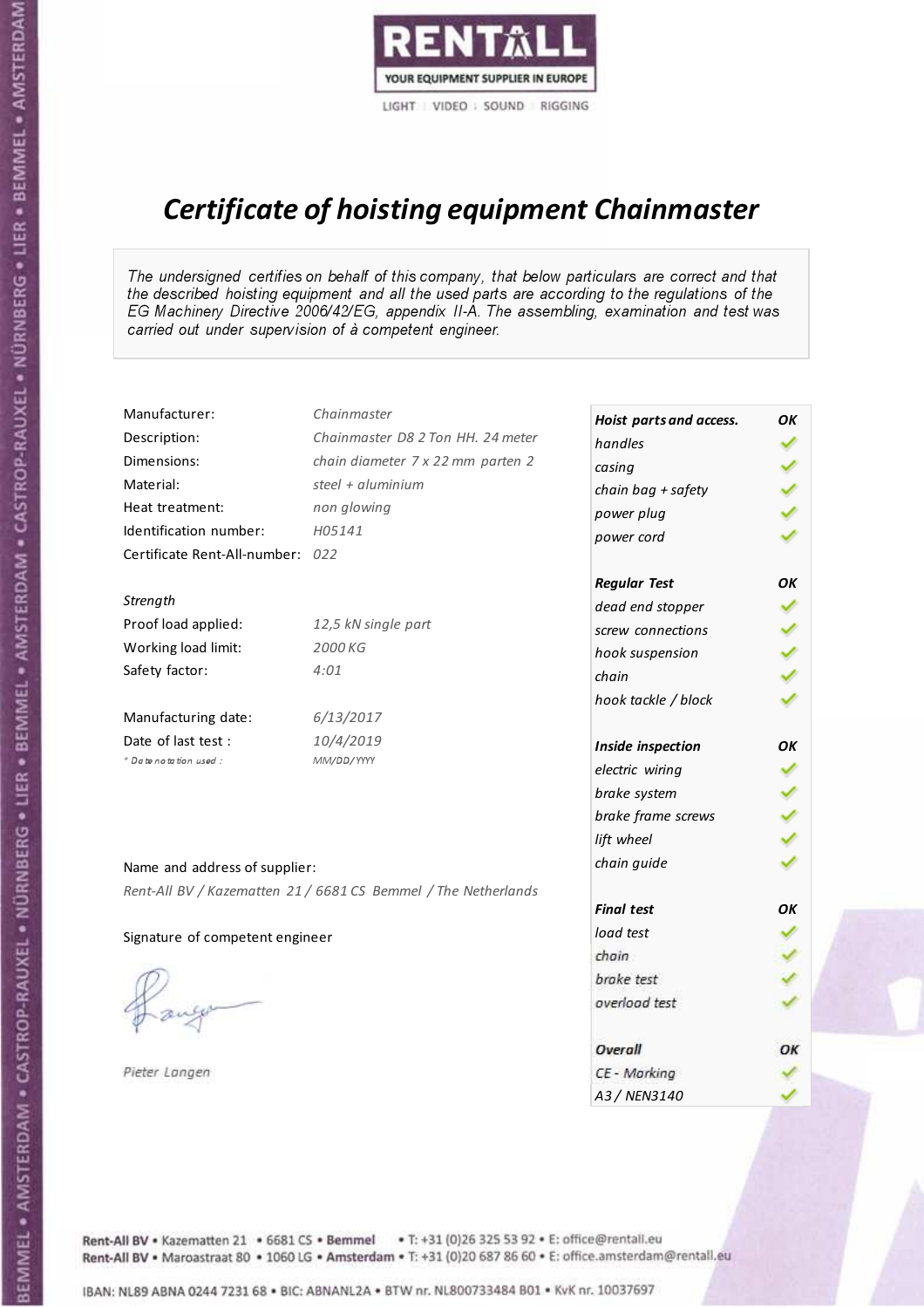

# Certificate of hoisting equipment Chainmaster

The undersigned certifies on behalf of this company, that below particulars are correct and that the described hoisting equipment and all the used parts are according to the regulations of the EG Machinery Directive 2006/42/EG, appendix II-A. The assembling, examination and test was carried out under supervision of à competent engineer.

| Manufacturer:                    | Chainmaster                                                    | Hoist parts and access. | OK |
|----------------------------------|----------------------------------------------------------------|-------------------------|----|
| Description:                     | Chainmaster D8 2 Ton HH. 24 meter                              | handles                 |    |
| Dimensions:                      | chain diameter 7 x 22 mm parten 2                              | casing                  |    |
| Material:                        | steel + $aluminim$                                             | chain bag + safety      |    |
| Heat treatment:                  | non glowing                                                    | power plug              |    |
| Identification number:           | H05142                                                         | power cord              |    |
| Certificate Rent-All-number: 023 |                                                                |                         |    |
|                                  |                                                                | <b>Regular Test</b>     | OK |
| Strength                         |                                                                | dead end stopper        |    |
| Proof load applied:              | 12,5 kN single part                                            | screw connections       |    |
| Working load limit:              | 2000 KG                                                        | hook suspension         |    |
| Safety factor:                   | 4:01                                                           | chain                   |    |
|                                  |                                                                | hook tackle / block     |    |
| Manufacturing date:              | 6/13/2017                                                      |                         |    |
| Date of last test:               | 9/10/2019                                                      | Inside inspection       | OK |
| * Date notation used :           | MM/DD/YYYY                                                     | electric wiring         |    |
|                                  |                                                                | brake system            |    |
|                                  |                                                                | brake frame screws      |    |
|                                  |                                                                | lift wheel              |    |
| Name and address of supplier:    |                                                                | chain guide             |    |
|                                  | Rent-All BV / Kazematten 21 / 6681 CS Bemmel / The Netherlands |                         |    |
|                                  |                                                                | <b>Final test</b>       | OK |
| Signature of competent engineer  |                                                                | load test               |    |
|                                  |                                                                | chain                   |    |
|                                  |                                                                | brake test              |    |
|                                  |                                                                | overload test           |    |
|                                  |                                                                | Overall                 | OK |
| Pieter Langen                    |                                                                | CE - Marking            |    |
|                                  |                                                                | A3 / NEN3140            |    |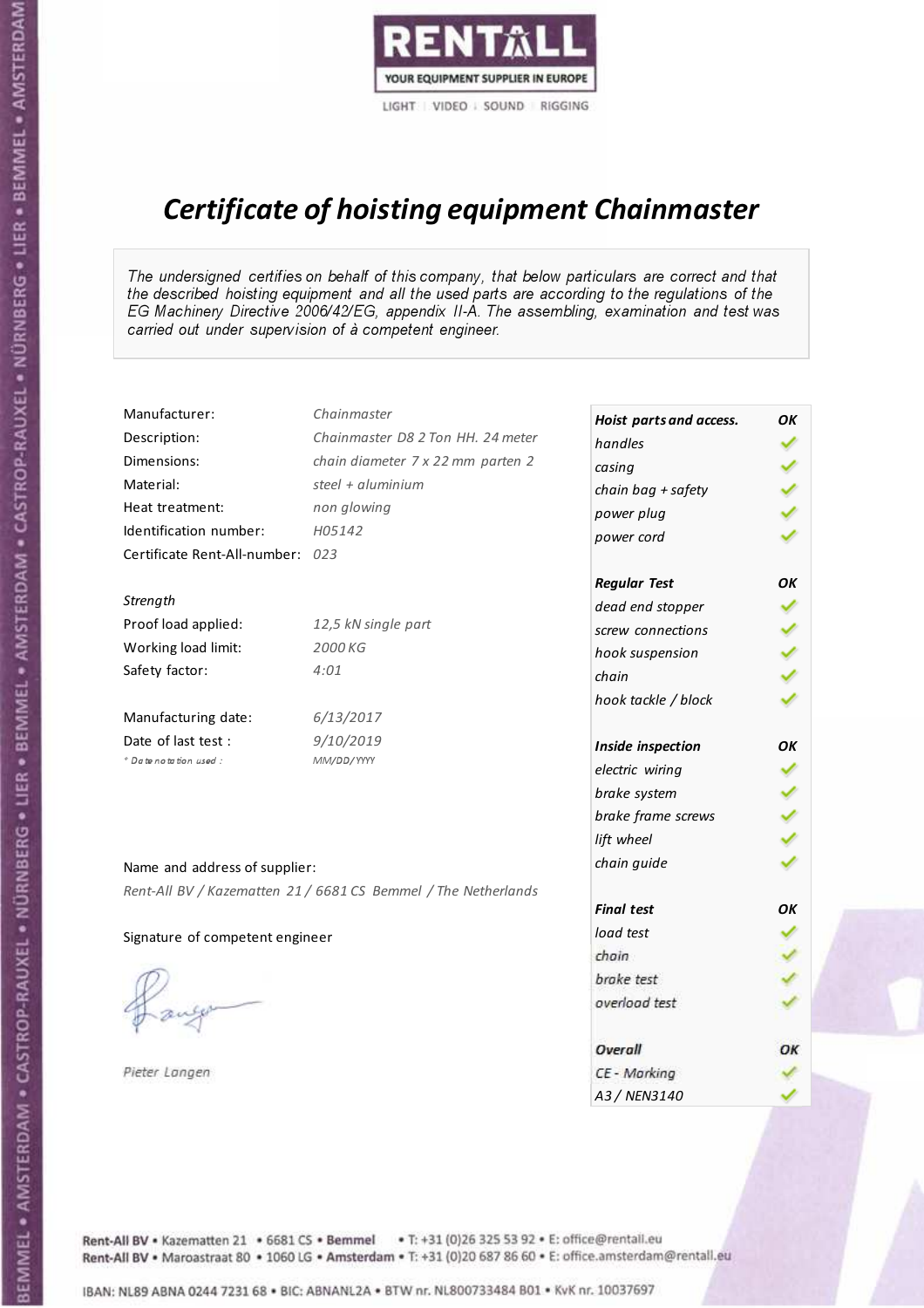

# Certificate of hoisting equipment Chainmaster

The undersigned certifies on behalf of this company, that below particulars are correct and that the described hoisting equipment and all the used parts are according to the regulations of the EG Machinery Directive 2006/42/EG, appendix II-A. The assembling, examination and test was carried out under supervision of à competent engineer.

| Manufacturer:                    | Chainmaster                                                    | Hoist parts and access. | OK |
|----------------------------------|----------------------------------------------------------------|-------------------------|----|
| Description:                     | Chainmaster D8 2 Ton HH. 24 meter                              | handles                 |    |
| Dimensions:                      | chain diameter 7 x 22 mm parten 2                              | casing                  |    |
| Material:                        | steel + aluminium                                              | chain bag + safety      |    |
| Heat treatment:                  | non glowing                                                    | power plug              |    |
| Identification number:           | H05143                                                         | power cord              |    |
| Certificate Rent-All-number: 024 |                                                                |                         |    |
|                                  |                                                                | <b>Regular Test</b>     | OK |
| Strength                         |                                                                | dead end stopper        |    |
| Proof load applied:              | 12,5 kN single part                                            | screw connections       |    |
| Working load limit:              | 2000 KG                                                        | hook suspension         |    |
| Safety factor:                   | 4:01                                                           | chain                   |    |
|                                  |                                                                | hook tackle / block     |    |
| Manufacturing date:              | 6/13/2017                                                      |                         |    |
| Date of last test :              | 3/20/2020                                                      | Inside inspection       | OK |
| * Date notation used :           | MM/DD/YYYY                                                     | electric wiring         |    |
|                                  |                                                                | brake system            |    |
|                                  |                                                                | brake frame screws      |    |
|                                  |                                                                | lift wheel              |    |
| Name and address of supplier:    |                                                                | chain guide             |    |
|                                  | Rent-All BV / Kazematten 21 / 6681 CS Bemmel / The Netherlands |                         |    |
|                                  |                                                                | <b>Final test</b>       | OK |
| Signature of competent engineer  |                                                                | load test               |    |
|                                  |                                                                | chain                   |    |
|                                  |                                                                | brake test              |    |
|                                  |                                                                | overload test           |    |
|                                  |                                                                |                         |    |
|                                  |                                                                | Overall                 | ОК |
| Pieter Langen                    |                                                                | CE - Marking            |    |
|                                  |                                                                | A3 / NEN3140            |    |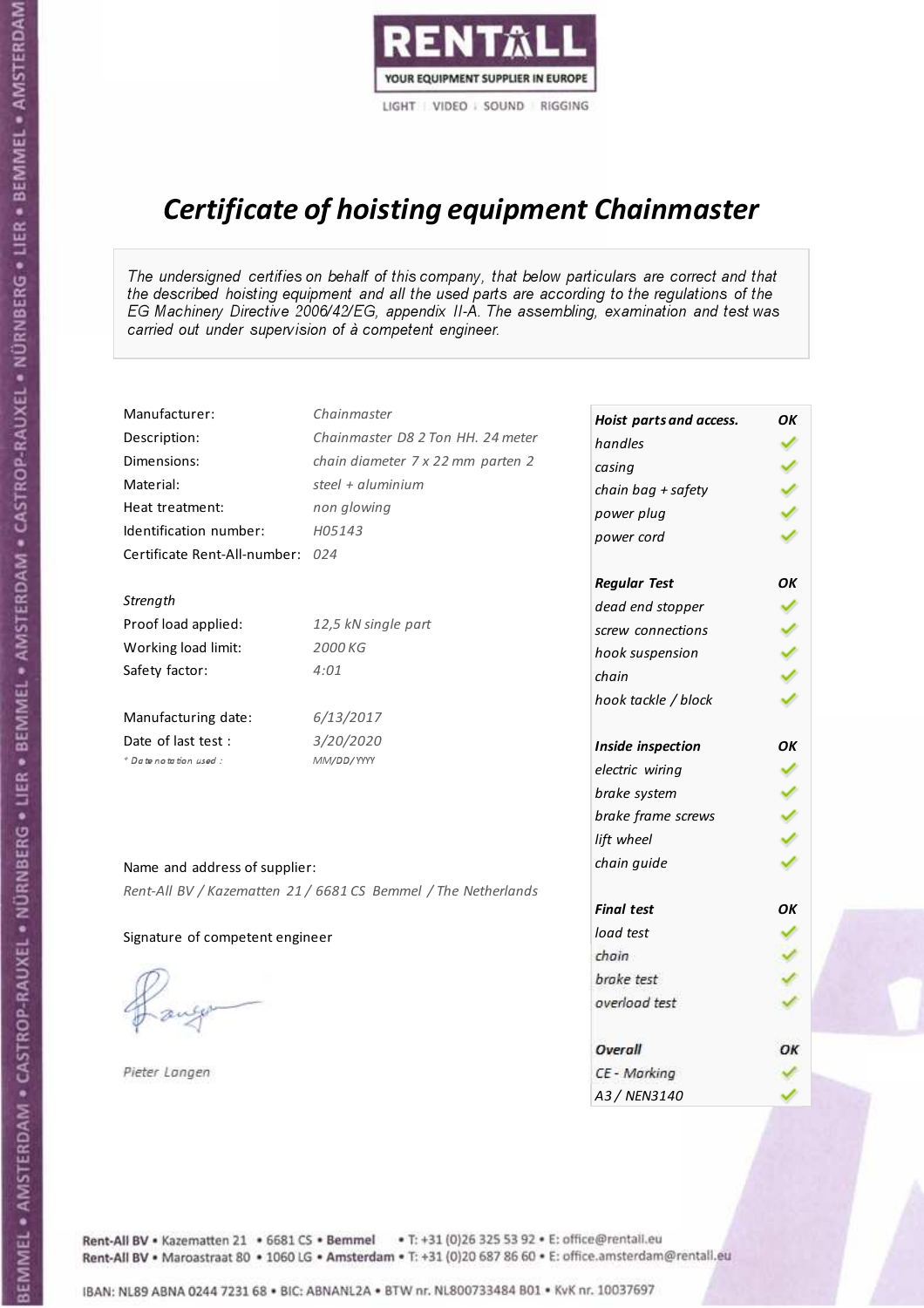

# Certificate of hoisting equipment Chainmaster

The undersigned certifies on behalf of this company, that below particulars are correct and that the described hoisting equipment and all the used parts are according to the regulations of the EG Machinery Directive 2006/42/EG, appendix II-A. The assembling, examination and test was carried out under supervision of à competent engineer.

| Manufacturer:                    | Chainmaster                                                    | Hoist parts and access. | OK |
|----------------------------------|----------------------------------------------------------------|-------------------------|----|
| Description:                     | Chainmaster D8 2 Ton HH. 24 meter                              | handles                 |    |
| Dimensions:                      | chain diameter 7 x 22 mm parten 2                              | casing                  |    |
| Material:                        | steel + aluminium                                              | chain bag + safety      |    |
| Heat treatment:                  | non glowing                                                    | power plug              |    |
| Identification number:           | H05144                                                         | power cord              |    |
| Certificate Rent-All-number: 025 |                                                                |                         |    |
|                                  |                                                                | <b>Regular Test</b>     | OK |
| Strength                         |                                                                | dead end stopper        |    |
| Proof load applied:              | 12,5 kN single part                                            | screw connections       |    |
| Working load limit:              | 2000 KG                                                        | hook suspension         |    |
| Safety factor:                   | 4:01                                                           | chain                   |    |
|                                  |                                                                | hook tackle / block     |    |
| Manufacturing date:              | 6/13/2017                                                      |                         |    |
| Date of last test :              | 11/1/2019                                                      | Inside inspection       | OK |
| * Date notation used :           | MM/DD/YYYY                                                     | electric wiring         |    |
|                                  |                                                                | brake system            |    |
|                                  |                                                                | brake frame screws      |    |
|                                  |                                                                | lift wheel              |    |
| Name and address of supplier:    |                                                                | chain guide             |    |
|                                  | Rent-All BV / Kazematten 21 / 6681 CS Bemmel / The Netherlands |                         |    |
|                                  |                                                                | <b>Final test</b>       | OK |
| Signature of competent engineer  |                                                                | load test               |    |
|                                  |                                                                | chain                   |    |
|                                  |                                                                | brake test              |    |
|                                  |                                                                | overload test           |    |
|                                  |                                                                |                         |    |
|                                  |                                                                | Overall                 | OK |
| Pieter Langen                    |                                                                | CE - Marking            |    |
|                                  |                                                                | A3 / NEN3140            |    |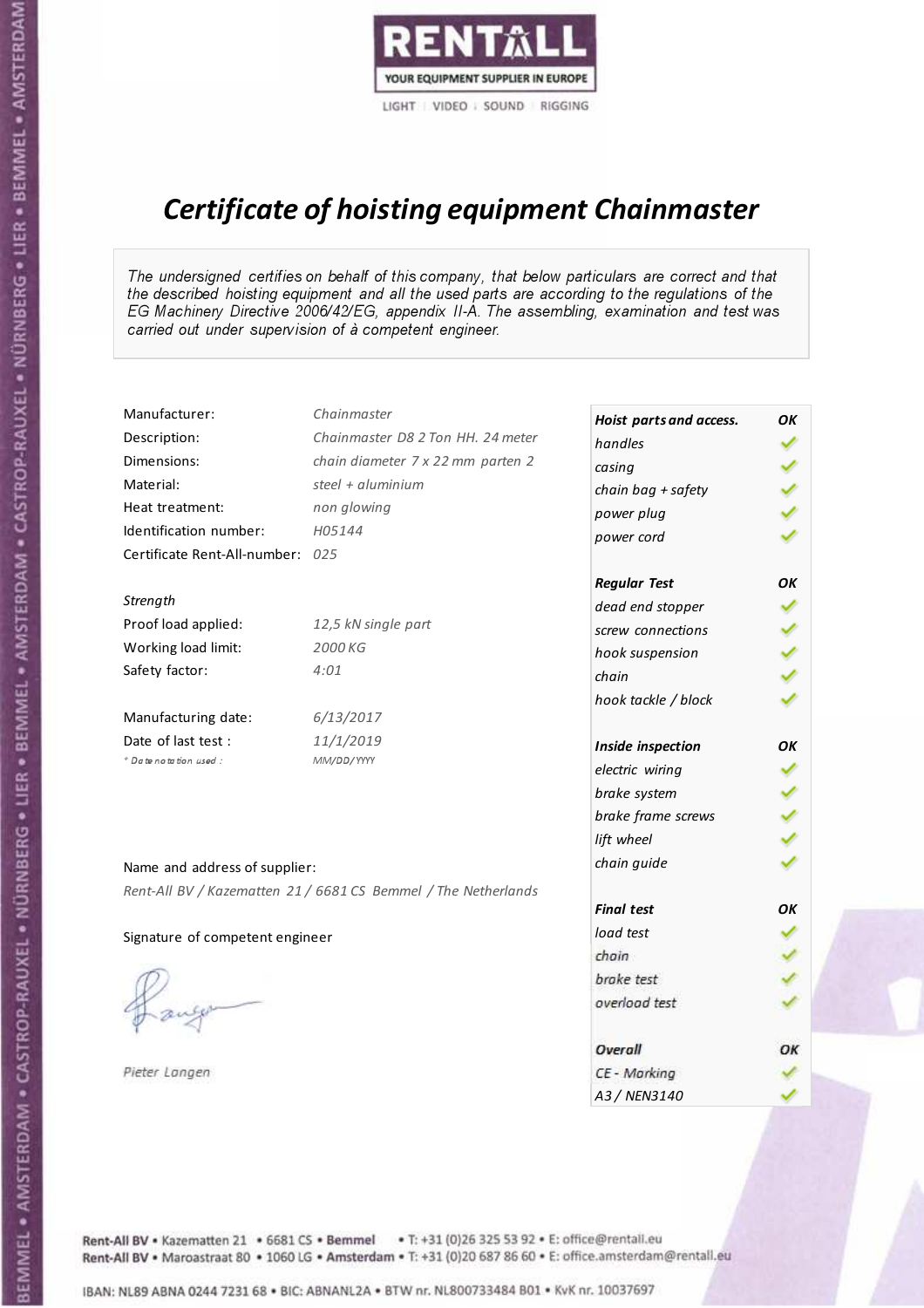

# Certificate of hoisting equipment Chainmaster

The undersigned certifies on behalf of this company, that below particulars are correct and that the described hoisting equipment and all the used parts are according to the regulations of the EG Machinery Directive 2006/42/EG, appendix II-A. The assembling, examination and test was carried out under supervision of à competent engineer.

| Chainmaster                       |                                                                                                                                                                        | OK                                                                                                                                                                                                                                                                                               |
|-----------------------------------|------------------------------------------------------------------------------------------------------------------------------------------------------------------------|--------------------------------------------------------------------------------------------------------------------------------------------------------------------------------------------------------------------------------------------------------------------------------------------------|
| Chainmaster D8 2 Ton HH. 24 meter | handles                                                                                                                                                                |                                                                                                                                                                                                                                                                                                  |
| chain diameter 7 x 22 mm parten 2 | casing                                                                                                                                                                 |                                                                                                                                                                                                                                                                                                  |
| steel + aluminium                 |                                                                                                                                                                        |                                                                                                                                                                                                                                                                                                  |
| non glowing                       |                                                                                                                                                                        |                                                                                                                                                                                                                                                                                                  |
| H05145                            |                                                                                                                                                                        |                                                                                                                                                                                                                                                                                                  |
|                                   |                                                                                                                                                                        |                                                                                                                                                                                                                                                                                                  |
|                                   |                                                                                                                                                                        | OK                                                                                                                                                                                                                                                                                               |
|                                   |                                                                                                                                                                        |                                                                                                                                                                                                                                                                                                  |
| 12,5 kN single part               | screw connections                                                                                                                                                      |                                                                                                                                                                                                                                                                                                  |
| 2000 KG                           |                                                                                                                                                                        |                                                                                                                                                                                                                                                                                                  |
| 4:01                              | chain                                                                                                                                                                  |                                                                                                                                                                                                                                                                                                  |
|                                   |                                                                                                                                                                        |                                                                                                                                                                                                                                                                                                  |
| 6/13/2017                         |                                                                                                                                                                        |                                                                                                                                                                                                                                                                                                  |
| 2/10/2020                         |                                                                                                                                                                        | OK                                                                                                                                                                                                                                                                                               |
| MM/DD/YYYY                        |                                                                                                                                                                        |                                                                                                                                                                                                                                                                                                  |
|                                   |                                                                                                                                                                        |                                                                                                                                                                                                                                                                                                  |
|                                   |                                                                                                                                                                        |                                                                                                                                                                                                                                                                                                  |
|                                   |                                                                                                                                                                        |                                                                                                                                                                                                                                                                                                  |
|                                   |                                                                                                                                                                        |                                                                                                                                                                                                                                                                                                  |
|                                   |                                                                                                                                                                        |                                                                                                                                                                                                                                                                                                  |
|                                   | <b>Final test</b>                                                                                                                                                      | OK                                                                                                                                                                                                                                                                                               |
|                                   | load test                                                                                                                                                              |                                                                                                                                                                                                                                                                                                  |
|                                   |                                                                                                                                                                        |                                                                                                                                                                                                                                                                                                  |
|                                   |                                                                                                                                                                        |                                                                                                                                                                                                                                                                                                  |
|                                   | overload test                                                                                                                                                          |                                                                                                                                                                                                                                                                                                  |
|                                   | Overall                                                                                                                                                                | OK                                                                                                                                                                                                                                                                                               |
|                                   | CE - Marking                                                                                                                                                           |                                                                                                                                                                                                                                                                                                  |
|                                   | A3 / NEN3140                                                                                                                                                           |                                                                                                                                                                                                                                                                                                  |
|                                   | Certificate Rent-All-number: 026<br>Name and address of supplier:<br>Rent-All BV / Kazematten 21 / 6681 CS Bemmel / The Netherlands<br>Signature of competent engineer | Hoist parts and access.<br>chain bag + safety<br>power plug<br>power cord<br><b>Regular Test</b><br>dead end stopper<br>hook suspension<br>hook tackle / block<br>Inside inspection<br>electric wiring<br>brake system<br>brake frame screws<br>lift wheel<br>chain guide<br>chain<br>brake test |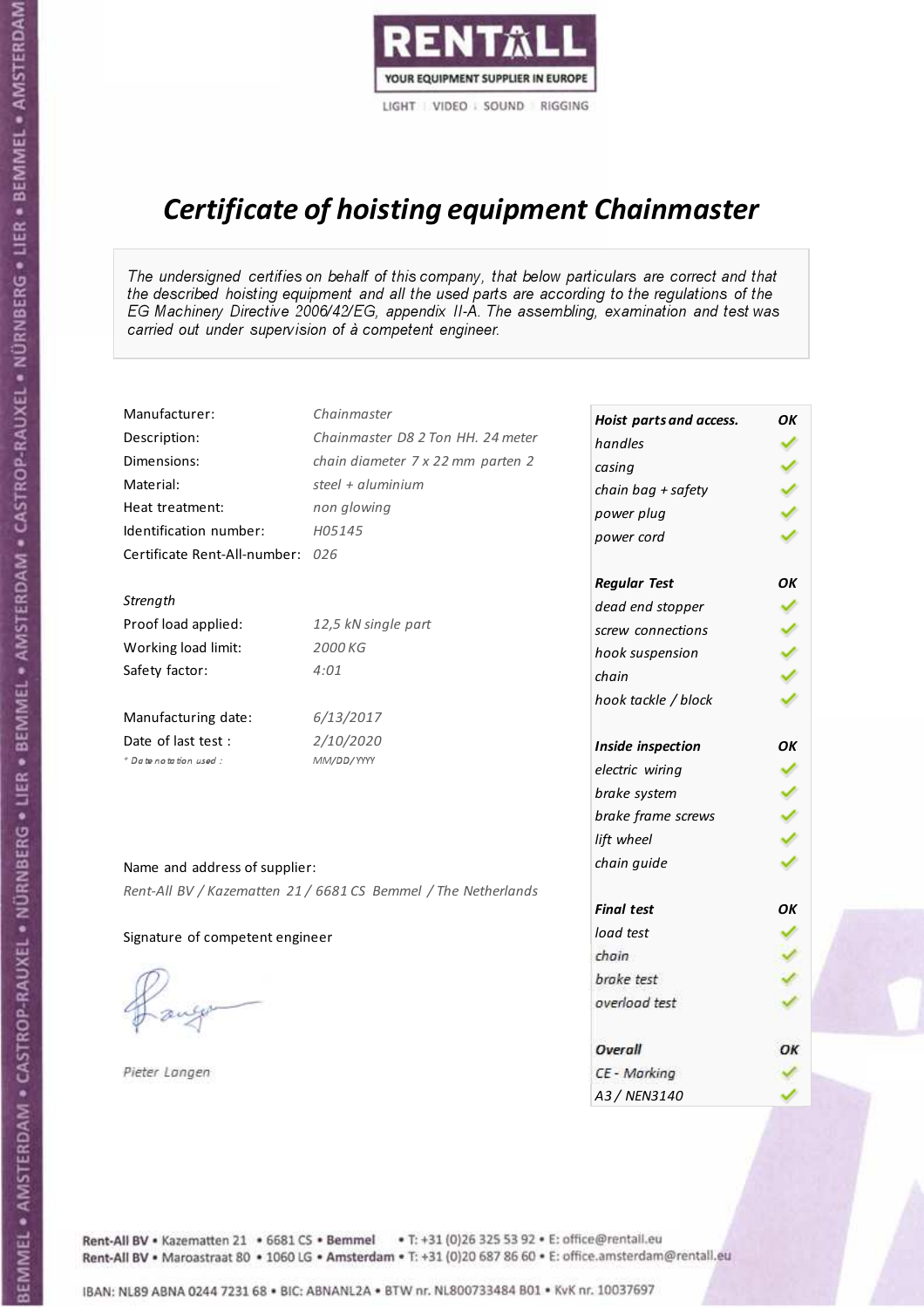

# Certificate of hoisting equipment Chainmaster

The undersigned certifies on behalf of this company, that below particulars are correct and that the described hoisting equipment and all the used parts are according to the regulations of the EG Machinery Directive 2006/42/EG, appendix II-A. The assembling, examination and test was carried out under supervision of à competent engineer.

| Manufacturer:                    | Chainmaster                                                    | Hoist parts and access. | OK |
|----------------------------------|----------------------------------------------------------------|-------------------------|----|
| Description:                     | Chainmaster D8 2 Ton HH. 24 meter                              | handles                 |    |
| Dimensions:                      | chain diameter 7 x 22 mm parten 2                              | casing                  |    |
| Material:                        | steel + $aluminium$                                            | chain bag + safety      |    |
| Heat treatment:                  | non glowing                                                    | power plug              |    |
| Identification number:           | H05146                                                         | power cord              |    |
| Certificate Rent-All-number: 027 |                                                                |                         |    |
|                                  |                                                                | <b>Regular Test</b>     | OK |
| Strength                         |                                                                | dead end stopper        |    |
| Proof load applied:              | 12,5 kN single part                                            | screw connections       |    |
| Working load limit:              | 2000 KG                                                        | hook suspension         |    |
| Safety factor:                   | 4:01                                                           | chain                   |    |
|                                  |                                                                | hook tackle / block     |    |
| Manufacturing date:              | 6/13/2017                                                      |                         |    |
| Date of last test :              | 7/9/2019                                                       | Inside inspection       | OK |
| * Date notation used :           | MM/DD/YYYY                                                     | electric wiring         |    |
|                                  |                                                                | brake system            |    |
|                                  |                                                                | brake frame screws      |    |
|                                  |                                                                | lift wheel              |    |
| Name and address of supplier:    |                                                                | chain guide             |    |
|                                  | Rent-All BV / Kazematten 21 / 6681 CS Bemmel / The Netherlands |                         |    |
|                                  |                                                                | <b>Final test</b>       | OK |
| Signature of competent engineer  |                                                                | load test               |    |
|                                  |                                                                | chain                   |    |
|                                  |                                                                | brake test              |    |
|                                  |                                                                | overload test           |    |
|                                  |                                                                |                         |    |
|                                  |                                                                | Overall                 | ОК |
| Pieter Langen                    |                                                                | CE - Marking            |    |
|                                  |                                                                | A3 / NEN3140            |    |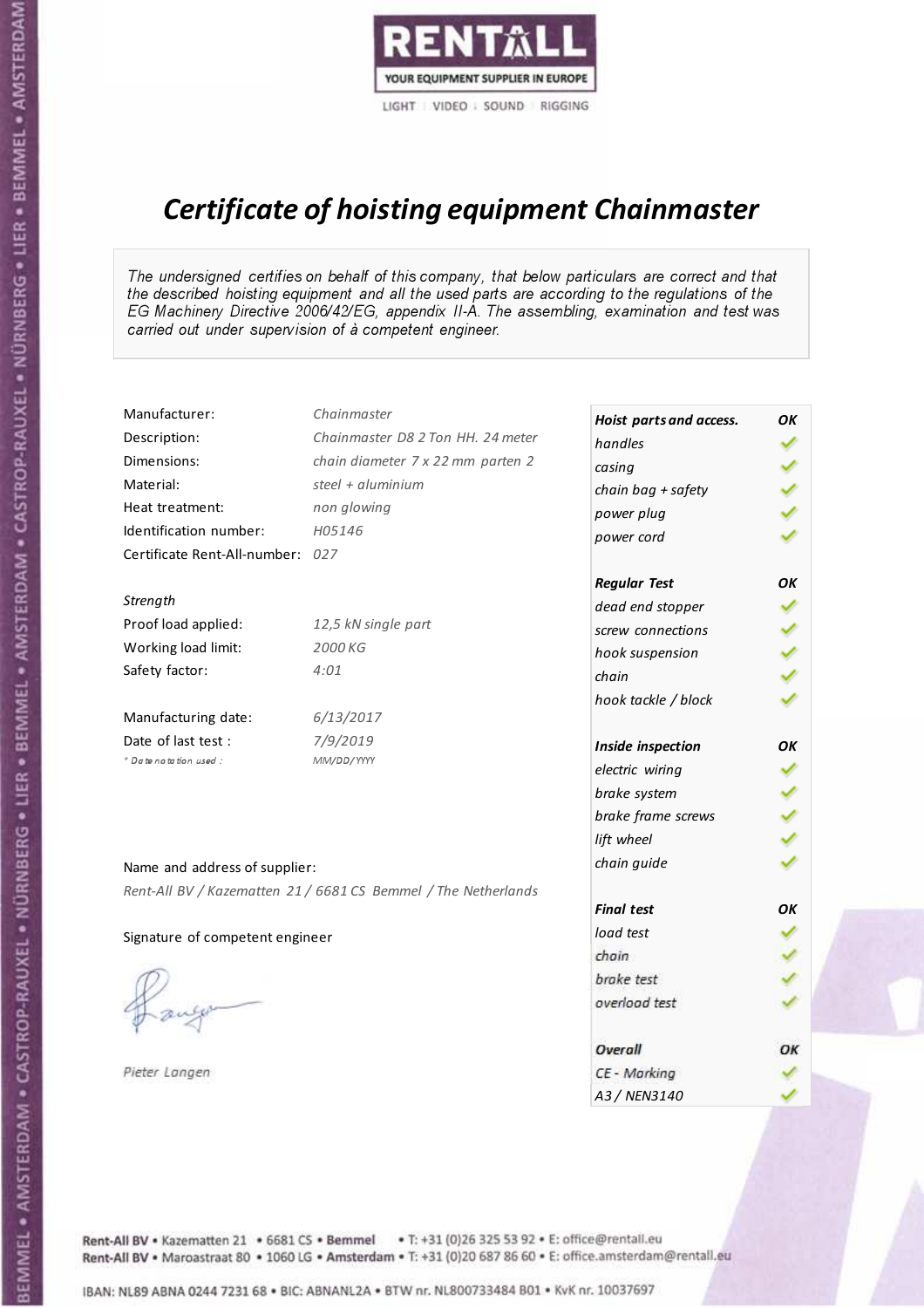

# Certificate of hoisting equipment Chainmaster

The undersigned certifies on behalf of this company, that below particulars are correct and that the described hoisting equipment and all the used parts are according to the regulations of the EG Machinery Directive 2006/42/EG, appendix II-A. The assembling, examination and test was carried out under supervision of à competent engineer.

| Chainmaster                       |                                                                                                                                                                        | OK                                                                                                                                                                                                                                                                                  |
|-----------------------------------|------------------------------------------------------------------------------------------------------------------------------------------------------------------------|-------------------------------------------------------------------------------------------------------------------------------------------------------------------------------------------------------------------------------------------------------------------------------------|
| Chainmaster D8 2 Ton HH. 24 meter | handles                                                                                                                                                                |                                                                                                                                                                                                                                                                                     |
| chain diameter 7 x 22 mm parten 2 |                                                                                                                                                                        |                                                                                                                                                                                                                                                                                     |
| steel + $aluminim$                |                                                                                                                                                                        |                                                                                                                                                                                                                                                                                     |
| non glowing                       |                                                                                                                                                                        |                                                                                                                                                                                                                                                                                     |
| H05147                            |                                                                                                                                                                        |                                                                                                                                                                                                                                                                                     |
|                                   |                                                                                                                                                                        |                                                                                                                                                                                                                                                                                     |
|                                   |                                                                                                                                                                        | OK                                                                                                                                                                                                                                                                                  |
|                                   |                                                                                                                                                                        |                                                                                                                                                                                                                                                                                     |
| 12,5 kN single part               | screw connections                                                                                                                                                      |                                                                                                                                                                                                                                                                                     |
| 2000 KG                           |                                                                                                                                                                        |                                                                                                                                                                                                                                                                                     |
| 4:01                              | chain                                                                                                                                                                  |                                                                                                                                                                                                                                                                                     |
|                                   |                                                                                                                                                                        |                                                                                                                                                                                                                                                                                     |
| 6/13/2017                         |                                                                                                                                                                        |                                                                                                                                                                                                                                                                                     |
| 3/5/2020                          |                                                                                                                                                                        | OK                                                                                                                                                                                                                                                                                  |
| MM/DD/YYYY                        |                                                                                                                                                                        |                                                                                                                                                                                                                                                                                     |
|                                   |                                                                                                                                                                        |                                                                                                                                                                                                                                                                                     |
|                                   |                                                                                                                                                                        |                                                                                                                                                                                                                                                                                     |
|                                   |                                                                                                                                                                        |                                                                                                                                                                                                                                                                                     |
|                                   |                                                                                                                                                                        |                                                                                                                                                                                                                                                                                     |
|                                   |                                                                                                                                                                        |                                                                                                                                                                                                                                                                                     |
|                                   | <b>Final test</b>                                                                                                                                                      | OK                                                                                                                                                                                                                                                                                  |
|                                   | load test                                                                                                                                                              |                                                                                                                                                                                                                                                                                     |
|                                   | chain                                                                                                                                                                  |                                                                                                                                                                                                                                                                                     |
|                                   | brake test                                                                                                                                                             |                                                                                                                                                                                                                                                                                     |
|                                   | overload test                                                                                                                                                          |                                                                                                                                                                                                                                                                                     |
|                                   |                                                                                                                                                                        |                                                                                                                                                                                                                                                                                     |
|                                   | Overall                                                                                                                                                                | OK                                                                                                                                                                                                                                                                                  |
|                                   | CE - Marking                                                                                                                                                           |                                                                                                                                                                                                                                                                                     |
|                                   | A3 / NEN3140                                                                                                                                                           |                                                                                                                                                                                                                                                                                     |
|                                   | Certificate Rent-All-number: 028<br>Name and address of supplier:<br>Rent-All BV / Kazematten 21 / 6681 CS Bemmel / The Netherlands<br>Signature of competent engineer | Hoist parts and access.<br>casing<br>chain bag + safety<br>power plug<br>power cord<br><b>Regular Test</b><br>dead end stopper<br>hook suspension<br>hook tackle / block<br>Inside inspection<br>electric wiring<br>brake system<br>brake frame screws<br>lift wheel<br>chain guide |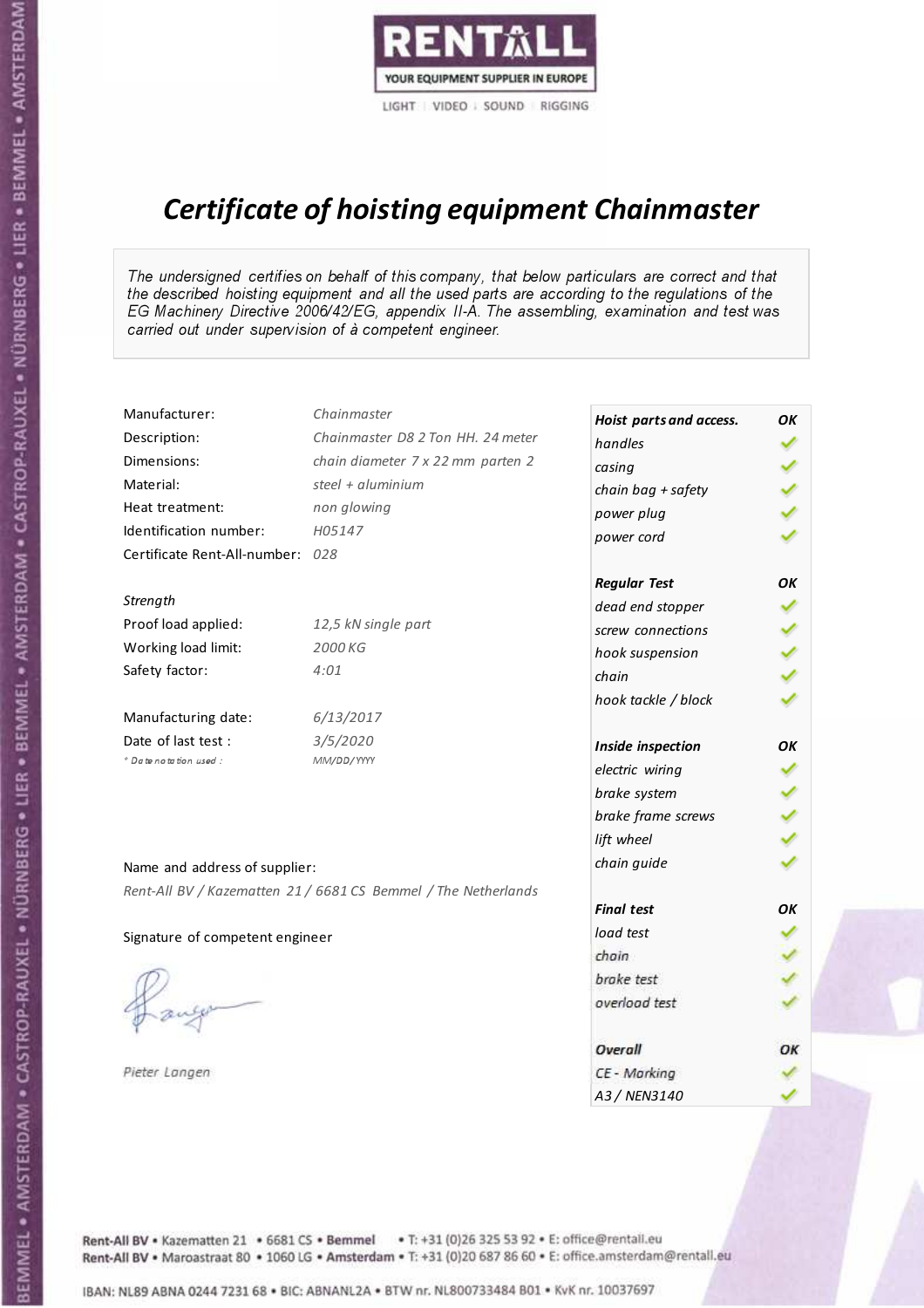

# Certificate of hoisting equipment Chainmaster

The undersigned certifies on behalf of this company, that below particulars are correct and that the described hoisting equipment and all the used parts are according to the regulations of the EG Machinery Directive 2006/42/EG, appendix II-A. The assembling, examination and test was carried out under supervision of à competent engineer.

| Manufacturer:                    | Chainmaster                                                    | Hoist parts and access. | OK |
|----------------------------------|----------------------------------------------------------------|-------------------------|----|
| Description:                     | Chainmaster D8 2 Ton HH. 24 meter                              | handles                 |    |
| Dimensions:                      | chain diameter 7 x 22 mm parten 2                              | casing                  |    |
| Material:                        | steel + $aluminim$                                             | chain bag + safety      |    |
| Heat treatment:                  | non glowing                                                    | power plug              |    |
| Identification number:           | H05148                                                         | power cord              |    |
| Certificate Rent-All-number: 029 |                                                                |                         |    |
|                                  |                                                                | <b>Regular Test</b>     | OK |
| Strength                         |                                                                | dead end stopper        |    |
| Proof load applied:              | 12,5 kN single part                                            | screw connections       |    |
| Working load limit:              | 2000 KG                                                        | hook suspension         |    |
| Safety factor:                   | 4:01                                                           | chain                   |    |
|                                  |                                                                | hook tackle / block     |    |
| Manufacturing date:              | 6/13/2017                                                      |                         |    |
| Date of last test:               | 9/10/2019                                                      | Inside inspection       | OK |
| * Date notation used :           | MM/DD/YYYY                                                     | electric wiring         |    |
|                                  |                                                                | brake system            |    |
|                                  |                                                                | brake frame screws      |    |
|                                  |                                                                | lift wheel              |    |
| Name and address of supplier:    |                                                                | chain guide             |    |
|                                  | Rent-All BV / Kazematten 21 / 6681 CS Bemmel / The Netherlands |                         |    |
|                                  |                                                                | <b>Final test</b>       | OK |
| Signature of competent engineer  |                                                                | load test               |    |
|                                  |                                                                | chain                   |    |
|                                  |                                                                | brake test              |    |
|                                  |                                                                | overload test           |    |
|                                  |                                                                |                         |    |
|                                  |                                                                | Overall                 | OK |
| Pieter Langen                    |                                                                | CE - Marking            |    |
|                                  |                                                                | A3 / NEN3140            |    |

BEMMEL • AMSTERDAM • CASTROP-RAUXEL • NÜRNBERG • LIER • BEMMEL • AMSTERDAM • CASTROP-RAUXEL • NÜRNBERG • LIER • BEMMEL • AMSTERDAM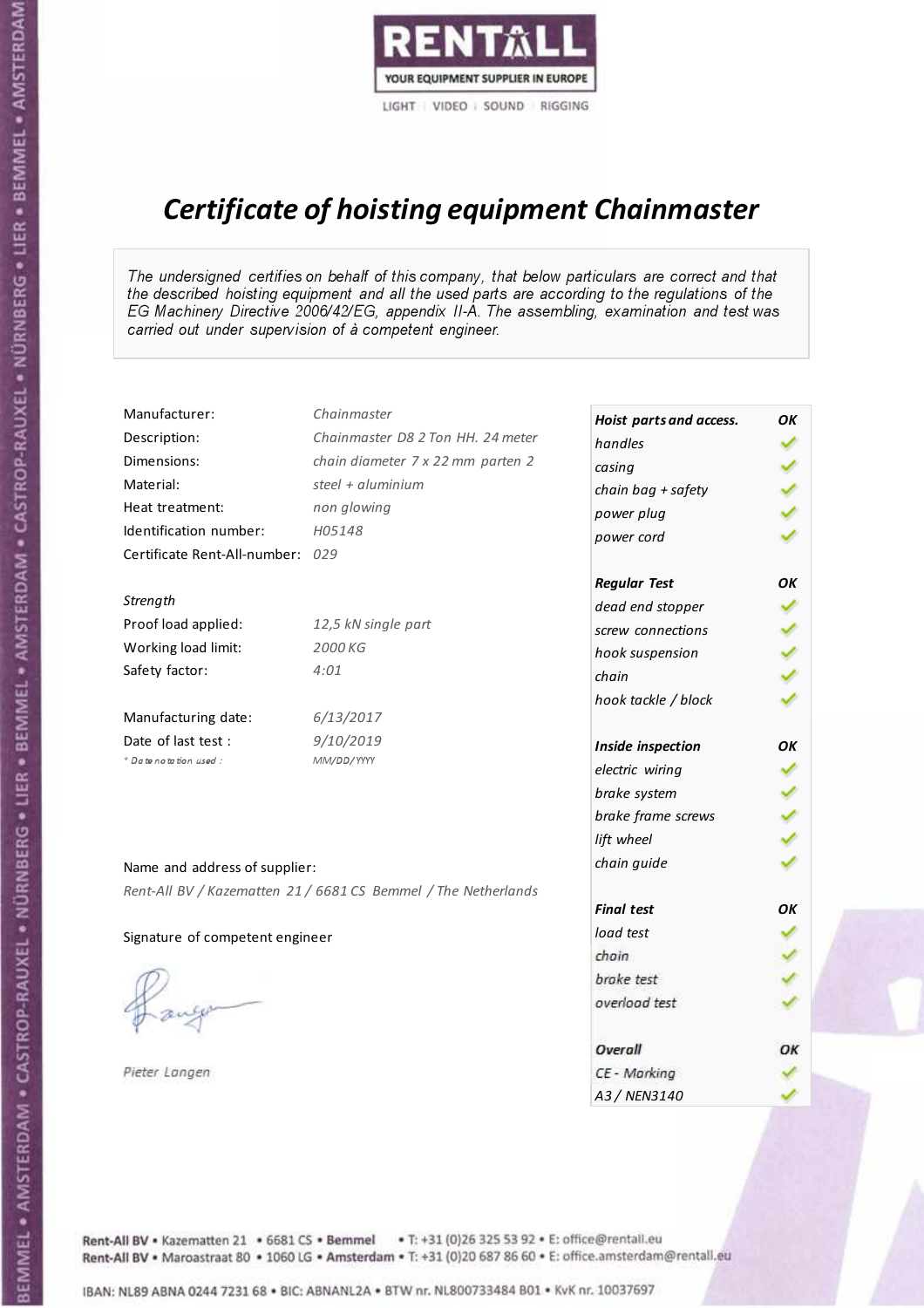

# Certificate of hoisting equipment Chainmaster

The undersigned certifies on behalf of this company, that below particulars are correct and that the described hoisting equipment and all the used parts are according to the regulations of the EG Machinery Directive 2006/42/EG, appendix II-A. The assembling, examination and test was carried out under supervision of à competent engineer.

| Manufacturer:                    | Chainmaster                                                    | Hoist parts and access. | OK |
|----------------------------------|----------------------------------------------------------------|-------------------------|----|
| Description:                     | Chainmaster D8 2 Ton HH. 24 meter                              | handles                 |    |
| Dimensions:                      | chain diameter 7 x 22 mm parten 2                              | casing                  |    |
| Material:                        | steel $+$ aluminium                                            | chain bag + safety      |    |
| Heat treatment:                  | non glowing                                                    | power plug              |    |
| Identification number:           | H05149                                                         | power cord              |    |
| Certificate Rent-All-number: 030 |                                                                |                         |    |
|                                  |                                                                | <b>Regular Test</b>     | OK |
| Strength                         |                                                                | dead end stopper        |    |
| Proof load applied:              | 12,5 kN single part                                            | screw connections       |    |
| Working load limit:              | 2000 KG                                                        | hook suspension         |    |
| Safety factor:                   | 4:01                                                           | chain                   |    |
|                                  |                                                                | hook tackle / block     |    |
| Manufacturing date:              | 6/13/2017                                                      |                         |    |
| Date of last test:               | 2/5/2020                                                       | Inside inspection       | OK |
| * Date notation used :           | MM/DD/YYYY                                                     | electric wiring         |    |
|                                  |                                                                | brake system            |    |
|                                  |                                                                | brake frame screws      |    |
|                                  |                                                                | lift wheel              |    |
| Name and address of supplier:    |                                                                | chain guide             |    |
|                                  | Rent-All BV / Kazematten 21 / 6681 CS Bemmel / The Netherlands |                         |    |
|                                  |                                                                | <b>Final test</b>       | OK |
| Signature of competent engineer  |                                                                | load test               |    |
|                                  |                                                                | chain                   |    |
|                                  |                                                                | brake test              |    |
|                                  |                                                                | overload test           |    |
|                                  |                                                                | Overall                 | OK |
| Pieter Langen                    |                                                                | CE - Marking            |    |
|                                  |                                                                | A3 / NEN3140            |    |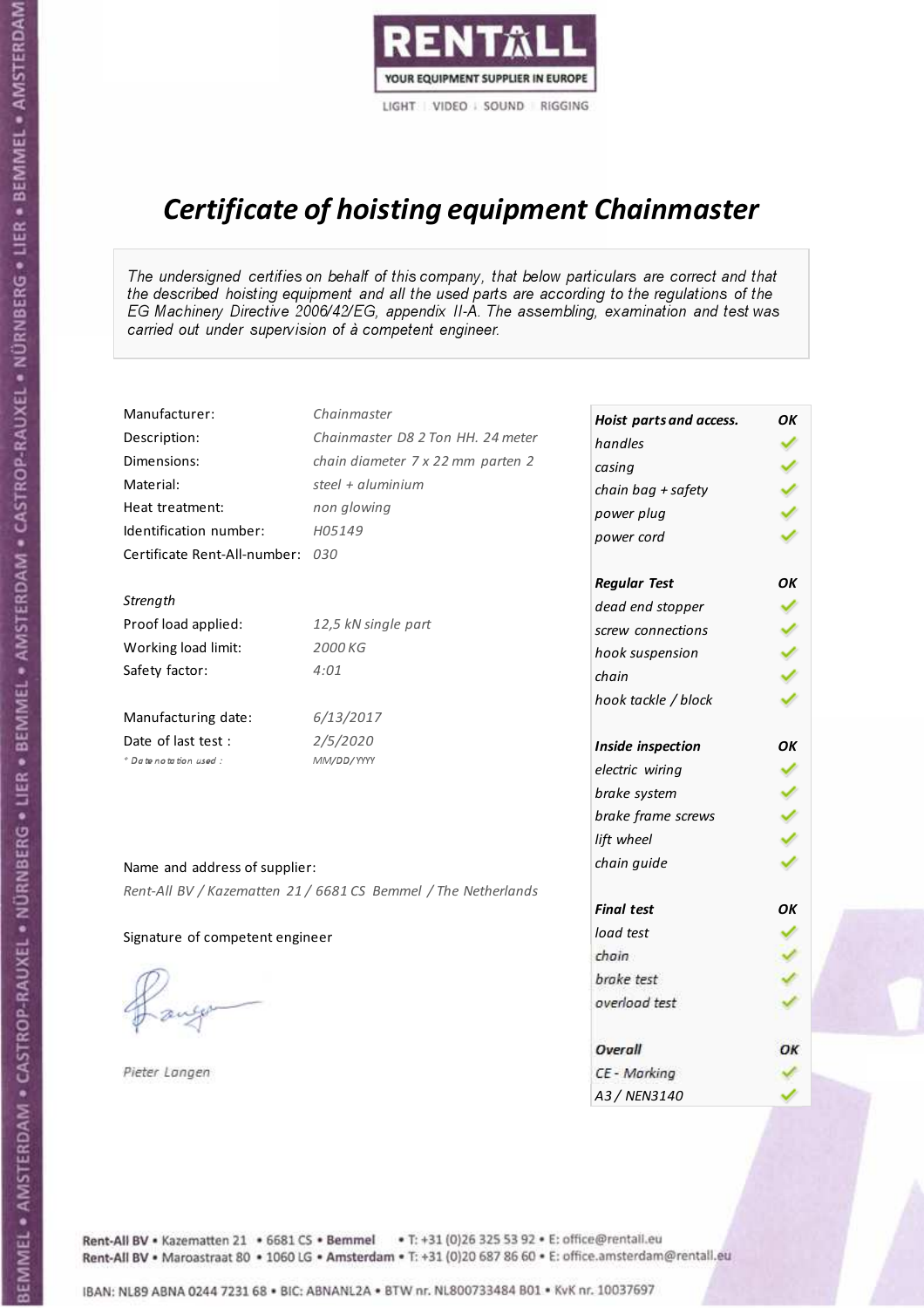

# Certificate of hoisting equipment Chainmaster

The undersigned certifies on behalf of this company, that below particulars are correct and that the described hoisting equipment and all the used parts are according to the regulations of the EG Machinery Directive 2006/42/EG, appendix II-A. The assembling, examination and test was carried out under supervision of à competent engineer.

| Manufacturer:                    | Chainmaster                                                    | Hoist parts and access. | OK |
|----------------------------------|----------------------------------------------------------------|-------------------------|----|
| Description:                     | Chainmaster D8 2 Ton HH. 24 meter                              | handles                 |    |
| Dimensions:                      | chain diameter 7 x 22 mm parten 2                              | casing                  |    |
| Material:                        | steel + $aluminim$                                             | chain bag + safety      |    |
| Heat treatment:                  | non glowing                                                    | power plug              |    |
| Identification number:           | H05150                                                         | power cord              |    |
| Certificate Rent-All-number: 031 |                                                                |                         |    |
|                                  |                                                                | <b>Regular Test</b>     | OK |
| Strength                         |                                                                | dead end stopper        |    |
| Proof load applied:              | 12,5 kN single part                                            | screw connections       |    |
| Working load limit:              | 2000 KG                                                        | hook suspension         |    |
| Safety factor:                   | 4:01                                                           | chain                   |    |
|                                  |                                                                | hook tackle / block     |    |
| Manufacturing date:              | 6/13/2017                                                      |                         |    |
| Date of last test :              | 6/4/2019                                                       | Inside inspection       | OK |
| * Date notation used :           | MM/DD/YYYY                                                     | electric wiring         |    |
|                                  |                                                                | brake system            |    |
|                                  |                                                                | brake frame screws      |    |
|                                  |                                                                | lift wheel              |    |
|                                  |                                                                | chain guide             |    |
| Name and address of supplier:    |                                                                |                         |    |
|                                  | Rent-All BV / Kazematten 21 / 6681 CS Bemmel / The Netherlands | <b>Final test</b>       | OK |
| Signature of competent engineer  |                                                                | load test               |    |
|                                  |                                                                | chain                   |    |
|                                  |                                                                | brake test              |    |
|                                  |                                                                | overload test           |    |
|                                  |                                                                |                         |    |
|                                  |                                                                | Overall                 | OK |
| Pieter Langen                    |                                                                | CE - Marking            |    |
|                                  |                                                                | A3 / NEN3140            |    |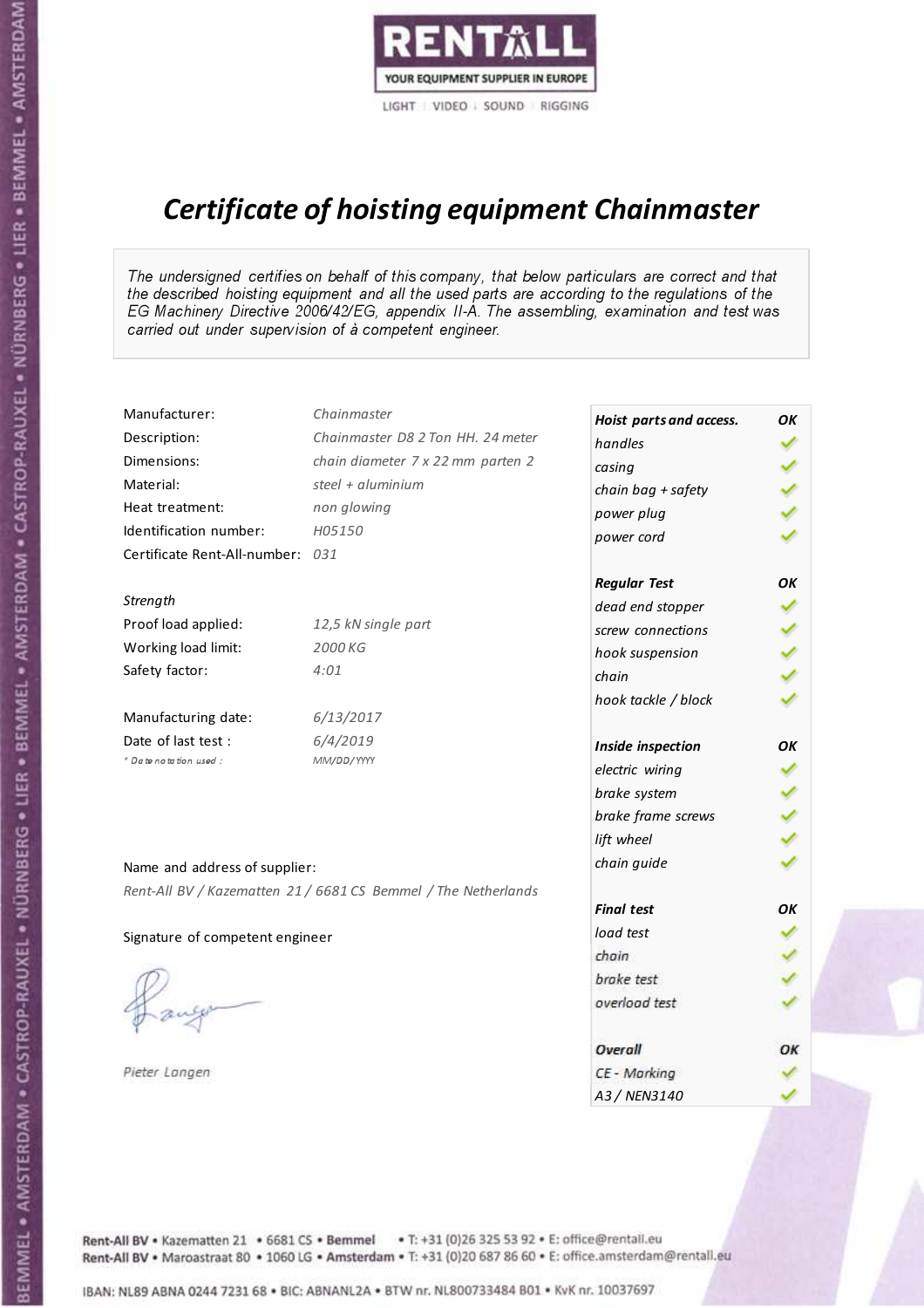

# Certificate of hoisting equipment Chainmaster

The undersigned certifies on behalf of this company, that below particulars are correct and that the described hoisting equipment and all the used parts are according to the regulations of the EG Machinery Directive 2006/42/EG, appendix II-A. The assembling, examination and test was carried out under supervision of à competent engineer.

| Manufacturer:                    | Chainmaster                                                    | Hoist parts and access. | OK |
|----------------------------------|----------------------------------------------------------------|-------------------------|----|
| Description:                     | Chainmaster D8 2 Ton HH. 24 meter                              | handles                 |    |
| Dimensions:                      | chain diameter 7 x 22 mm parten 2                              | casing                  |    |
| Material:                        | steel + aluminium                                              | chain bag + safety      |    |
| Heat treatment:                  | non glowing                                                    | power plug              |    |
| Identification number:           | H05151                                                         | power cord              |    |
| Certificate Rent-All-number: 032 |                                                                |                         |    |
|                                  |                                                                | <b>Regular Test</b>     | OK |
| Strength                         |                                                                | dead end stopper        |    |
| Proof load applied:              | 12,5 kN single part                                            | screw connections       |    |
| Working load limit:              | 2000 KG                                                        | hook suspension         |    |
| Safety factor:                   | 4:01                                                           | chain                   |    |
|                                  |                                                                | hook tackle / block     |    |
| Manufacturing date:              | 6/13/2017                                                      |                         |    |
| Date of last test :              | 9/11/2019                                                      | Inside inspection       | OK |
| * Date notation used :           | MM/DD/YYYY                                                     | electric wiring         |    |
|                                  |                                                                | brake system            |    |
|                                  |                                                                | brake frame screws      |    |
|                                  |                                                                | lift wheel              |    |
| Name and address of supplier:    |                                                                | chain guide             |    |
|                                  | Rent-All BV / Kazematten 21 / 6681 CS Bemmel / The Netherlands |                         |    |
|                                  |                                                                | <b>Final test</b>       | OK |
| Signature of competent engineer  |                                                                | load test               |    |
|                                  |                                                                | chain                   |    |
|                                  |                                                                | brake test              |    |
|                                  |                                                                | overload test           |    |
|                                  |                                                                | Overall                 | OK |
| Pieter Langen                    |                                                                | CE - Marking            |    |
|                                  |                                                                | A3 / NEN3140            |    |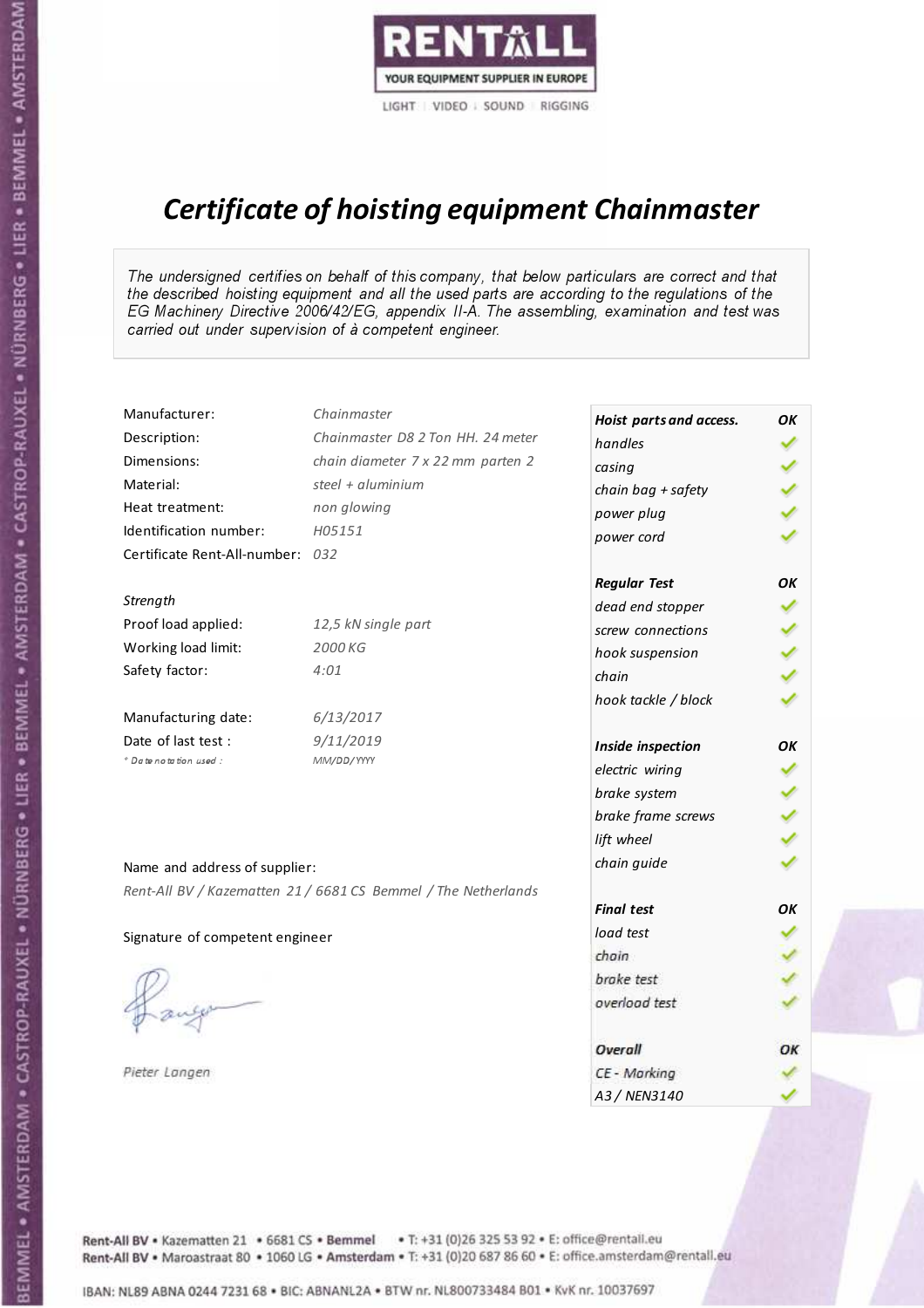

## Certificate of hoisting equipment Chainmaster

The undersigned certifies on behalf of this company, that below particulars are correct and that the described hoisting equipment and all the used parts are according to the regulations of the EG Machinery Directive 2006/42/EG, appendix II-A. The assembling, examination and test was carried out under supervision of à competent engineer.

| Manufacturer:                    | Chainmaster                                                    | Hoist parts and access. | OK |
|----------------------------------|----------------------------------------------------------------|-------------------------|----|
| Description:                     | Chainmaster D8 2 Ton HH. 24 meter                              | handles                 |    |
| Dimensions:                      | chain diameter 7 x 22 mm parten 2                              | casing                  |    |
| Material:                        | steel + aluminium                                              | chain bag + safety      |    |
| Heat treatment:                  | non glowing                                                    | power plug              |    |
| Identification number:           | H05152                                                         | power cord              |    |
| Certificate Rent-All-number: 033 |                                                                |                         |    |
|                                  |                                                                | <b>Regular Test</b>     | OK |
| Strength                         |                                                                | dead end stopper        |    |
| Proof load applied:              | 12,5 kN single part                                            | screw connections       |    |
| Working load limit:              | 2000 KG                                                        | hook suspension         |    |
| Safety factor:                   | 4:01                                                           | chain                   |    |
|                                  |                                                                | hook tackle / block     |    |
| Manufacturing date:              | 6/13/2017                                                      |                         |    |
| Date of last test :              | 11/8/2019                                                      | Inside inspection       | OK |
| * Date notation used :           | MM/DD/YYYY                                                     | electric wiring         |    |
|                                  |                                                                | brake system            |    |
|                                  |                                                                | brake frame screws      |    |
|                                  |                                                                | lift wheel              |    |
| Name and address of supplier:    |                                                                | chain guide             |    |
|                                  | Rent-All BV / Kazematten 21 / 6681 CS Bemmel / The Netherlands |                         |    |
|                                  |                                                                | <b>Final test</b>       | OK |
| Signature of competent engineer  |                                                                | load test               |    |
|                                  |                                                                | chain                   |    |
|                                  |                                                                | brake test              |    |
|                                  |                                                                | overload test           |    |
|                                  |                                                                | Overall                 | OK |
| Pieter Langen                    |                                                                | CE - Marking            |    |
|                                  |                                                                | A3 / NEN3140            |    |

BEMMEL • AMSTERDAM • CASTROP-RAUXEL • NÜRNBERG • LIER • BEMMEL • AMSTERDAM • CASTROP-RAUXEL • NÜRNBERG • LIER • BEMMEL • AMSTERDAM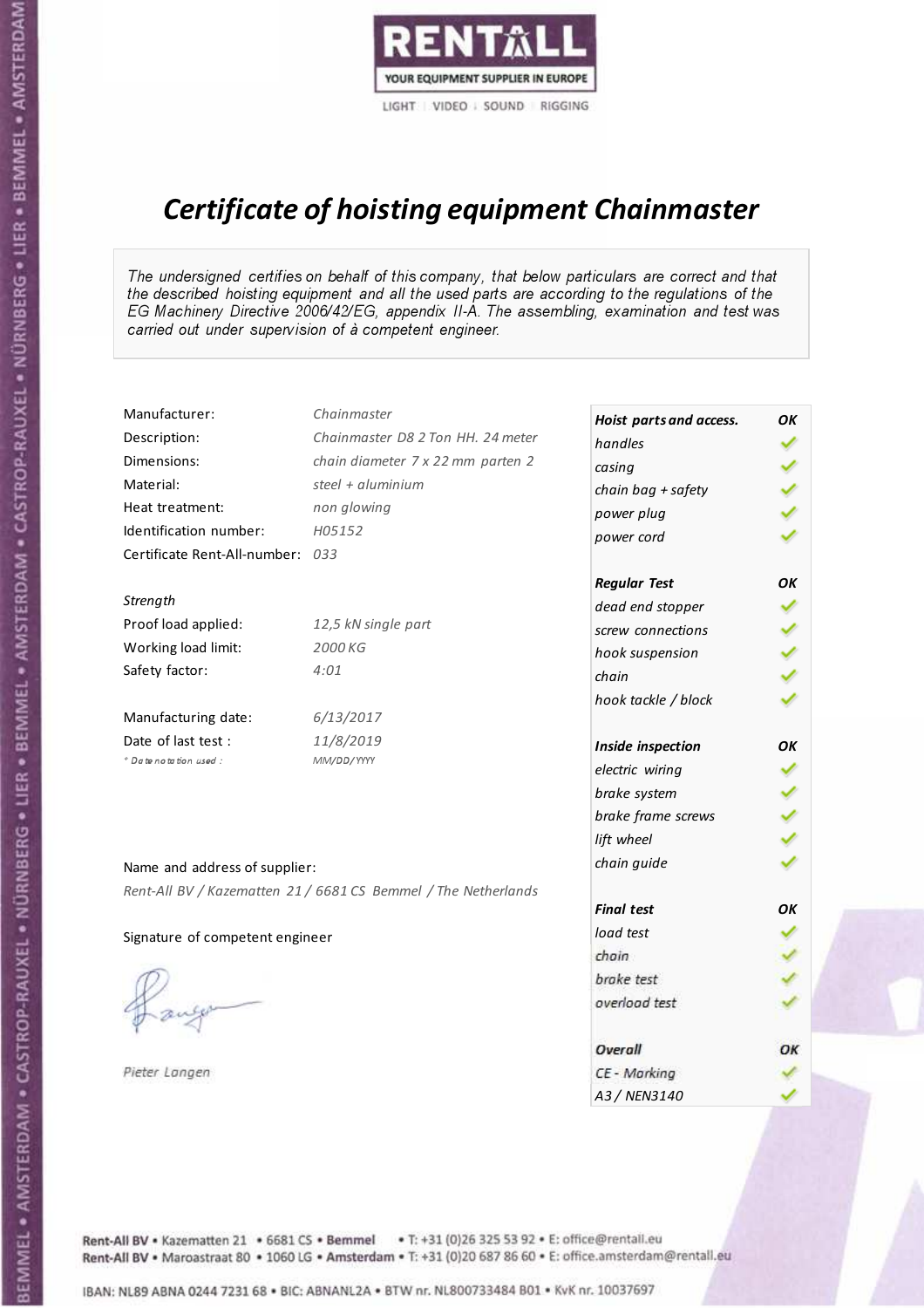

# Certificate of hoisting equipment Chainmaster

The undersigned certifies on behalf of this company, that below particulars are correct and that the described hoisting equipment and all the used parts are according to the regulations of the EG Machinery Directive 2006/42/EG, appendix II-A. The assembling, examination and test was carried out under supervision of à competent engineer.

| Manufacturer:                    | Chainmaster                                                    | Hoist parts and access. | OK |
|----------------------------------|----------------------------------------------------------------|-------------------------|----|
| Description:                     | Chainmaster D8 2 Ton HH. 24 meter                              | handles                 |    |
| Dimensions:                      | chain diameter 7 x 22 mm parten 2                              | casing                  |    |
| Material:                        | steel + $aluminim$                                             | chain bag + safety      |    |
| Heat treatment:                  | non glowing                                                    | power plug              |    |
| Identification number:           | H05153                                                         | power cord              |    |
| Certificate Rent-All-number: 034 |                                                                |                         |    |
|                                  |                                                                | <b>Regular Test</b>     | OK |
| Strength                         |                                                                | dead end stopper        |    |
| Proof load applied:              | 12,5 kN single part                                            | screw connections       |    |
| Working load limit:              | 2000 KG                                                        | hook suspension         |    |
| Safety factor:                   | 4:01                                                           | chain                   |    |
|                                  |                                                                | hook tackle / block     |    |
| Manufacturing date:              | 6/13/2017                                                      |                         |    |
| Date of last test :              | 9/19/2019                                                      | Inside inspection       | OK |
| * Date notation used :           | MM/DD/YYYY                                                     | electric wiring         |    |
|                                  |                                                                | brake system            |    |
|                                  |                                                                | brake frame screws      |    |
|                                  |                                                                | lift wheel              |    |
|                                  |                                                                | chain guide             |    |
| Name and address of supplier:    |                                                                |                         |    |
|                                  | Rent-All BV / Kazematten 21 / 6681 CS Bemmel / The Netherlands | <b>Final test</b>       | OK |
|                                  |                                                                | load test               |    |
| Signature of competent engineer  |                                                                | chain                   |    |
|                                  |                                                                | brake test              |    |
|                                  |                                                                | overload test           |    |
|                                  |                                                                |                         |    |
|                                  |                                                                | Overall                 | OK |
| Pieter Langen                    |                                                                | CE - Marking            |    |
|                                  |                                                                | A3 / NEN3140            |    |

BEMMEL • AMSTERDAM • CASTROP-RAUXEL • NÜRNBERG • LIER • BEMMEL • AMSTERDAM • CASTROP-RAUXEL • NÜRNBERG • LIER • BEMMEL • AMSTERDAM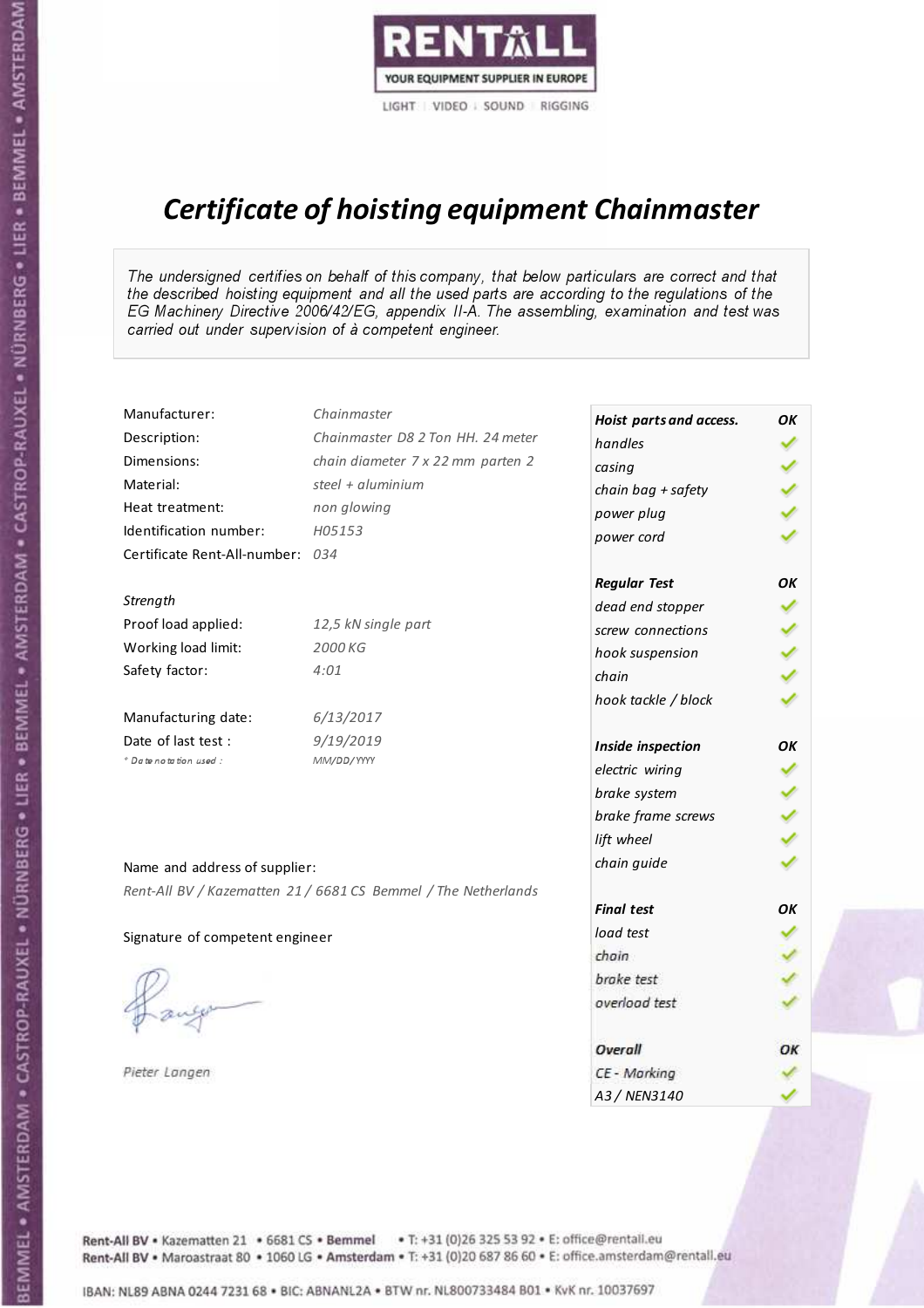

# Certificate of hoisting equipment Chainmaster

The undersigned certifies on behalf of this company, that below particulars are correct and that the described hoisting equipment and all the used parts are according to the regulations of the EG Machinery Directive 2006/42/EG, appendix II-A. The assembling, examination and test was carried out under supervision of à competent engineer.

| Manufacturer:                    | Chainmaster                                                    | Hoist parts and access. | OK |
|----------------------------------|----------------------------------------------------------------|-------------------------|----|
| Description:                     | Chainmaster D8 2 Ton HH. 24 meter                              | handles                 |    |
| Dimensions:                      | chain diameter 7 x 22 mm parten 2                              | casing                  |    |
| Material:                        | steel + aluminium                                              | chain bag + safety      |    |
| Heat treatment:                  | non glowing                                                    | power plug              |    |
| Identification number:           | H05154                                                         | power cord              |    |
| Certificate Rent-All-number: 035 |                                                                |                         |    |
|                                  |                                                                | <b>Regular Test</b>     | OK |
| Strength                         |                                                                | dead end stopper        |    |
| Proof load applied:              | 12,5 kN single part                                            | screw connections       |    |
| Working load limit:              | 2000 KG                                                        | hook suspension         |    |
| Safety factor:                   | 4:01                                                           | chain                   |    |
|                                  |                                                                | hook tackle / block     |    |
| Manufacturing date:              | 6/13/2017                                                      |                         |    |
| Date of last test :              | 11/1/2019                                                      | Inside inspection       | OK |
| * Date notation used :           | MM/DD/YYYY                                                     | electric wiring         |    |
|                                  |                                                                | brake system            |    |
|                                  |                                                                | brake frame screws      |    |
|                                  |                                                                | lift wheel              |    |
| Name and address of supplier:    |                                                                | chain guide             |    |
|                                  | Rent-All BV / Kazematten 21 / 6681 CS Bemmel / The Netherlands |                         |    |
|                                  |                                                                | <b>Final test</b>       | OK |
| Signature of competent engineer  |                                                                | load test               |    |
|                                  |                                                                | chain                   |    |
|                                  |                                                                | brake test              |    |
|                                  |                                                                | overload test           |    |
|                                  |                                                                | Overall                 | OK |
| Pieter Langen                    |                                                                | CE - Marking            |    |
|                                  |                                                                | A3 / NEN3140            |    |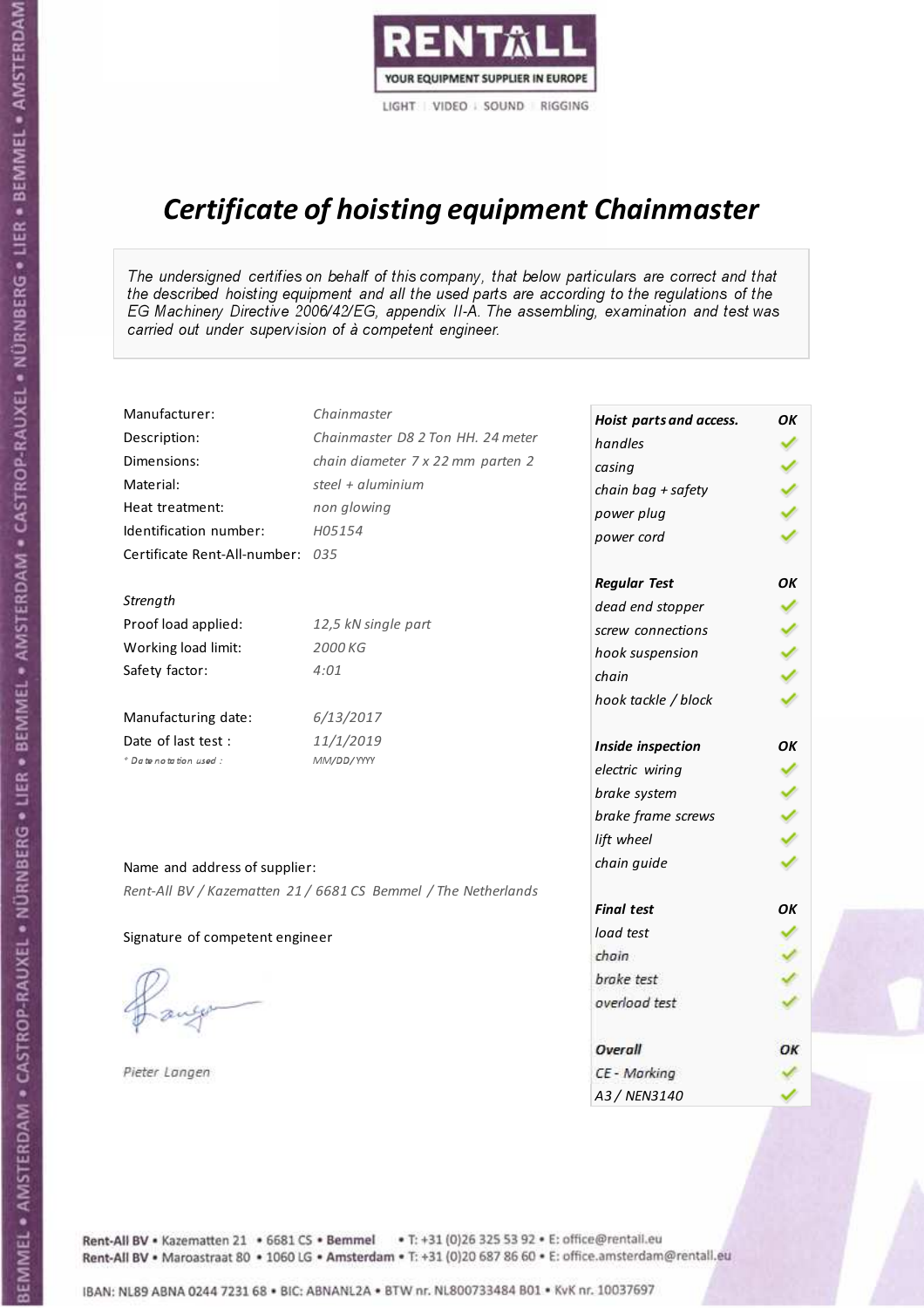

# Certificate of hoisting equipment Chainmaster

The undersigned certifies on behalf of this company, that below particulars are correct and that the described hoisting equipment and all the used parts are according to the regulations of the EG Machinery Directive 2006/42/EG, appendix II-A. The assembling, examination and test was carried out under supervision of à competent engineer.

| Manufacturer:                    | Chainmaster                                                    | Hoist parts and access. | OK |
|----------------------------------|----------------------------------------------------------------|-------------------------|----|
| Description:                     | Chainmaster D8 2 Ton HH. 24 meter                              | handles                 |    |
| Dimensions:                      | chain diameter 7 x 22 mm parten 2                              | casing                  |    |
| Material:                        | steel + aluminium                                              | chain bag + safety      |    |
| Heat treatment:                  | non glowing                                                    | power plug              |    |
| Identification number:           | G03455                                                         | power cord              |    |
| Certificate Rent-All-number: 036 |                                                                |                         |    |
|                                  |                                                                | <b>Regular Test</b>     | OK |
| Strength                         |                                                                | dead end stopper        | ✓  |
| Proof load applied:              | 12,5 kN single part                                            | screw connections       |    |
| Working load limit:              | 2000 KG                                                        | hook suspension         |    |
| Safety factor:                   | 4:01                                                           | chain                   |    |
|                                  |                                                                | hook tackle / block     |    |
| Manufacturing date:              | 5/10/2016                                                      |                         |    |
| Date of last test :              | 1/7/2020                                                       | Inside inspection       | OK |
| * Date notation used :           | MM/DD/YYYY                                                     | electric wiring         | ✓  |
|                                  |                                                                | brake system            |    |
|                                  |                                                                | brake frame screws      |    |
|                                  |                                                                | lift wheel              |    |
| Name and address of supplier:    |                                                                | chain guide             |    |
|                                  | Rent-All BV / Kazematten 21 / 6681 CS Bemmel / The Netherlands |                         |    |
|                                  |                                                                | <b>Final test</b>       | OK |
| Signature of competent engineer  |                                                                | load test               |    |
|                                  |                                                                | chain                   |    |
|                                  |                                                                | brake test              |    |
|                                  |                                                                | overload test           |    |
|                                  |                                                                | Overall                 | ОК |
| Pieter Langen                    |                                                                | CE - Marking            |    |
|                                  |                                                                | A3 / NEN3140            |    |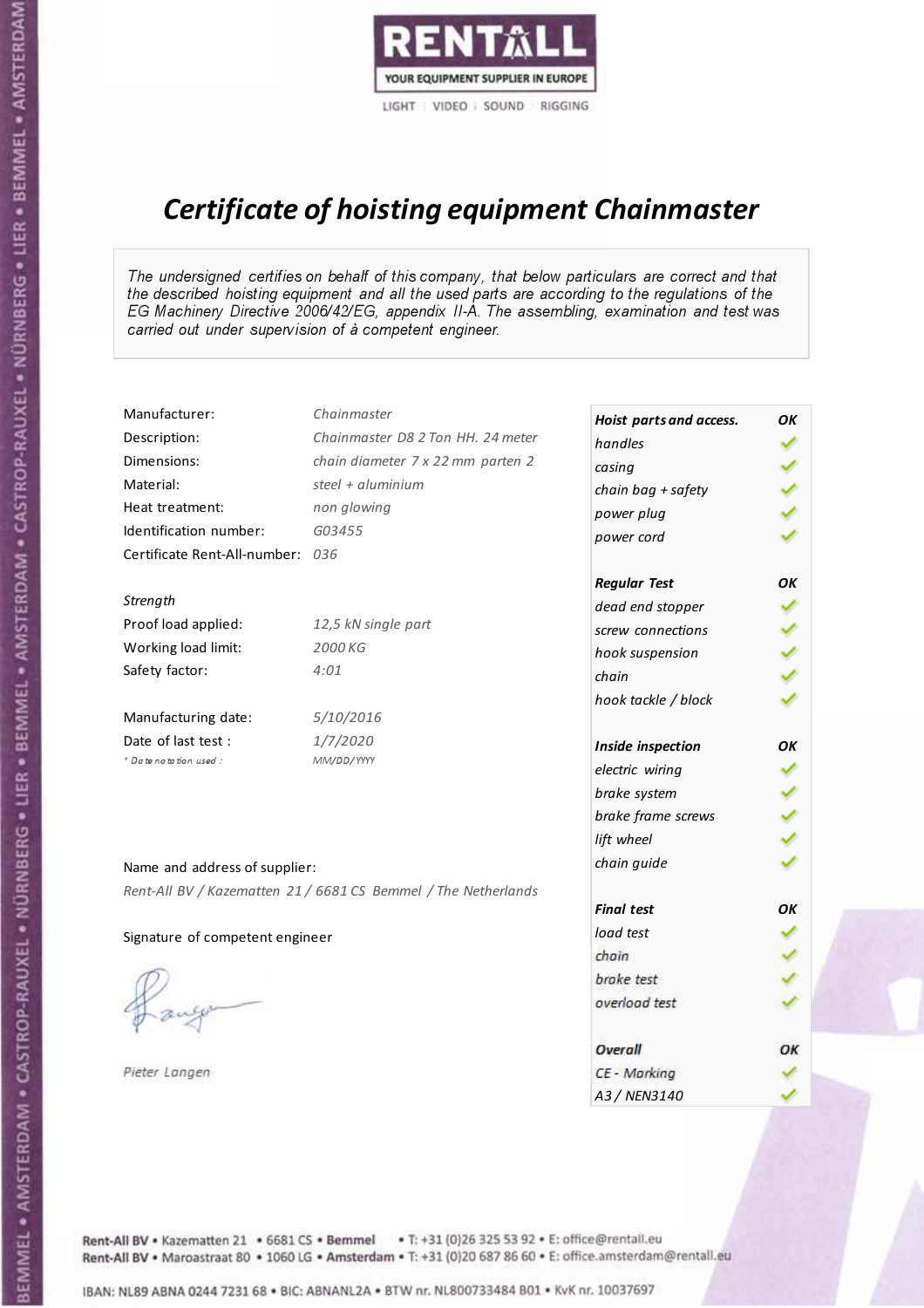

## Certificate of hoisting equipment Chainmaster

The undersigned certifies on behalf of this company, that below particulars are correct and that the described hoisting equipment and all the used parts are according to the regulations of the EG Machinery Directive 2006/42/EG, appendix II-A. The assembling, examination and test was carried out under supervision of à competent engineer.

| Manufacturer:                    | Chainmaster                                                    | Hoist parts and access. | OK |
|----------------------------------|----------------------------------------------------------------|-------------------------|----|
| Description:                     | Chainmaster D8 2 Ton HH. 24 meter                              | handles                 |    |
| Dimensions:                      | chain diameter 7 x 22 mm parten 2                              | casing                  |    |
| Material:                        | steel + aluminium                                              | chain bag + safety      |    |
| Heat treatment:                  | non glowing                                                    | power plug              |    |
| Identification number:           | H05155                                                         | power cord              |    |
| Certificate Rent-All-number: 037 |                                                                |                         |    |
|                                  |                                                                | <b>Regular Test</b>     | OK |
| Strength                         |                                                                | dead end stopper        |    |
| Proof load applied:              | 12,5 kN single part                                            | screw connections       |    |
| Working load limit:              | 2000 KG                                                        | hook suspension         |    |
| Safety factor:                   | 4:01                                                           | chain                   |    |
|                                  |                                                                | hook tackle / block     |    |
| Manufacturing date:              | 6/13/2017                                                      |                         |    |
| Date of last test :              | 11/1/2019                                                      | Inside inspection       | OK |
| * Date notation used :           | MM/DD/YYYY                                                     | electric wiring         |    |
|                                  |                                                                | brake system            |    |
|                                  |                                                                | brake frame screws      |    |
|                                  |                                                                | lift wheel              |    |
| Name and address of supplier:    |                                                                | chain guide             |    |
|                                  | Rent-All BV / Kazematten 21 / 6681 CS Bemmel / The Netherlands |                         |    |
|                                  |                                                                | <b>Final test</b>       | OK |
| Signature of competent engineer  |                                                                | load test               |    |
|                                  |                                                                | chain                   |    |
|                                  |                                                                | brake test              |    |
|                                  |                                                                | overload test           |    |
|                                  |                                                                | Overall                 | OK |
| Pieter Langen                    |                                                                | CE - Marking            |    |
|                                  |                                                                | A3 / NEN3140            |    |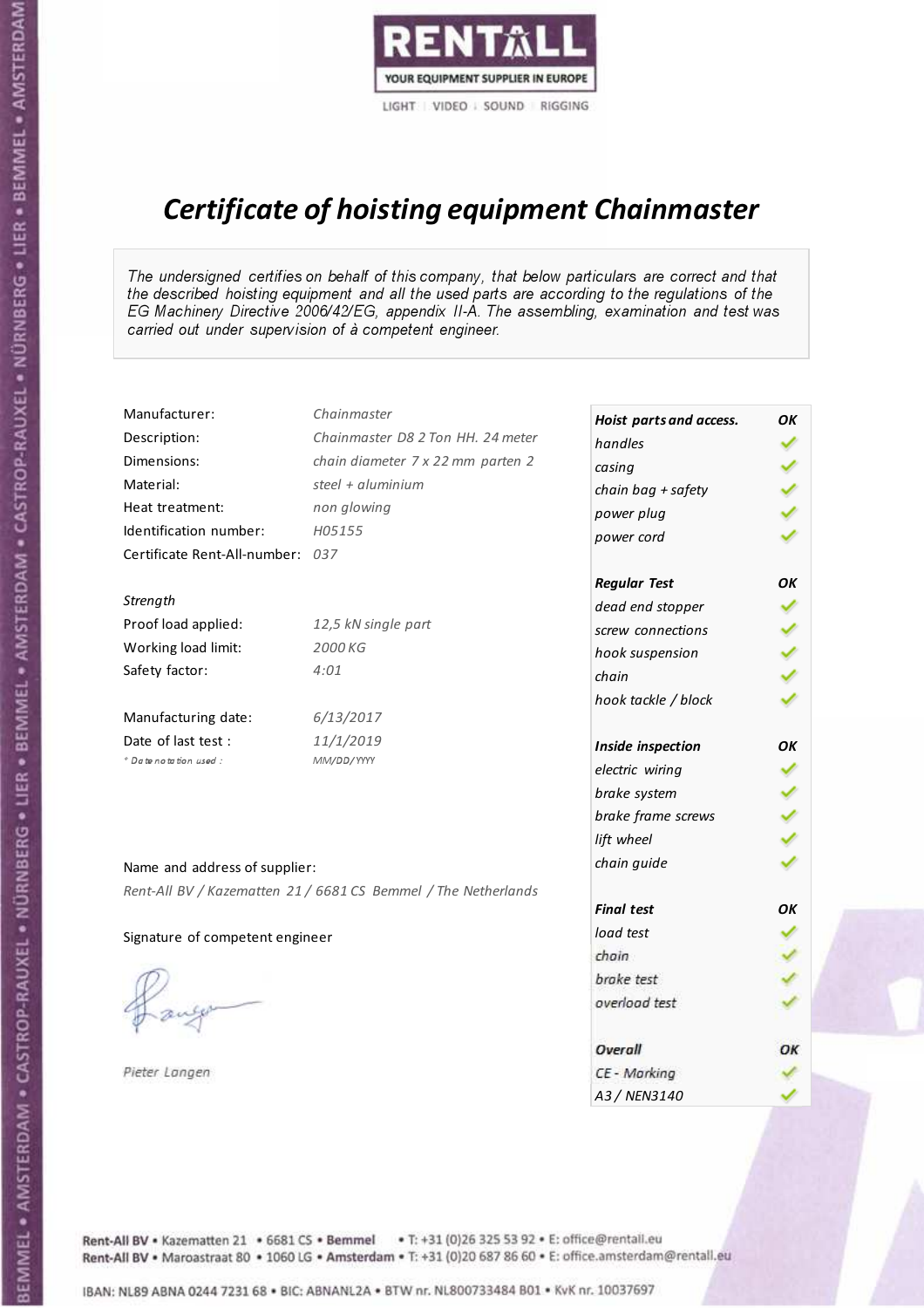

# Certificate of hoisting equipment Chainmaster

The undersigned certifies on behalf of this company, that below particulars are correct and that the described hoisting equipment and all the used parts are according to the regulations of the EG Machinery Directive 2006/42/EG, appendix II-A. The assembling, examination and test was carried out under supervision of à competent engineer.

| Manufacturer:                    | Chainmaster                                                    | Hoist parts and access. | OK |
|----------------------------------|----------------------------------------------------------------|-------------------------|----|
| Description:                     | Chainmaster D8 2 Ton HH. 24 meter                              | handles                 |    |
| Dimensions:                      | chain diameter 7 x 22 mm parten 2                              | casing                  |    |
| Material:                        | steel + $aluminium$                                            | chain bag + safety      |    |
| Heat treatment:                  | non glowing                                                    | power plug              |    |
| Identification number:           | H05156                                                         | power cord              |    |
| Certificate Rent-All-number: 038 |                                                                |                         |    |
|                                  |                                                                | <b>Regular Test</b>     | OK |
| Strength                         |                                                                | dead end stopper        | ✓  |
| Proof load applied:              | 12,5 kN single part                                            | screw connections       |    |
| Working load limit:              | 2000 KG                                                        | hook suspension         |    |
| Safety factor:                   | 4:01                                                           | chain                   |    |
|                                  |                                                                | hook tackle / block     |    |
| Manufacturing date:              | 6/13/2017                                                      |                         |    |
| Date of last test :              | 2/10/2020                                                      | Inside inspection       | OK |
| * Date notation used :           | MM/DD/YYYY                                                     | electric wiring         | ✓  |
|                                  |                                                                | brake system            |    |
|                                  |                                                                | brake frame screws      |    |
|                                  |                                                                | lift wheel              |    |
| Name and address of supplier:    |                                                                | chain guide             |    |
|                                  | Rent-All BV / Kazematten 21 / 6681 CS Bemmel / The Netherlands |                         |    |
|                                  |                                                                | <b>Final test</b>       | OK |
| Signature of competent engineer  |                                                                | load test               |    |
|                                  |                                                                | chain                   |    |
|                                  |                                                                | brake test              |    |
|                                  |                                                                | overload test           |    |
|                                  |                                                                |                         |    |
|                                  |                                                                | Overall                 | ОК |
| Pieter Langen                    |                                                                | CE - Marking            |    |
|                                  |                                                                | A3 / NEN3140            |    |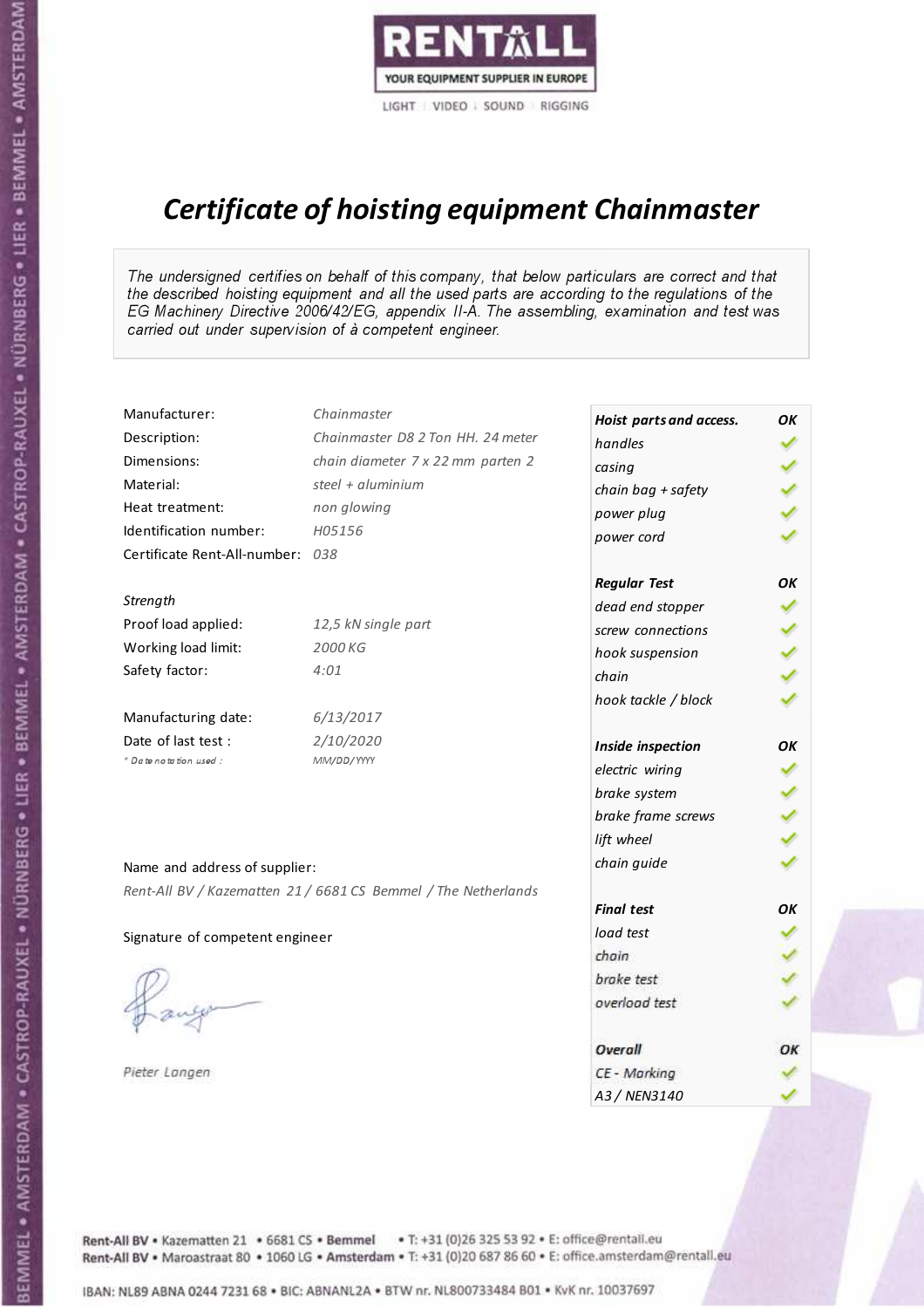

# Certificate of hoisting equipment Chainmaster

The undersigned certifies on behalf of this company, that below particulars are correct and that the described hoisting equipment and all the used parts are according to the regulations of the EG Machinery Directive 2006/42/EG, appendix II-A. The assembling, examination and test was carried out under supervision of à competent engineer.

| Manufacturer:                    | Chainmaster                                                    | Hoist parts and access. | OK |
|----------------------------------|----------------------------------------------------------------|-------------------------|----|
| Description:                     | Chainmaster D8 2 Ton HH. 24 meter                              | handles                 |    |
| Dimensions:                      | chain diameter 7 x 22 mm parten 2                              | casing                  |    |
| Material:                        | steel + aluminium                                              | chain bag + safety      |    |
| Heat treatment:                  | non glowing                                                    | power plug              |    |
| Identification number:           | H05157                                                         | power cord              |    |
| Certificate Rent-All-number: 039 |                                                                |                         |    |
|                                  |                                                                | <b>Regular Test</b>     | OK |
| Strength                         |                                                                | dead end stopper        |    |
| Proof load applied:              | 12,5 kN single part                                            | screw connections       |    |
| Working load limit:              | 2000 KG                                                        | hook suspension         |    |
| Safety factor:                   | 4:01                                                           | chain                   |    |
|                                  |                                                                | hook tackle / block     |    |
| Manufacturing date:              | 6/13/2017                                                      |                         |    |
| Date of last test :              | 6/12/2019                                                      | Inside inspection       | OK |
| * Date notation used :           | MM/DD/YYYY                                                     | electric wiring         |    |
|                                  |                                                                | brake system            |    |
|                                  |                                                                | brake frame screws      |    |
|                                  |                                                                | lift wheel              |    |
| Name and address of supplier:    |                                                                | chain guide             |    |
|                                  | Rent-All BV / Kazematten 21 / 6681 CS Bemmel / The Netherlands |                         |    |
|                                  |                                                                | <b>Final test</b>       | OK |
| Signature of competent engineer  |                                                                | load test               |    |
|                                  |                                                                | chain                   |    |
|                                  |                                                                | brake test              |    |
|                                  |                                                                | overload test           |    |
|                                  |                                                                | Overall                 | OK |
| Pieter Langen                    |                                                                | CE - Marking            |    |
|                                  |                                                                | A3 / NEN3140            |    |

BEMMEL • AMSTERDAM • CASTROP-RAUXEL • NÜRNBERG • LIER • BEMMEL • AMSTERDAM • CASTROP-RAUXEL • NÜRNBERG • LIER • BEMMEL • AMSTERDAM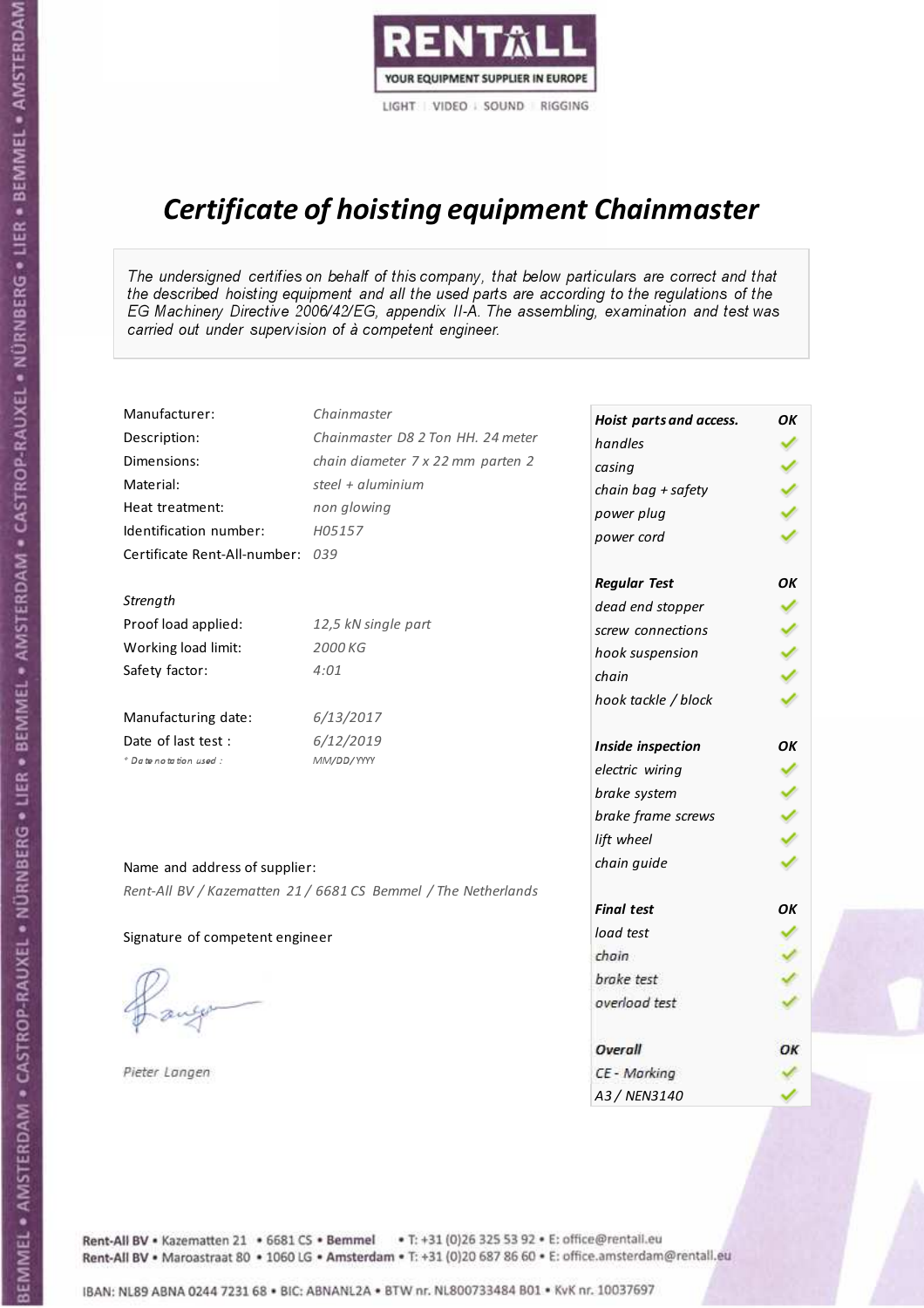

# Certificate of hoisting equipment Chainmaster

The undersigned certifies on behalf of this company, that below particulars are correct and that the described hoisting equipment and all the used parts are according to the regulations of the EG Machinery Directive 2006/42/EG, appendix II-A. The assembling, examination and test was carried out under supervision of à competent engineer.

| Manufacturer:                    | Chainmaster                                                    | Hoist parts and access. | OK |
|----------------------------------|----------------------------------------------------------------|-------------------------|----|
| Description:                     | Chainmaster D8 2 Ton HH. 24 meter                              | handles                 |    |
| Dimensions:                      | chain diameter 7 x 22 mm parten 2                              | casing                  |    |
| Material:                        | steel + $aluminim$                                             | chain bag + safety      |    |
| Heat treatment:                  | non glowing                                                    | power plug              |    |
| Identification number:           | H05158                                                         | power cord              |    |
| Certificate Rent-All-number: 040 |                                                                |                         |    |
|                                  |                                                                | <b>Regular Test</b>     | OK |
| Strength                         |                                                                | dead end stopper        |    |
| Proof load applied:              | 12,5 kN single part                                            | screw connections       |    |
| Working load limit:              | 2000 KG                                                        | hook suspension         |    |
| Safety factor:                   | 4:01                                                           | chain                   |    |
|                                  |                                                                | hook tackle / block     |    |
| Manufacturing date:              | 6/13/2017                                                      |                         |    |
| Date of last test :              | 9/11/2019                                                      | Inside inspection       | OK |
| * Date notation used :           | MM/DD/YYYY                                                     | electric wiring         |    |
|                                  |                                                                | brake system            |    |
|                                  |                                                                | brake frame screws      |    |
|                                  |                                                                | lift wheel              |    |
| Name and address of supplier:    |                                                                | chain guide             |    |
|                                  | Rent-All BV / Kazematten 21 / 6681 CS Bemmel / The Netherlands |                         |    |
|                                  |                                                                | <b>Final test</b>       | OK |
| Signature of competent engineer  |                                                                | load test               |    |
|                                  |                                                                | chain                   |    |
|                                  |                                                                | brake test              |    |
|                                  |                                                                | overload test           |    |
|                                  |                                                                | Overall                 | OK |
| Pieter Langen                    |                                                                | CE - Marking            |    |
|                                  |                                                                | A3 / NEN3140            |    |

BEMMEL • AMSTERDAM • CASTROP-RAUXEL • NÜRNBERG • LIER • BEMMEL • AMSTERDAM • CASTROP-RAUXEL • NÜRNBERG • LIER • BEMMEL • AMSTERDAM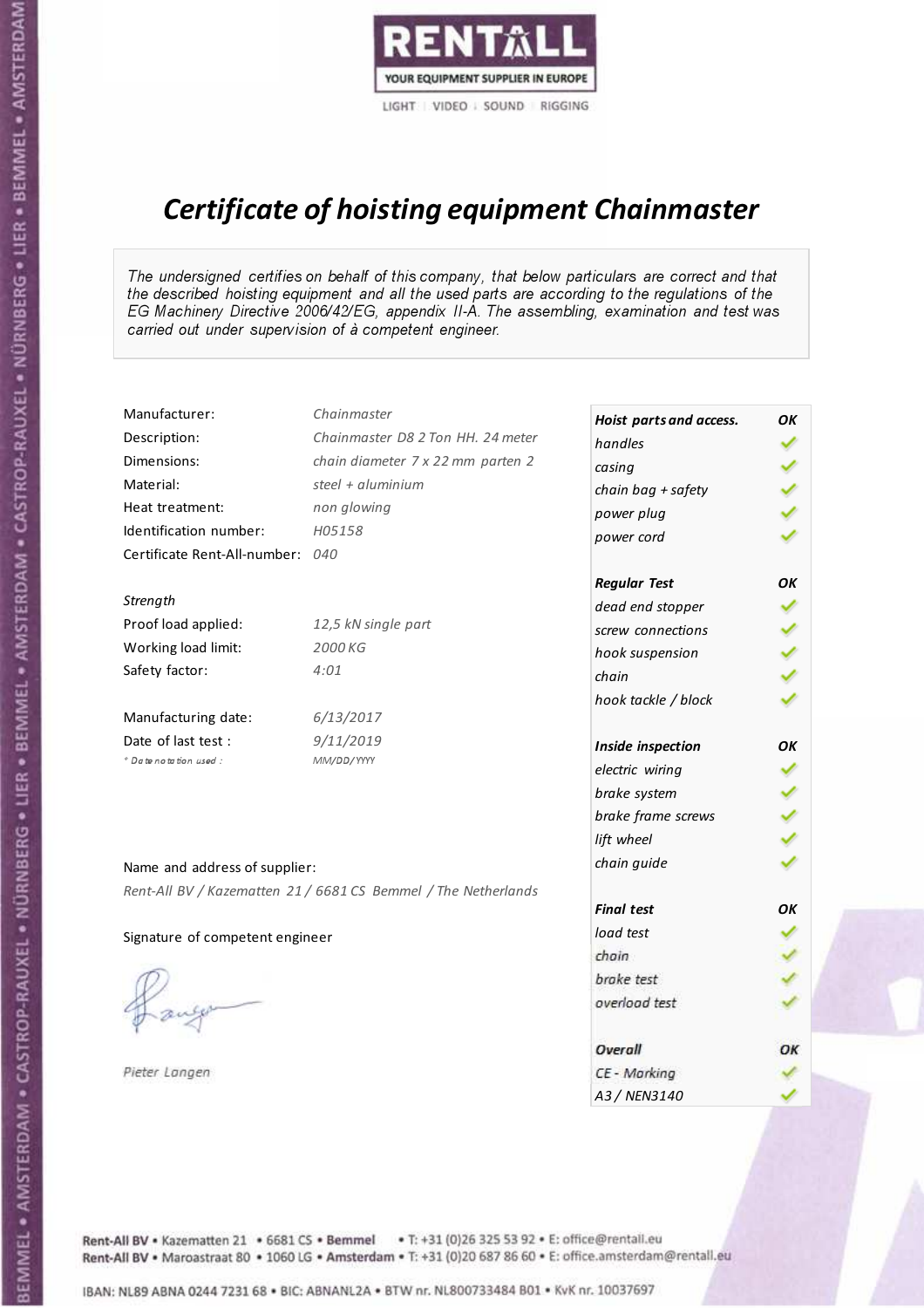

# Certificate of hoisting equipment Chainmaster

The undersigned certifies on behalf of this company, that below particulars are correct and that the described hoisting equipment and all the used parts are according to the regulations of the EG Machinery Directive 2006/42/EG, appendix II-A. The assembling, examination and test was carried out under supervision of à competent engineer.

| Manufacturer:                    | Chainmaster                                                    | Hoist parts and access. | OK |
|----------------------------------|----------------------------------------------------------------|-------------------------|----|
| Description:                     | Chainmaster D8 2 Ton HH. 24 meter                              | handles                 |    |
| Dimensions:                      | chain diameter 7 x 22 mm parten 2                              | casing                  |    |
| Material:                        | steel + $aluminim$                                             | chain bag + safety      |    |
| Heat treatment:                  | non glowing                                                    | power plug              |    |
| Identification number:           | H05159                                                         | power cord              |    |
| Certificate Rent-All-number: 041 |                                                                |                         |    |
|                                  |                                                                | <b>Regular Test</b>     | OK |
| Strength                         |                                                                | dead end stopper        |    |
| Proof load applied:              | 12,5 kN single part                                            | screw connections       |    |
| Working load limit:              | 2000 KG                                                        | hook suspension         |    |
| Safety factor:                   | 4:01                                                           | chain                   |    |
|                                  |                                                                | hook tackle / block     |    |
| Manufacturing date:              | 6/13/2017                                                      |                         |    |
| Date of last test :              | 8/21/2019                                                      | Inside inspection       | OK |
| * Date notation used :           | MM/DD/YYYY                                                     | electric wiring         |    |
|                                  |                                                                | brake system            |    |
|                                  |                                                                | brake frame screws      |    |
|                                  |                                                                | lift wheel              |    |
| Name and address of supplier:    |                                                                | chain guide             |    |
|                                  | Rent-All BV / Kazematten 21 / 6681 CS Bemmel / The Netherlands |                         |    |
|                                  |                                                                | <b>Final test</b>       | OK |
| Signature of competent engineer  |                                                                | load test               |    |
|                                  |                                                                | chain                   |    |
|                                  |                                                                | brake test              |    |
|                                  |                                                                | overload test           |    |
|                                  |                                                                | Overall                 | OK |
| Pieter Langen                    |                                                                | CE - Marking            |    |
|                                  |                                                                | A3 / NEN3140            |    |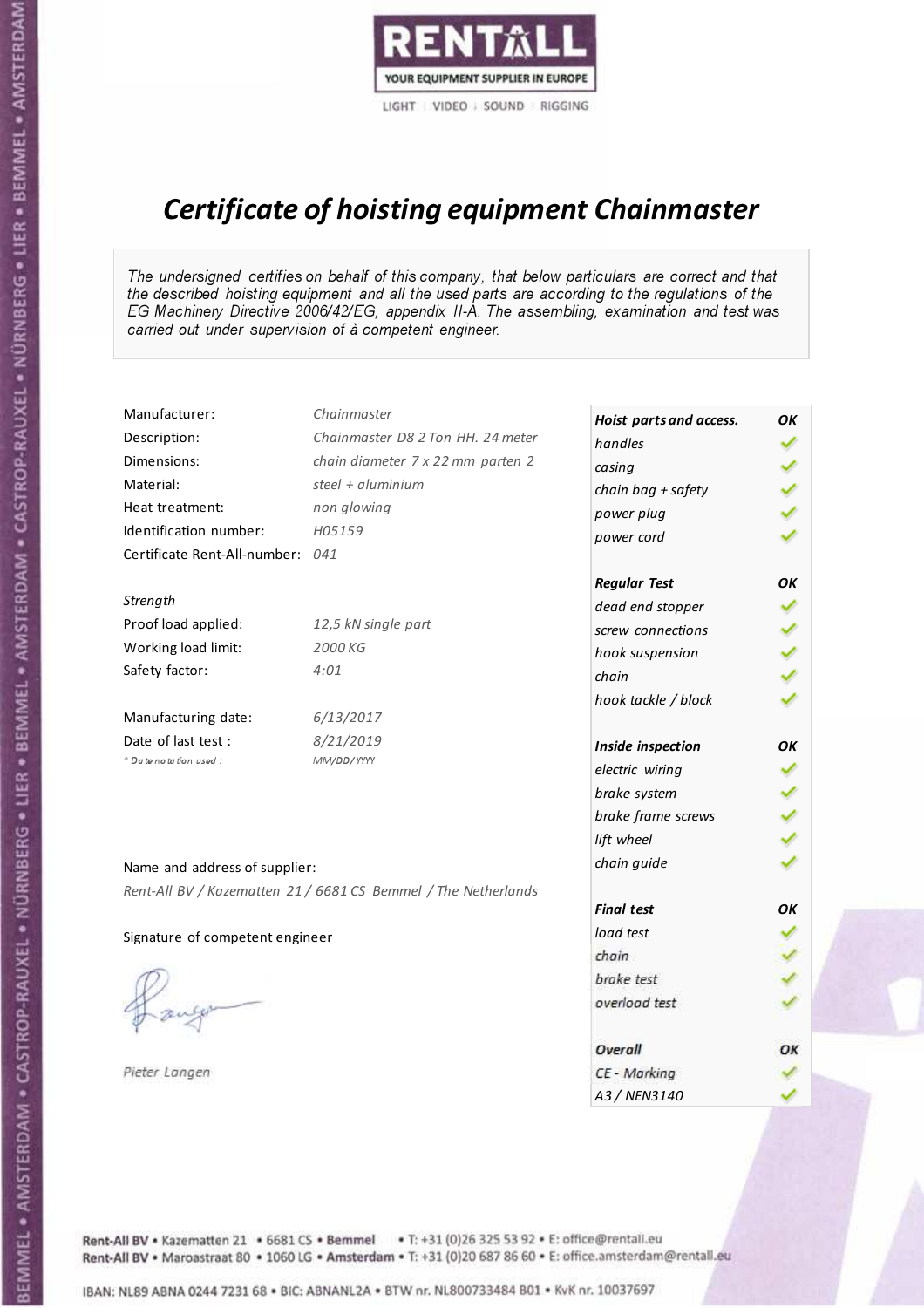

## Certificate of hoisting equipment Chainmaster

The undersigned certifies on behalf of this company, that below particulars are correct and that the described hoisting equipment and all the used parts are according to the regulations of the EG Machinery Directive 2006/42/EG, appendix II-A. The assembling, examination and test was carried out under supervision of à competent engineer.

| Chainmaster                       |                                                                                                                                                                        | OK                                                                                                                                                                                                                                                                                                                              |
|-----------------------------------|------------------------------------------------------------------------------------------------------------------------------------------------------------------------|---------------------------------------------------------------------------------------------------------------------------------------------------------------------------------------------------------------------------------------------------------------------------------------------------------------------------------|
| Chainmaster D8 2 Ton HH. 24 meter | handles                                                                                                                                                                |                                                                                                                                                                                                                                                                                                                                 |
| chain diameter 7 x 22 mm parten 2 |                                                                                                                                                                        |                                                                                                                                                                                                                                                                                                                                 |
| steel + aluminium                 |                                                                                                                                                                        |                                                                                                                                                                                                                                                                                                                                 |
| non glowing                       |                                                                                                                                                                        |                                                                                                                                                                                                                                                                                                                                 |
| G03463                            |                                                                                                                                                                        |                                                                                                                                                                                                                                                                                                                                 |
|                                   |                                                                                                                                                                        |                                                                                                                                                                                                                                                                                                                                 |
|                                   |                                                                                                                                                                        | OK                                                                                                                                                                                                                                                                                                                              |
|                                   |                                                                                                                                                                        |                                                                                                                                                                                                                                                                                                                                 |
| 12,5 kN single part               |                                                                                                                                                                        |                                                                                                                                                                                                                                                                                                                                 |
| 2000 KG                           |                                                                                                                                                                        |                                                                                                                                                                                                                                                                                                                                 |
| 4:01                              | chain                                                                                                                                                                  |                                                                                                                                                                                                                                                                                                                                 |
|                                   |                                                                                                                                                                        |                                                                                                                                                                                                                                                                                                                                 |
| 5/10/2016                         |                                                                                                                                                                        |                                                                                                                                                                                                                                                                                                                                 |
| 9/19/2019                         |                                                                                                                                                                        | OK                                                                                                                                                                                                                                                                                                                              |
| MM/DD/YYYY                        |                                                                                                                                                                        |                                                                                                                                                                                                                                                                                                                                 |
|                                   |                                                                                                                                                                        |                                                                                                                                                                                                                                                                                                                                 |
|                                   |                                                                                                                                                                        |                                                                                                                                                                                                                                                                                                                                 |
|                                   |                                                                                                                                                                        |                                                                                                                                                                                                                                                                                                                                 |
|                                   |                                                                                                                                                                        |                                                                                                                                                                                                                                                                                                                                 |
|                                   |                                                                                                                                                                        |                                                                                                                                                                                                                                                                                                                                 |
|                                   | <b>Final test</b>                                                                                                                                                      | OK                                                                                                                                                                                                                                                                                                                              |
|                                   | load test                                                                                                                                                              |                                                                                                                                                                                                                                                                                                                                 |
|                                   |                                                                                                                                                                        |                                                                                                                                                                                                                                                                                                                                 |
|                                   |                                                                                                                                                                        |                                                                                                                                                                                                                                                                                                                                 |
|                                   | overload test                                                                                                                                                          |                                                                                                                                                                                                                                                                                                                                 |
|                                   | Overall                                                                                                                                                                | ОК                                                                                                                                                                                                                                                                                                                              |
|                                   | CE - Marking                                                                                                                                                           |                                                                                                                                                                                                                                                                                                                                 |
|                                   | A3 / NEN3140                                                                                                                                                           |                                                                                                                                                                                                                                                                                                                                 |
|                                   | Certificate Rent-All-number: 042<br>Name and address of supplier:<br>Rent-All BV / Kazematten 21 / 6681 CS Bemmel / The Netherlands<br>Signature of competent engineer | Hoist parts and access.<br>casing<br>chain bag + safety<br>power plug<br>power cord<br><b>Regular Test</b><br>dead end stopper<br>screw connections<br>hook suspension<br>hook tackle / block<br>Inside inspection<br>electric wiring<br>brake system<br>brake frame screws<br>lift wheel<br>chain guide<br>chain<br>brake test |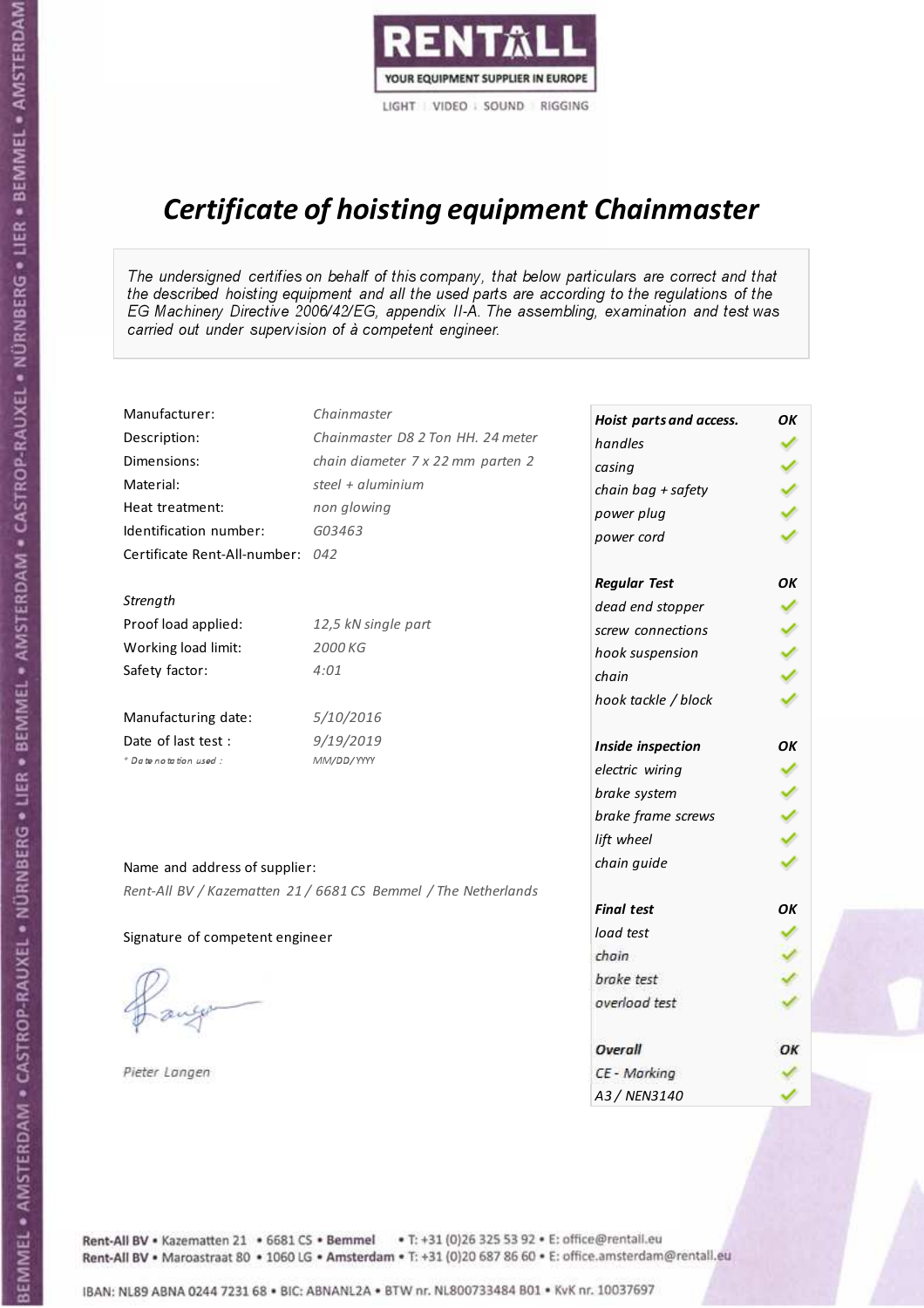

# Certificate of hoisting equipment Chainmaster

The undersigned certifies on behalf of this company, that below particulars are correct and that the described hoisting equipment and all the used parts are according to the regulations of the EG Machinery Directive 2006/42/EG, appendix II-A. The assembling, examination and test was carried out under supervision of à competent engineer.

| Manufacturer:                    | Chainmaster                                                    | Hoist parts and access. | OK |
|----------------------------------|----------------------------------------------------------------|-------------------------|----|
| Description:                     | Chainmaster D8 2 Ton HH. 24 meter                              | handles                 |    |
| Dimensions:                      | chain diameter 7 x 22 mm parten 2                              | casing                  |    |
| Material:                        | steel + aluminium                                              | chain bag + safety      |    |
| Heat treatment:                  | non glowing                                                    | power plug              |    |
| Identification number:           | H05160                                                         | power cord              |    |
| Certificate Rent-All-number: 043 |                                                                |                         |    |
|                                  |                                                                | <b>Regular Test</b>     | OK |
| Strength                         |                                                                | dead end stopper        |    |
| Proof load applied:              | 12,5 kN single part                                            | screw connections       |    |
| Working load limit:              | 2000 KG                                                        | hook suspension         |    |
| Safety factor:                   | 4:01                                                           | chain                   |    |
|                                  |                                                                | hook tackle / block     |    |
| Manufacturing date:              | 6/13/2017                                                      |                         |    |
| Date of last test :              | 5/10/2019                                                      | Inside inspection       | OK |
| + Date notation used :           | MM/DD/YYYY                                                     | electric wiring         |    |
|                                  |                                                                | brake system            |    |
|                                  |                                                                | brake frame screws      |    |
|                                  |                                                                | lift wheel              |    |
|                                  |                                                                | chain guide             |    |
| Name and address of supplier:    |                                                                |                         |    |
|                                  | Rent-All BV / Kazematten 21 / 6681 CS Bemmel / The Netherlands | <b>Final test</b>       | OK |
|                                  |                                                                | load test               |    |
| Signature of competent engineer  |                                                                | chain                   |    |
|                                  |                                                                | brake test              |    |
|                                  |                                                                | overload test           |    |
|                                  |                                                                |                         |    |
|                                  |                                                                | Overall                 | OK |
| Pieter Langen                    |                                                                | CE - Marking            |    |
|                                  |                                                                | A3 / NEN3140            |    |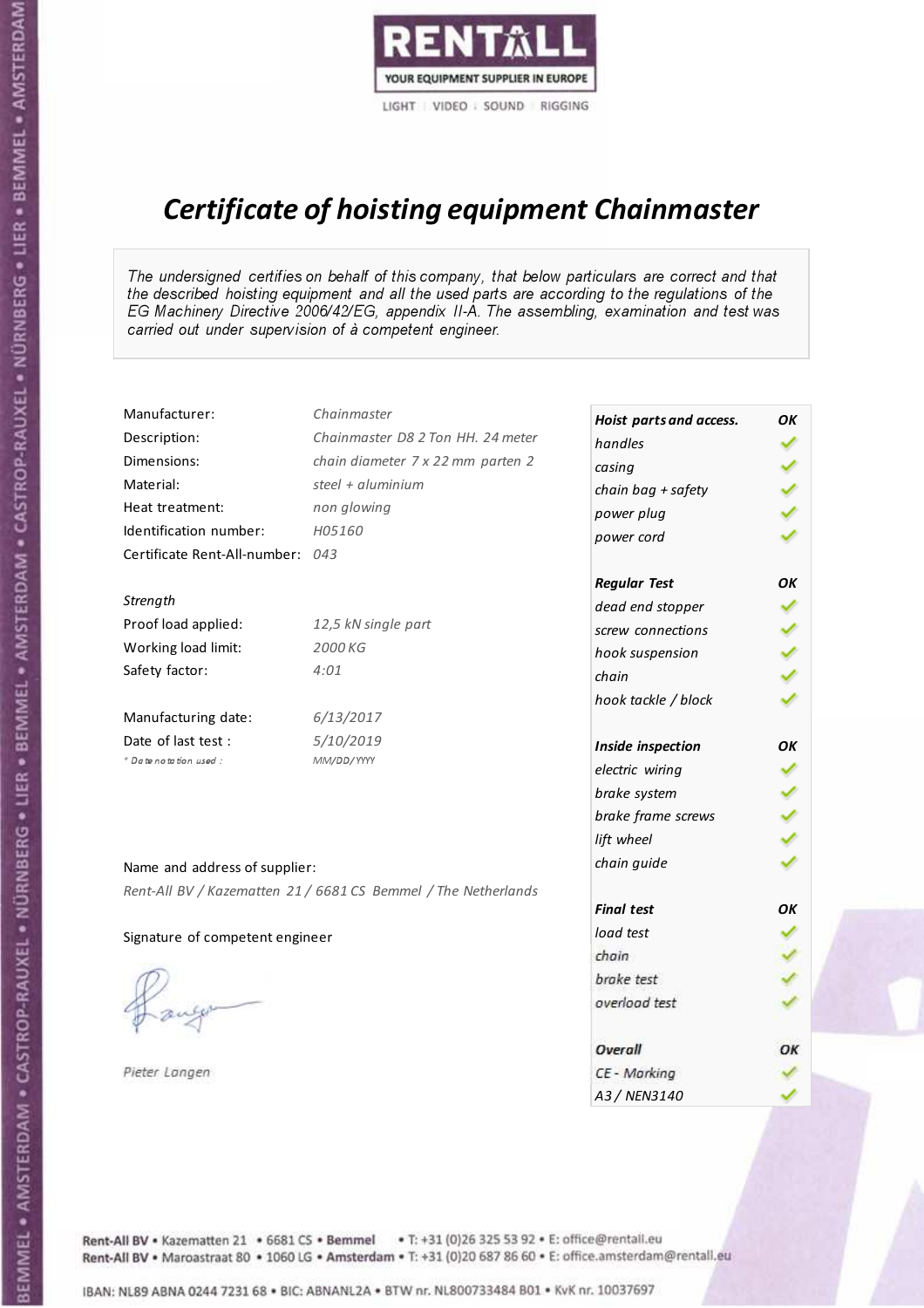

# Certificate of hoisting equipment Chainmaster

The undersigned certifies on behalf of this company, that below particulars are correct and that the described hoisting equipment and all the used parts are according to the regulations of the EG Machinery Directive 2006/42/EG, appendix II-A. The assembling, examination and test was carried out under supervision of à competent engineer.

| Manufacturer:                    | Chainmaster                                                    | Hoist parts and access. | OK |
|----------------------------------|----------------------------------------------------------------|-------------------------|----|
| Description:                     | Chainmaster D8 2 Ton HH. 24 meter                              | handles                 |    |
| Dimensions:                      | chain diameter 7 x 22 mm parten 2                              | casing                  |    |
| Material:                        | steel + aluminium                                              | chain bag + safety      |    |
| Heat treatment:                  | non glowing                                                    | power plug              |    |
| Identification number:           | H05161                                                         | power cord              |    |
| Certificate Rent-All-number: 044 |                                                                |                         |    |
|                                  |                                                                | <b>Regular Test</b>     | OK |
| Strength                         |                                                                | dead end stopper        |    |
| Proof load applied:              | 12,5 kN single part                                            | screw connections       |    |
| Working load limit:              | 2000 KG                                                        | hook suspension         |    |
| Safety factor:                   | 4:01                                                           | chain                   |    |
|                                  |                                                                | hook tackle / block     |    |
| Manufacturing date:              | 6/13/2017                                                      |                         |    |
| Date of last test :              | 10/11/2019                                                     | Inside inspection       | OK |
| * Date notation used :           | MM/DD/YYYY                                                     | electric wiring         | ✓  |
|                                  |                                                                | brake system            |    |
|                                  |                                                                | brake frame screws      |    |
|                                  |                                                                | lift wheel              |    |
| Name and address of supplier:    |                                                                | chain guide             |    |
|                                  | Rent-All BV / Kazematten 21 / 6681 CS Bemmel / The Netherlands |                         |    |
|                                  |                                                                | <b>Final test</b>       | OK |
| Signature of competent engineer  |                                                                | load test               |    |
|                                  |                                                                | chain                   |    |
|                                  |                                                                | brake test              |    |
|                                  |                                                                | overload test           |    |
|                                  |                                                                | Overall                 | OK |
| Pieter Langen                    |                                                                | CE - Marking            |    |
|                                  |                                                                | A3 / NEN3140            |    |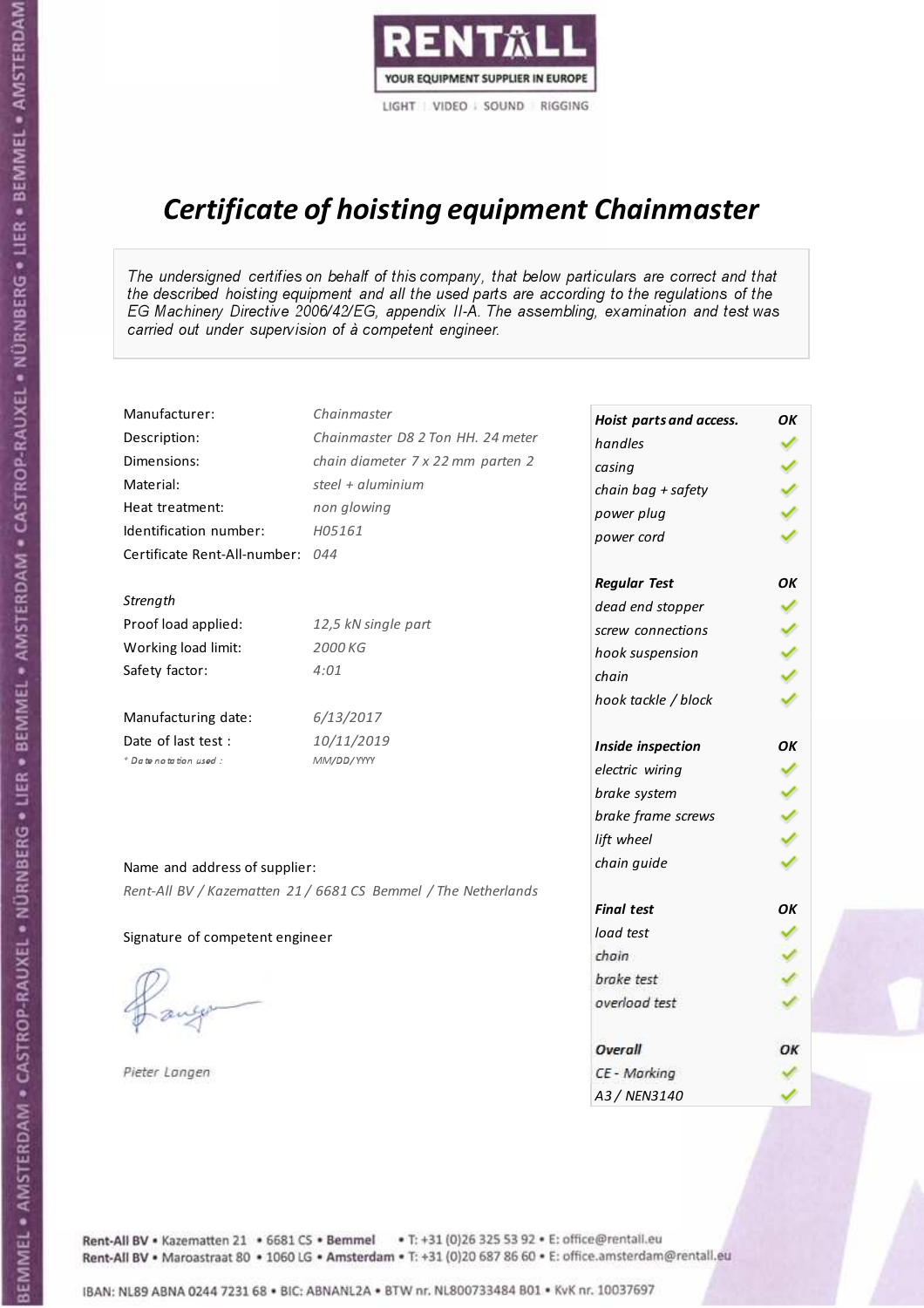

# Certificate of hoisting equipment Chainmaster

The undersigned certifies on behalf of this company, that below particulars are correct and that the described hoisting equipment and all the used parts are according to the regulations of the EG Machinery Directive 2006/42/EG, appendix II-A. The assembling, examination and test was carried out under supervision of à competent engineer.

| Manufacturer:                    | Chainmaster                                                    | Hoist parts and access. | OK |
|----------------------------------|----------------------------------------------------------------|-------------------------|----|
| Description:                     | Chainmaster D8 2 Ton HH. 24 meter                              | handles                 |    |
| Dimensions:                      | chain diameter 7 x 22 mm parten 2                              | casing                  |    |
| Material:                        | steel $+$ aluminium                                            | chain bag + safety      |    |
| Heat treatment:                  | non glowing                                                    | power plug              |    |
| Identification number:           | H05162                                                         | power cord              |    |
| Certificate Rent-All-number: 045 |                                                                |                         |    |
|                                  |                                                                | <b>Regular Test</b>     | OK |
| Strength                         |                                                                | dead end stopper        |    |
| Proof load applied:              | 12,5 kN single part                                            | screw connections       |    |
| Working load limit:              | 2000 KG                                                        | hook suspension         |    |
| Safety factor:                   | 4:01                                                           | chain                   |    |
|                                  |                                                                | hook tackle / block     |    |
| Manufacturing date:              | 6/13/2017                                                      |                         |    |
| Date of last test:               | 10/4/2019                                                      | Inside inspection       | OK |
| * Date notation used :           | MM/DD/YYYY                                                     | electric wiring         |    |
|                                  |                                                                | brake system            |    |
|                                  |                                                                | brake frame screws      |    |
|                                  |                                                                | lift wheel              |    |
| Name and address of supplier:    |                                                                | chain guide             |    |
|                                  | Rent-All BV / Kazematten 21 / 6681 CS Bemmel / The Netherlands |                         |    |
|                                  |                                                                | <b>Final test</b>       | OK |
| Signature of competent engineer  |                                                                | load test               |    |
|                                  |                                                                | chain                   |    |
|                                  |                                                                | brake test              |    |
|                                  |                                                                | overload test           |    |
|                                  |                                                                |                         |    |
|                                  |                                                                | Overall                 | OK |
| Pieter Langen                    |                                                                | CE - Marking            |    |
|                                  |                                                                | A3 / NEN3140            |    |

BEMMEL • AMSTERDAM • CASTROP-RAUXEL • NÜRNBERG • LIER • BEMMEL • AMSTERDAM • CASTROP-RAUXEL • NÜRNBERG • LIER • BEMMEL • AMSTERDAM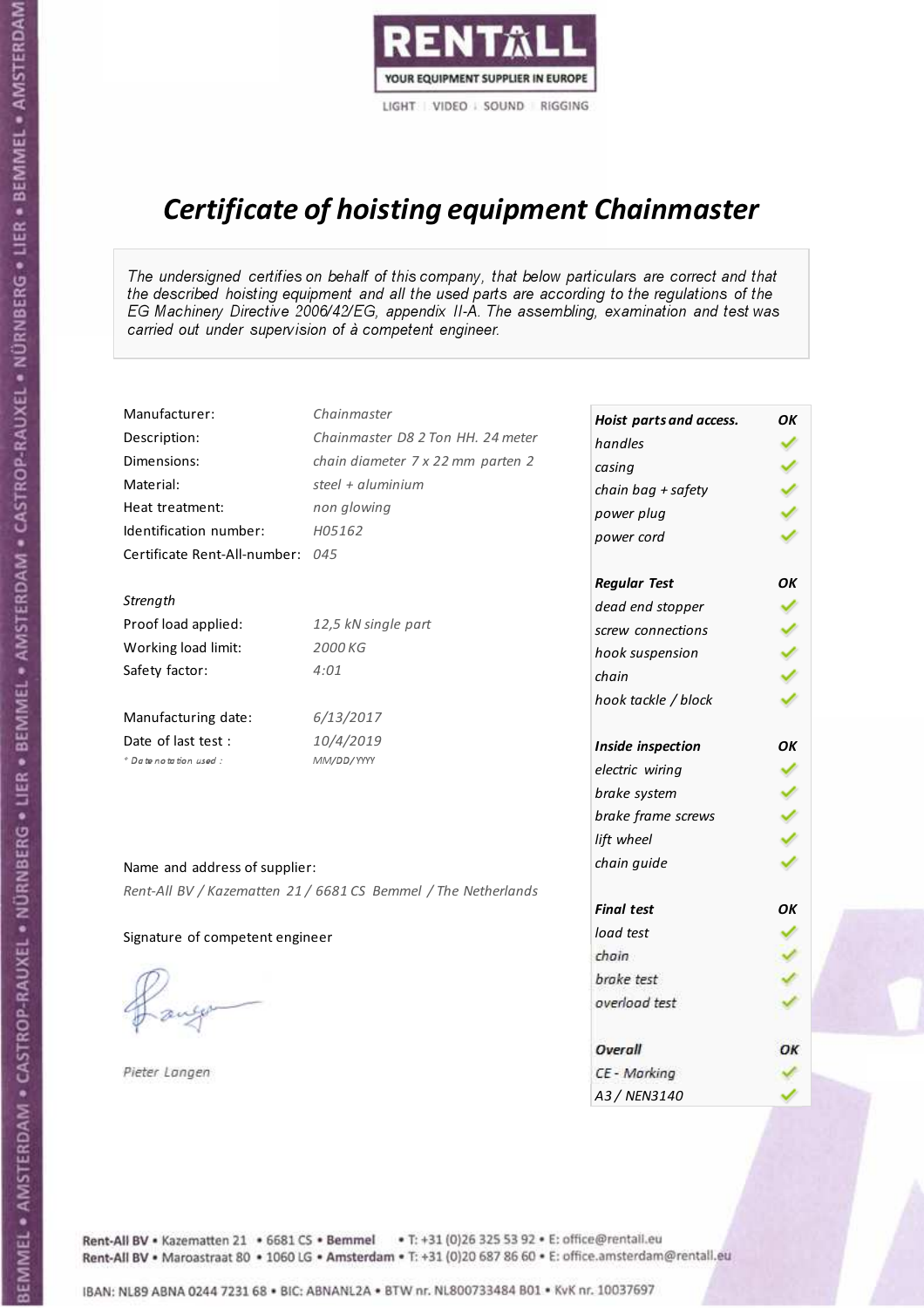

# Certificate of hoisting equipment Chainmaster

The undersigned certifies on behalf of this company, that below particulars are correct and that the described hoisting equipment and all the used parts are according to the regulations of the EG Machinery Directive 2006/42/EG, appendix II-A. The assembling, examination and test was carried out under supervision of à competent engineer.

| Manufacturer:                    | Chainmaster                                                    | Hoist parts and access. | OK |
|----------------------------------|----------------------------------------------------------------|-------------------------|----|
| Description:                     | Chainmaster D8 2 Ton HH. 24 meter                              | handles                 |    |
| Dimensions:                      | chain diameter 7 x 22 mm parten 2                              | casing                  |    |
| Material:                        | steel + aluminium                                              | chain bag + safety      |    |
| Heat treatment:                  | non glowing                                                    | power plug              |    |
| Identification number:           | H05163                                                         | power cord              |    |
| Certificate Rent-All-number: 046 |                                                                |                         |    |
|                                  |                                                                | <b>Regular Test</b>     | OK |
| Strength                         |                                                                | dead end stopper        |    |
| Proof load applied:              | 12,5 kN single part                                            | screw connections       |    |
| Working load limit:              | 2000 KG                                                        | hook suspension         |    |
| Safety factor:                   | 4:01                                                           | chain                   |    |
|                                  |                                                                | hook tackle / block     |    |
| Manufacturing date:              | 6/13/2017                                                      |                         |    |
| Date of last test :              | 7/9/2019                                                       | Inside inspection       | OK |
| * Date notation used :           | MM/DD/YYYY                                                     | electric wiring         |    |
|                                  |                                                                | brake system            |    |
|                                  |                                                                | brake frame screws      |    |
|                                  |                                                                | lift wheel              |    |
| Name and address of supplier:    |                                                                | chain guide             |    |
|                                  | Rent-All BV / Kazematten 21 / 6681 CS Bemmel / The Netherlands |                         |    |
|                                  |                                                                | <b>Final test</b>       | OK |
| Signature of competent engineer  |                                                                | load test               |    |
|                                  |                                                                | chain                   |    |
|                                  |                                                                | brake test              |    |
|                                  |                                                                | overload test           |    |
|                                  |                                                                | Overall                 | OK |
| Pieter Langen                    |                                                                | CE - Marking            |    |
|                                  |                                                                | A3 / NEN3140            |    |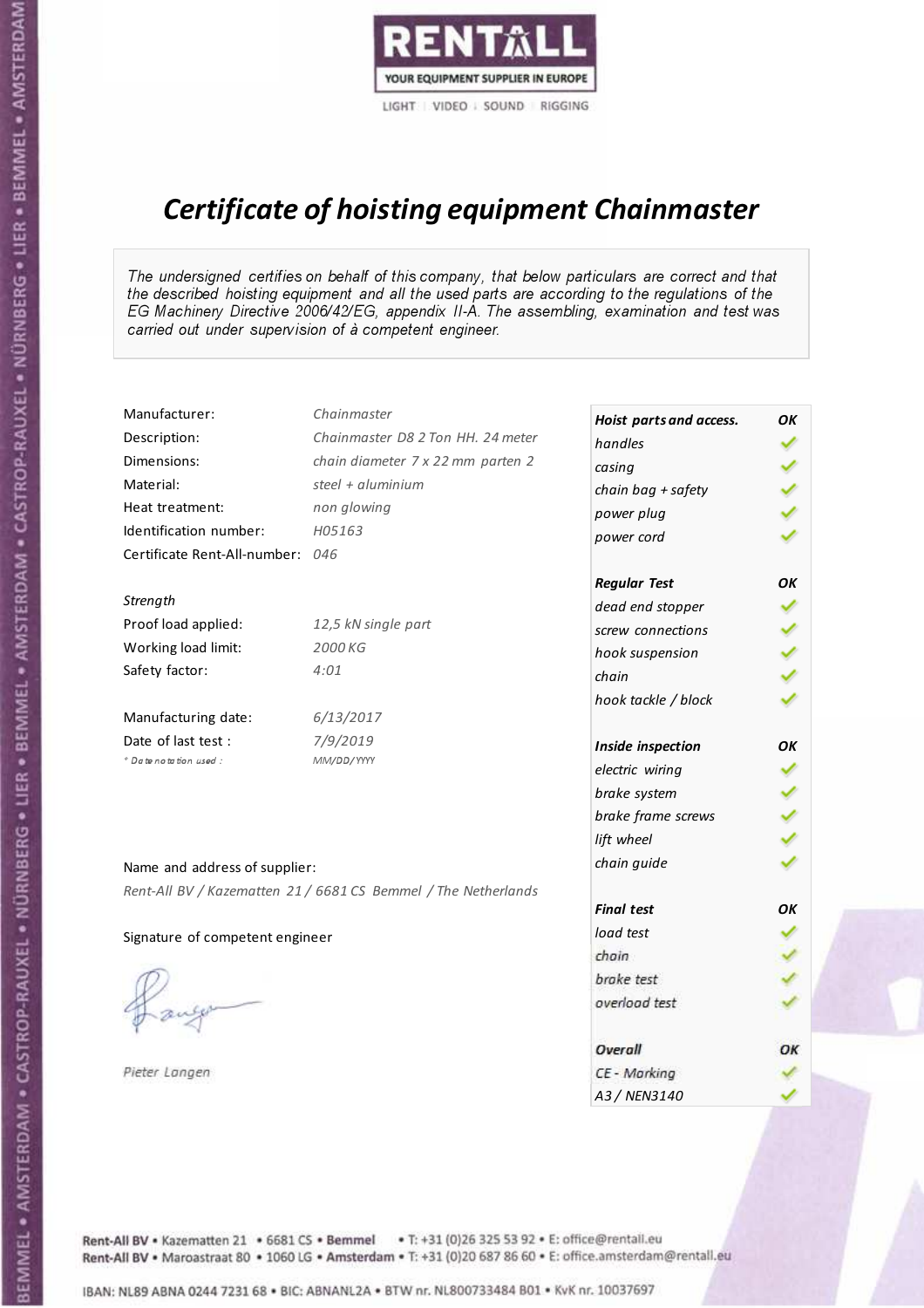

# Certificate of hoisting equipment Chainmaster

The undersigned certifies on behalf of this company, that below particulars are correct and that the described hoisting equipment and all the used parts are according to the regulations of the EG Machinery Directive 2006/42/EG, appendix II-A. The assembling, examination and test was carried out under supervision of à competent engineer.

| Manufacturer:                    | Chainmaster                                                    | Hoist parts and access. | OK |
|----------------------------------|----------------------------------------------------------------|-------------------------|----|
| Description:                     | Chainmaster D8 2 Ton HH. 24 meter                              | handles                 |    |
| Dimensions:                      | chain diameter 7 x 22 mm parten 2                              | casing                  |    |
| Material:                        | steel + aluminium                                              | chain bag + safety      |    |
| Heat treatment:                  | non glowing                                                    | power plug              |    |
| Identification number:           | H05164                                                         | power cord              |    |
| Certificate Rent-All-number: 047 |                                                                |                         |    |
|                                  |                                                                | <b>Regular Test</b>     | OK |
| Strength                         |                                                                | dead end stopper        |    |
| Proof load applied:              | 12,5 kN single part                                            | screw connections       |    |
| Working load limit:              | 2000 KG                                                        | hook suspension         |    |
| Safety factor:                   | 4:01                                                           | chain                   |    |
|                                  |                                                                | hook tackle / block     |    |
| Manufacturing date:              | 6/13/2017                                                      |                         |    |
| Date of last test :              | 6/12/2019                                                      | Inside inspection       | OK |
| * Date notation used :           | MM/DD/YYYY                                                     | electric wiring         |    |
|                                  |                                                                | brake system            |    |
|                                  |                                                                | brake frame screws      |    |
|                                  |                                                                | lift wheel              |    |
| Name and address of supplier:    |                                                                | chain guide             |    |
|                                  | Rent-All BV / Kazematten 21 / 6681 CS Bemmel / The Netherlands |                         |    |
|                                  |                                                                | <b>Final test</b>       | OK |
| Signature of competent engineer  |                                                                | load test               |    |
|                                  |                                                                | chain                   |    |
|                                  |                                                                | brake test              |    |
|                                  |                                                                | overload test           |    |
|                                  |                                                                | Overall                 | OK |
| Pieter Langen                    |                                                                | CE - Marking            |    |
|                                  |                                                                | A3 / NEN3140            |    |

BEMMEL • AMSTERDAM • CASTROP-RAUXEL • NÜRNBERG • LIER • BEMMEL • AMSTERDAM • CASTROP-RAUXEL • NÜRNBERG • LIER • BEMMEL • AMSTERDAM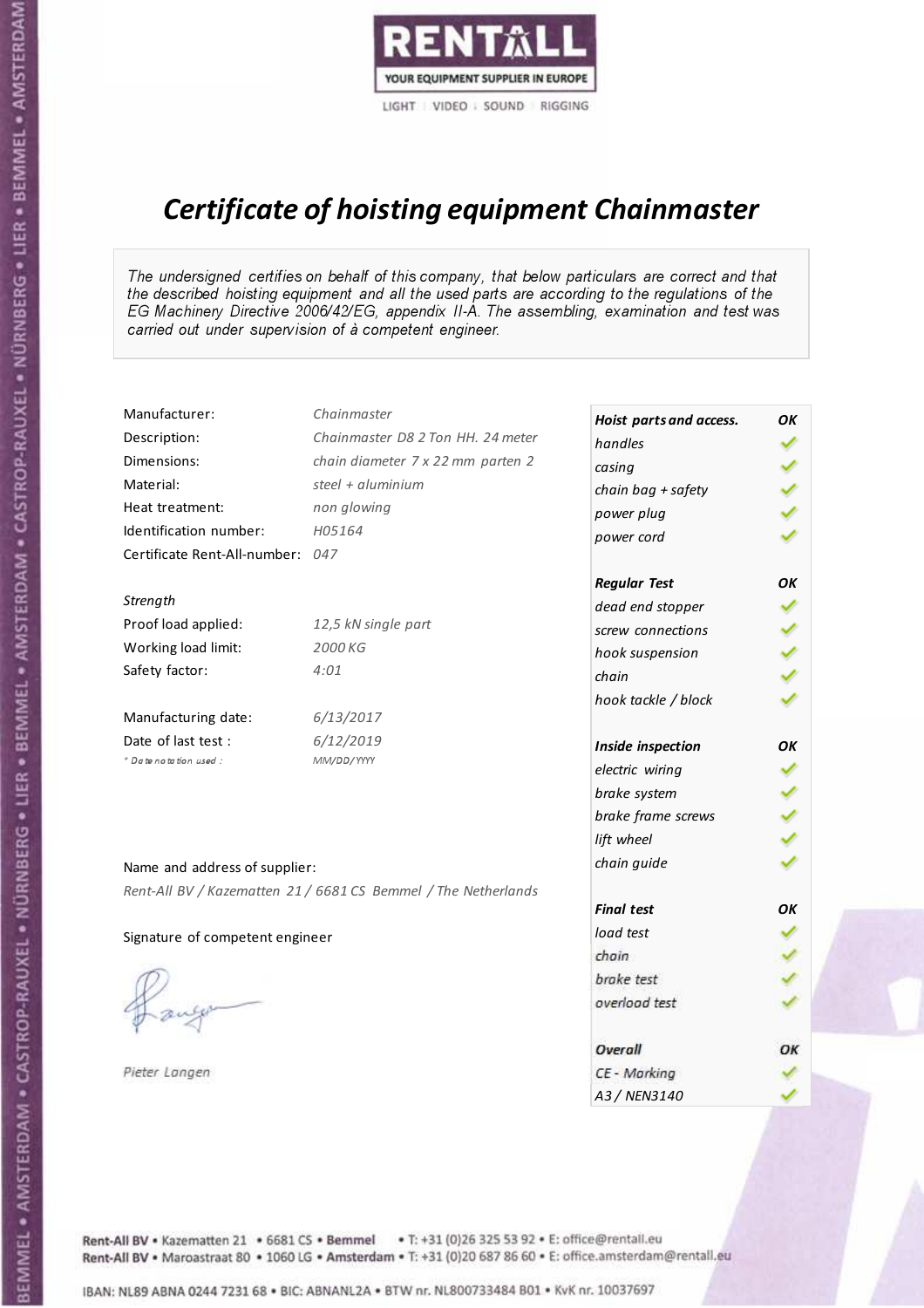

# Certificate of hoisting equipment Chainmaster

The undersigned certifies on behalf of this company, that below particulars are correct and that the described hoisting equipment and all the used parts are according to the regulations of the EG Machinery Directive 2006/42/EG, appendix II-A. The assembling, examination and test was carried out under supervision of à competent engineer.

| Manufacturer:                   | Chainmaster                                                    | Hoist parts and access. | OK |
|---------------------------------|----------------------------------------------------------------|-------------------------|----|
| Description:                    | Chainmaster D8 2 Ton HH. 24 meter                              | handles                 |    |
| Dimensions:                     | chain diameter 7 x 22 mm parten 2                              | casing                  |    |
| Material:                       | steel + aluminium                                              | chain bag + safety      |    |
| Heat treatment:                 | non glowing                                                    | power plug              |    |
| Identification number:          | H05165                                                         | power cord              |    |
| Certificate Rent-All-number:    | 048                                                            |                         |    |
|                                 |                                                                | <b>Regular Test</b>     | OK |
| Strength                        |                                                                | dead end stopper        |    |
| Proof load applied:             | 12,5 kN single part                                            | screw connections       |    |
| Working load limit:             | 2000 KG                                                        | hook suspension         |    |
| Safety factor:                  | 4:01                                                           | chain                   |    |
|                                 |                                                                | hook tackle / block     |    |
| Manufacturing date:             | 6/13/2017                                                      |                         |    |
| Date of last test :             | 11/8/2019                                                      | Inside inspection       | OK |
| * Date notation used :          | MM/DD/YYYY                                                     | electric wiring         |    |
|                                 |                                                                | brake system            |    |
|                                 |                                                                | brake frame screws      |    |
|                                 |                                                                | lift wheel              |    |
| Name and address of supplier:   |                                                                | chain guide             |    |
|                                 | Rent-All BV / Kazematten 21 / 6681 CS Bemmel / The Netherlands |                         |    |
|                                 |                                                                | <b>Final test</b>       | OK |
| Signature of competent engineer |                                                                | load test               |    |
|                                 |                                                                | chain                   |    |
|                                 |                                                                | brake test              |    |
|                                 |                                                                | overload test           |    |
|                                 |                                                                |                         |    |
|                                 |                                                                | Overall                 | OK |
| Pieter Langen                   |                                                                | CE - Marking            |    |
|                                 |                                                                | A3 / NEN3140            |    |

BEMMEL • AMSTERDAM • CASTROP-RAUXEL • NÜRNBERG • LIER • BEMMEL • AMSTERDAM • CASTROP-RAUXEL • NÜRNBERG • LIER • BEMMEL • AMSTERDAM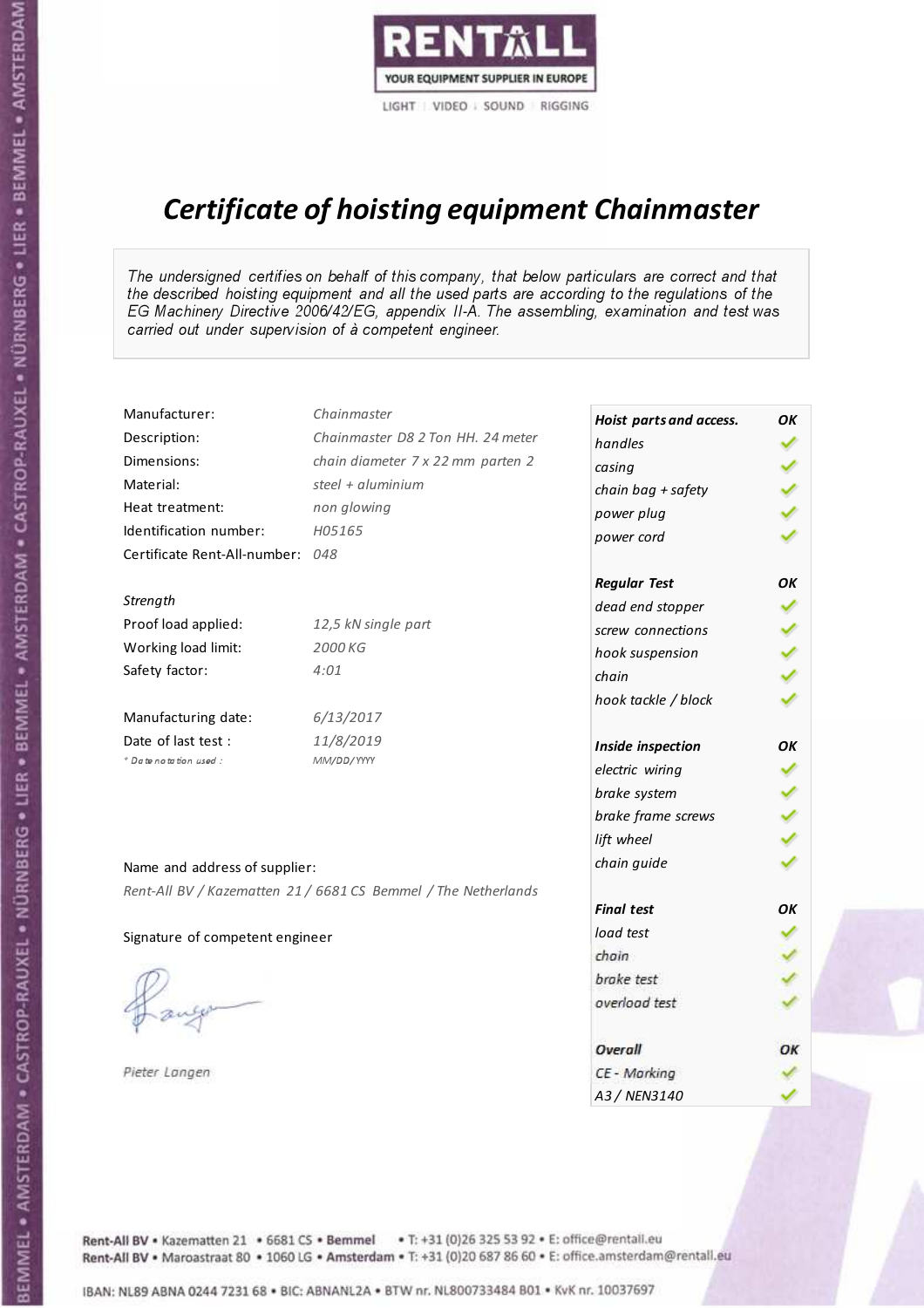

# Certificate of hoisting equipment Chainmaster

The undersigned certifies on behalf of this company, that below particulars are correct and that the described hoisting equipment and all the used parts are according to the regulations of the EG Machinery Directive 2006/42/EG, appendix II-A. The assembling, examination and test was carried out under supervision of à competent engineer.

| Manufacturer:                    | Chainmaster                                                    | Hoist parts and access. | OK |
|----------------------------------|----------------------------------------------------------------|-------------------------|----|
| Description:                     | Chainmaster D8 2 Ton HH. 24 meter                              | handles                 |    |
| Dimensions:                      | chain diameter 7 x 22 mm parten 2                              | casing                  |    |
| Material:                        | steel $+$ aluminium                                            | chain bag + safety      |    |
| Heat treatment:                  | non glowing                                                    | power plug              |    |
| Identification number:           | H05166                                                         | power cord              |    |
| Certificate Rent-All-number: 049 |                                                                |                         |    |
|                                  |                                                                | <b>Regular Test</b>     | OK |
| Strength                         |                                                                | dead end stopper        |    |
| Proof load applied:              | 12,5 kN single part                                            | screw connections       |    |
| Working load limit:              | 2000 KG                                                        | hook suspension         |    |
| Safety factor:                   | 4:01                                                           | chain                   |    |
|                                  |                                                                | hook tackle / block     |    |
| Manufacturing date:              | 6/13/2017                                                      |                         |    |
| Date of last test:               | 9/19/2019                                                      | Inside inspection       | OK |
| * Date notation used :           | MM/DD/YYYY                                                     | electric wiring         |    |
|                                  |                                                                | brake system            |    |
|                                  |                                                                | brake frame screws      |    |
|                                  |                                                                | lift wheel              |    |
| Name and address of supplier:    |                                                                | chain guide             |    |
|                                  | Rent-All BV / Kazematten 21 / 6681 CS Bemmel / The Netherlands |                         |    |
|                                  |                                                                | <b>Final test</b>       | OK |
| Signature of competent engineer  |                                                                | load test               |    |
|                                  |                                                                | chain                   |    |
|                                  |                                                                | brake test              |    |
|                                  |                                                                | overload test           |    |
|                                  |                                                                | Overall                 | OK |
| Pieter Langen                    |                                                                | CE - Marking            |    |
|                                  |                                                                | A3 / NEN3140            |    |

BEMMEL • AMSTERDAM • CASTROP-RAUXEL • NÜRNBERG • LIER • BEMMEL • AMSTERDAM • CASTROP-RAUXEL • NÜRNBERG • LIER • BEMMEL • AMSTERDAM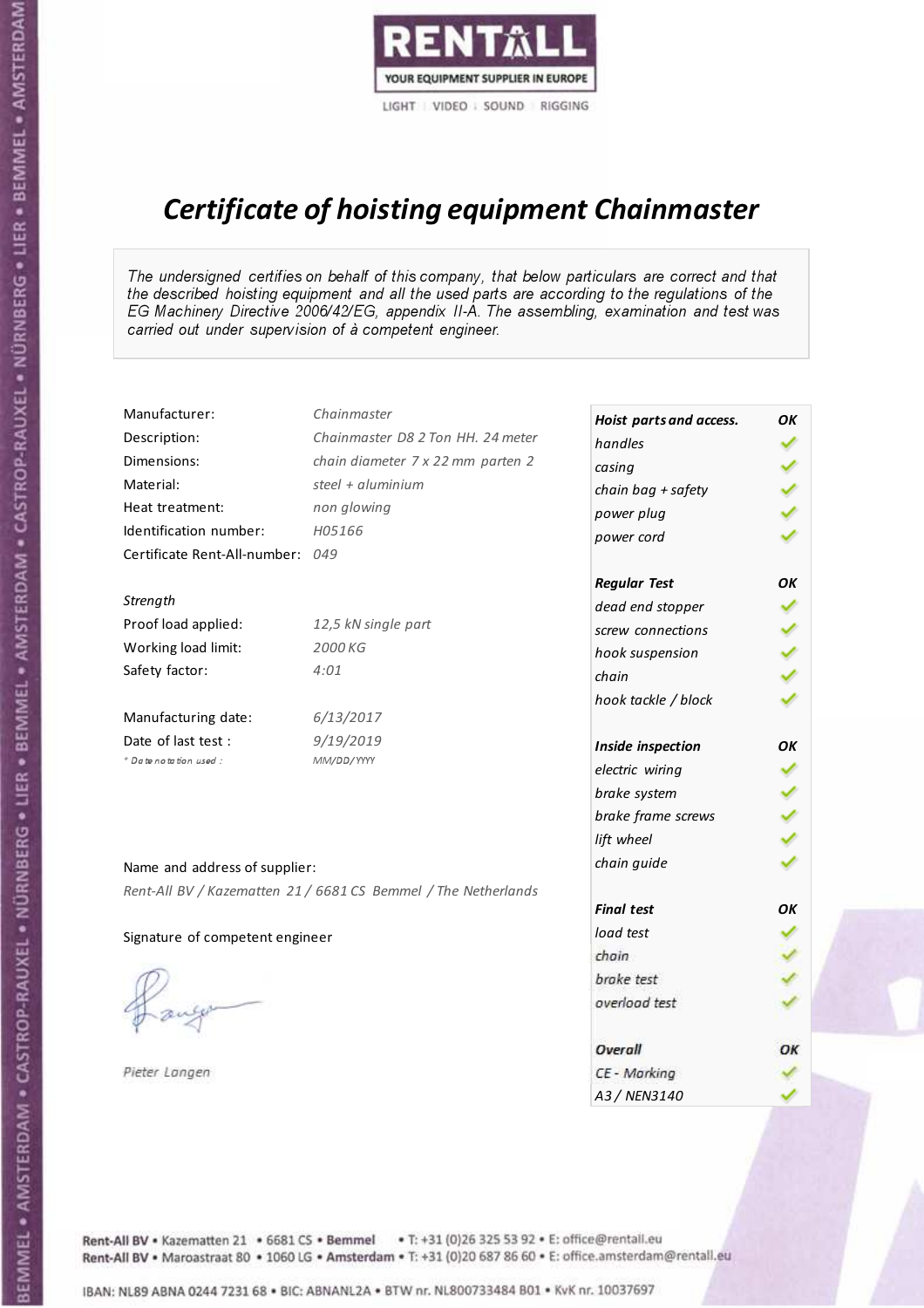

# Certificate of hoisting equipment Chainmaster

The undersigned certifies on behalf of this company, that below particulars are correct and that the described hoisting equipment and all the used parts are according to the regulations of the EG Machinery Directive 2006/42/EG, appendix II-A. The assembling, examination and test was carried out under supervision of à competent engineer.

| Manufacturer:                    | Chainmaster                                                    | Hoist parts and access. | OK |
|----------------------------------|----------------------------------------------------------------|-------------------------|----|
| Description:                     | Chainmaster D8 2 Ton HH. 24 meter                              | handles                 |    |
| Dimensions:                      | chain diameter 7 x 22 mm parten 2                              | casing                  |    |
| Material:                        | steel + $aluminim$                                             | chain bag + safety      |    |
| Heat treatment:                  | non glowing                                                    | power plug              |    |
| Identification number:           | H05167                                                         | power cord              |    |
| Certificate Rent-All-number: 050 |                                                                |                         |    |
|                                  |                                                                | <b>Regular Test</b>     | OK |
| Strength                         |                                                                | dead end stopper        |    |
| Proof load applied:              | 12,5 kN single part                                            | screw connections       |    |
| Working load limit:              | 2000 KG                                                        | hook suspension         |    |
| Safety factor:                   | 4:01                                                           | chain                   |    |
|                                  |                                                                | hook tackle / block     |    |
| Manufacturing date:              | 6/13/2017                                                      |                         |    |
| Date of last test :              | 2/5/2020                                                       | Inside inspection       | OK |
| * Date notation used :           | MM/DD/YYYY                                                     | electric wiring         |    |
|                                  |                                                                | brake system            |    |
|                                  |                                                                | brake frame screws      |    |
|                                  |                                                                | lift wheel              |    |
| Name and address of supplier:    |                                                                | chain guide             |    |
|                                  | Rent-All BV / Kazematten 21 / 6681 CS Bemmel / The Netherlands |                         |    |
|                                  |                                                                | <b>Final test</b>       | OK |
| Signature of competent engineer  |                                                                | load test               |    |
|                                  |                                                                | chain                   |    |
|                                  |                                                                | brake test              |    |
|                                  |                                                                | overload test           |    |
|                                  |                                                                |                         |    |
|                                  |                                                                | Overall                 | OK |
| Pieter Langen                    |                                                                | CE - Marking            |    |
|                                  |                                                                | A3 / NEN3140            |    |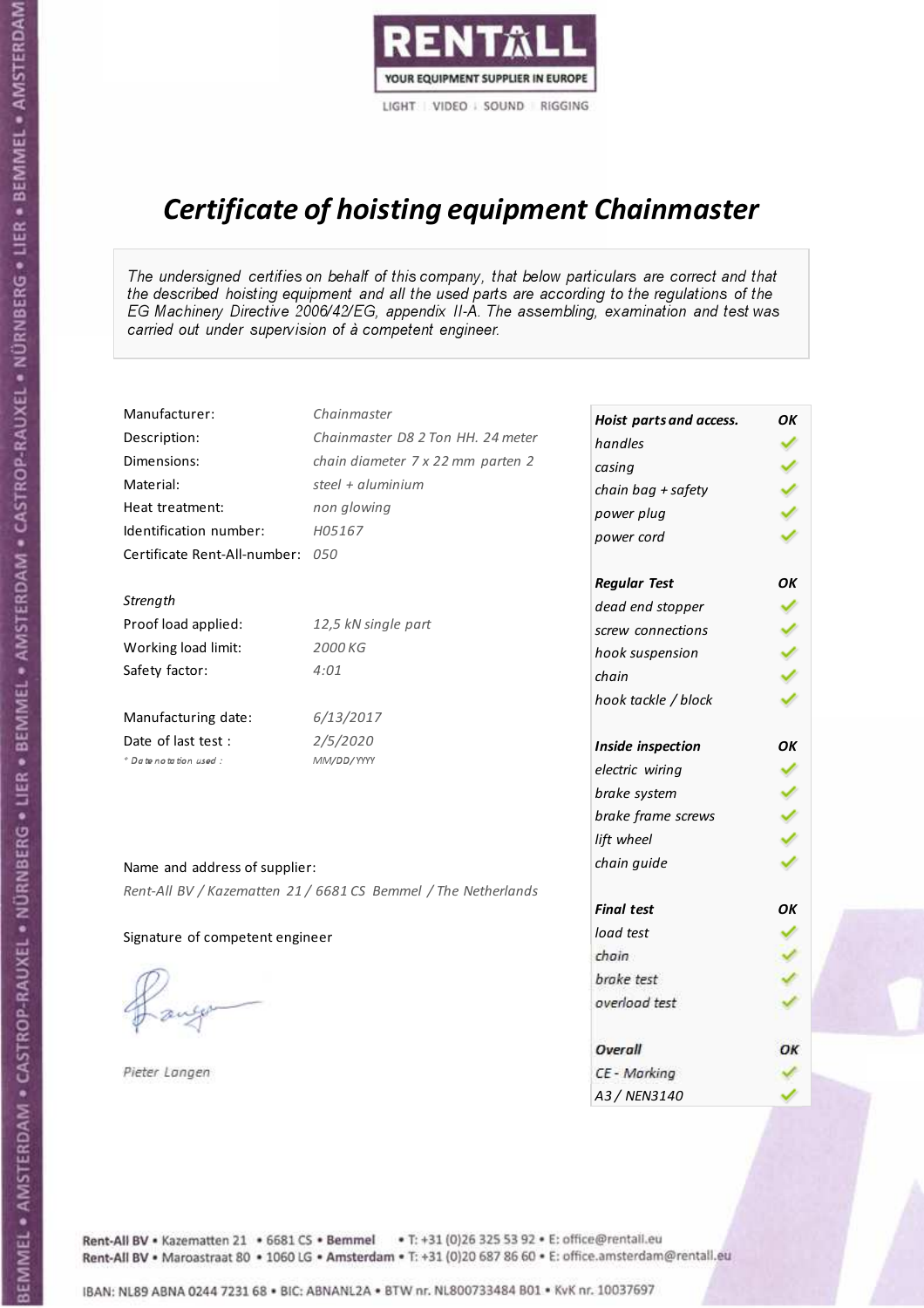

# Certificate of hoisting equipment Chainmaster

The undersigned certifies on behalf of this company, that below particulars are correct and that the described hoisting equipment and all the used parts are according to the regulations of the EG Machinery Directive 2006/42/EG, appendix II-A. The assembling, examination and test was carried out under supervision of à competent engineer.

| Chainmaster                       |                                                                                                                                                                        | OK                                                                                                                                                                                                                                                                                 |
|-----------------------------------|------------------------------------------------------------------------------------------------------------------------------------------------------------------------|------------------------------------------------------------------------------------------------------------------------------------------------------------------------------------------------------------------------------------------------------------------------------------|
| Chainmaster D8 2 Ton HH. 24 meter | handles                                                                                                                                                                |                                                                                                                                                                                                                                                                                    |
| chain diameter 7 x 22 mm parten 2 | casing                                                                                                                                                                 |                                                                                                                                                                                                                                                                                    |
| steel + aluminium                 |                                                                                                                                                                        |                                                                                                                                                                                                                                                                                    |
| non glowing                       |                                                                                                                                                                        |                                                                                                                                                                                                                                                                                    |
| G10763                            |                                                                                                                                                                        |                                                                                                                                                                                                                                                                                    |
|                                   |                                                                                                                                                                        |                                                                                                                                                                                                                                                                                    |
|                                   |                                                                                                                                                                        | OK                                                                                                                                                                                                                                                                                 |
|                                   |                                                                                                                                                                        |                                                                                                                                                                                                                                                                                    |
| 12,5 kN single part               | screw connections                                                                                                                                                      |                                                                                                                                                                                                                                                                                    |
| 2000 KG                           |                                                                                                                                                                        |                                                                                                                                                                                                                                                                                    |
| 4:01                              | chain                                                                                                                                                                  |                                                                                                                                                                                                                                                                                    |
|                                   |                                                                                                                                                                        |                                                                                                                                                                                                                                                                                    |
| 11/8/2016                         |                                                                                                                                                                        |                                                                                                                                                                                                                                                                                    |
| 1/7/2020                          |                                                                                                                                                                        | OK                                                                                                                                                                                                                                                                                 |
| MM/DD/YYYY                        |                                                                                                                                                                        |                                                                                                                                                                                                                                                                                    |
|                                   |                                                                                                                                                                        |                                                                                                                                                                                                                                                                                    |
|                                   |                                                                                                                                                                        |                                                                                                                                                                                                                                                                                    |
|                                   |                                                                                                                                                                        |                                                                                                                                                                                                                                                                                    |
|                                   |                                                                                                                                                                        |                                                                                                                                                                                                                                                                                    |
|                                   |                                                                                                                                                                        |                                                                                                                                                                                                                                                                                    |
|                                   | <b>Final test</b>                                                                                                                                                      | OK                                                                                                                                                                                                                                                                                 |
|                                   | load test                                                                                                                                                              |                                                                                                                                                                                                                                                                                    |
|                                   |                                                                                                                                                                        |                                                                                                                                                                                                                                                                                    |
|                                   | brake test                                                                                                                                                             |                                                                                                                                                                                                                                                                                    |
|                                   | overload test                                                                                                                                                          |                                                                                                                                                                                                                                                                                    |
|                                   | Overall                                                                                                                                                                | OK                                                                                                                                                                                                                                                                                 |
|                                   | CE - Marking                                                                                                                                                           |                                                                                                                                                                                                                                                                                    |
|                                   |                                                                                                                                                                        |                                                                                                                                                                                                                                                                                    |
|                                   | Certificate Rent-All-number: 051<br>Name and address of supplier:<br>Rent-All BV / Kazematten 21 / 6681 CS Bemmel / The Netherlands<br>Signature of competent engineer | Hoist parts and access.<br>chain bag + safety<br>power plug<br>power cord<br><b>Regular Test</b><br>dead end stopper<br>hook suspension<br>hook tackle / block<br>Inside inspection<br>electric wiring<br>brake system<br>brake frame screws<br>lift wheel<br>chain guide<br>chain |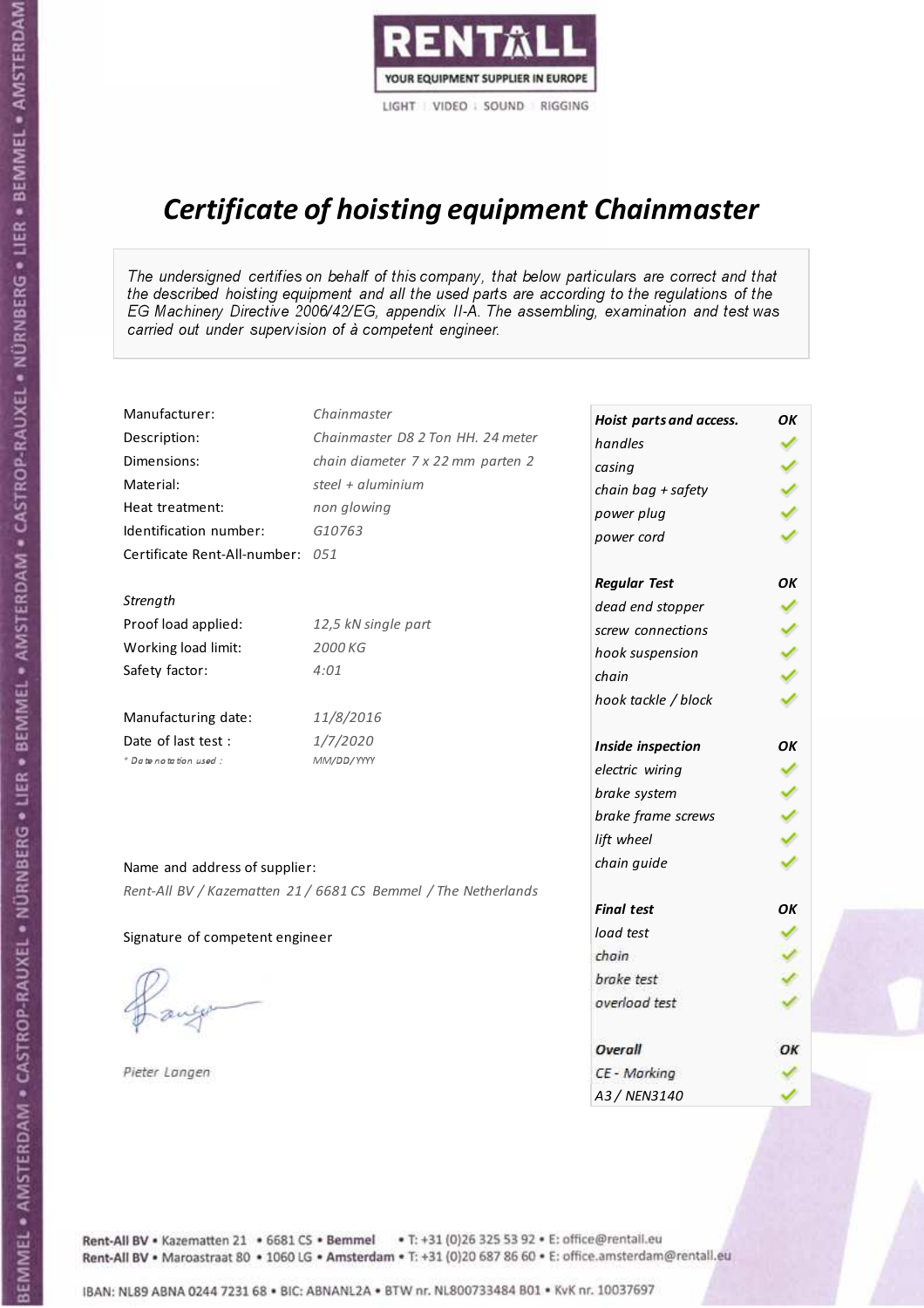

# Certificate of hoisting equipment Chainmaster

The undersigned certifies on behalf of this company, that below particulars are correct and that the described hoisting equipment and all the used parts are according to the regulations of the EG Machinery Directive 2006/42/EG, appendix II-A. The assembling, examination and test was carried out under supervision of à competent engineer.

| Manufacturer:                    | Chainmaster                                                    | Hoist parts and access. | OK |
|----------------------------------|----------------------------------------------------------------|-------------------------|----|
| Description:                     | Chainmaster D8 2 Ton HH. 24 meter                              | handles                 |    |
| Dimensions:                      | chain diameter 7 x 22 mm parten 2                              | casing                  |    |
| Material:                        | steel + aluminium                                              | chain bag + safety      |    |
| Heat treatment:                  | non glowing                                                    | power plug              |    |
| Identification number:           | H05168                                                         | power cord              |    |
| Certificate Rent-All-number: 052 |                                                                |                         |    |
|                                  |                                                                | <b>Regular Test</b>     | OK |
| Strength                         |                                                                | dead end stopper        |    |
| Proof load applied:              | 12,5 kN single part                                            | screw connections       |    |
| Working load limit:              | 2000 KG                                                        | hook suspension         |    |
| Safety factor:                   | 4:01                                                           | chain                   |    |
|                                  |                                                                | hook tackle / block     |    |
| Manufacturing date:              | 6/13/2017                                                      |                         |    |
| Date of last test :              | 11/1/2019                                                      | Inside inspection       | OK |
| * Date notation used :           | MM/DD/YYYY                                                     | electric wiring         |    |
|                                  |                                                                | brake system            |    |
|                                  |                                                                | brake frame screws      |    |
|                                  |                                                                | lift wheel              |    |
| Name and address of supplier:    |                                                                | chain guide             |    |
|                                  | Rent-All BV / Kazematten 21 / 6681 CS Bemmel / The Netherlands |                         |    |
|                                  |                                                                | <b>Final test</b>       | OK |
| Signature of competent engineer  |                                                                | load test               |    |
|                                  |                                                                | chain                   |    |
|                                  |                                                                | brake test              |    |
|                                  |                                                                | overload test           |    |
|                                  |                                                                |                         |    |
|                                  |                                                                | Overall                 | OK |
| Pieter Langen                    |                                                                | CE - Marking            |    |
|                                  |                                                                | A3 / NEN3140            |    |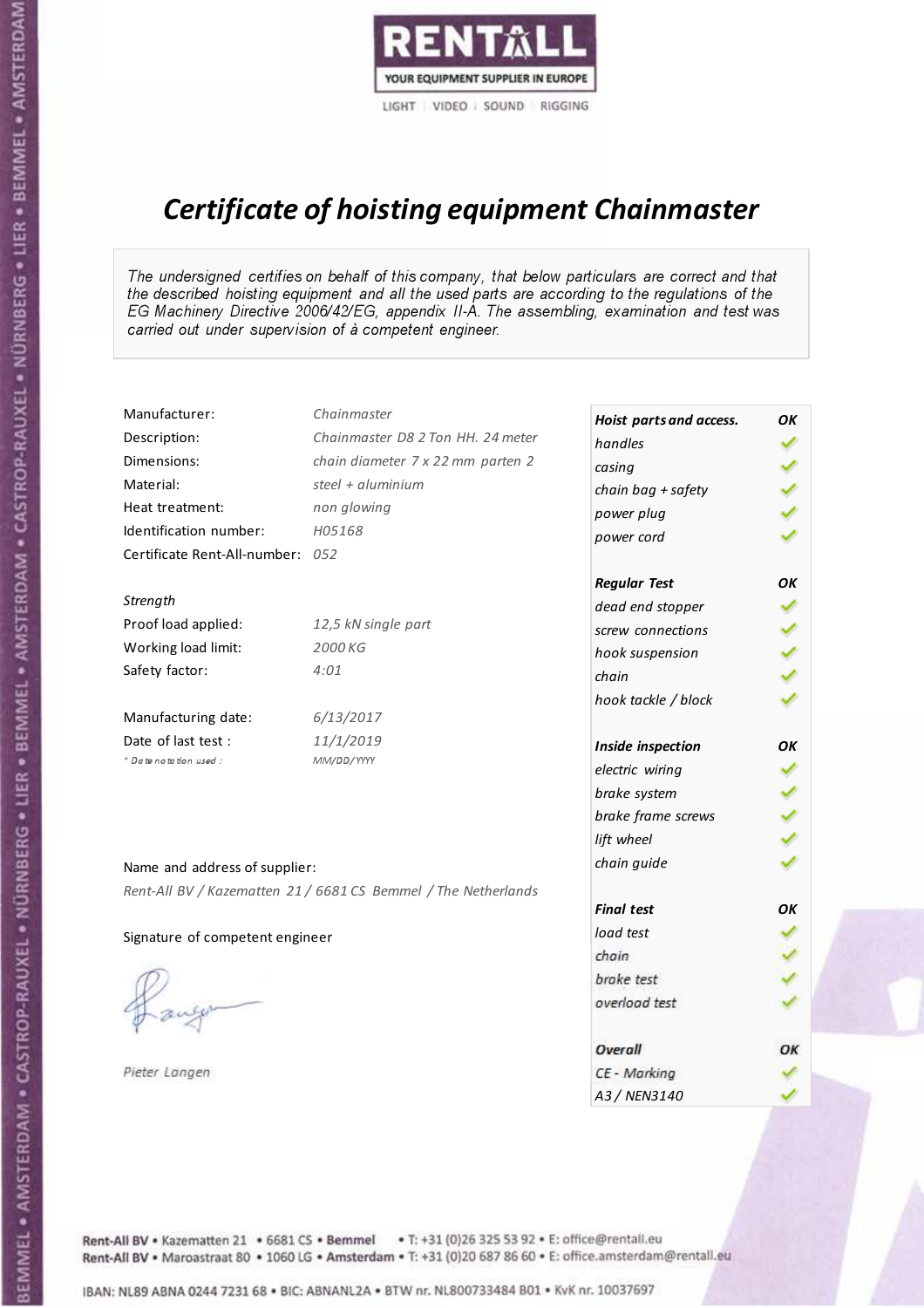

# Certificate of hoisting equipment Chainmaster

The undersigned certifies on behalf of this company, that below particulars are correct and that the described hoisting equipment and all the used parts are according to the regulations of the EG Machinery Directive 2006/42/EG, appendix II-A. The assembling, examination and test was carried out under supervision of à competent engineer.

| Manufacturer:                    | Chainmaster                                                    | Hoist parts and access. | OK |
|----------------------------------|----------------------------------------------------------------|-------------------------|----|
| Description:                     | Chainmaster D8 2 Ton HH. 24 meter                              | handles                 |    |
| Dimensions:                      | chain diameter 7 x 22 mm parten 2                              | casing                  |    |
| Material:                        | steel + aluminium                                              | chain bag + safety      |    |
| Heat treatment:                  | non glowing                                                    | power plug              |    |
| Identification number:           | G10765                                                         | power cord              |    |
| Certificate Rent-All-number: 053 |                                                                |                         |    |
|                                  |                                                                | <b>Regular Test</b>     | OK |
| Strength                         |                                                                | dead end stopper        |    |
| Proof load applied:              | 12,5 kN single part                                            | screw connections       |    |
| Working load limit:              | 2000 KG                                                        | hook suspension         |    |
| Safety factor:                   | 4:01                                                           | chain                   |    |
|                                  |                                                                | hook tackle / block     |    |
| Manufacturing date:              | 11/8/2016                                                      |                         |    |
| Date of last test :              | 1/7/2020                                                       | Inside inspection       | OK |
| + Date notation used :           | MM/DD/YYYY                                                     | electric wiring         |    |
|                                  |                                                                | brake system            |    |
|                                  |                                                                | brake frame screws      |    |
|                                  |                                                                | lift wheel              |    |
| Name and address of supplier:    |                                                                | chain guide             |    |
|                                  | Rent-All BV / Kazematten 21 / 6681 CS Bemmel / The Netherlands |                         |    |
|                                  |                                                                | <b>Final test</b>       | OK |
| Signature of competent engineer  |                                                                | load test               |    |
|                                  |                                                                | chain                   |    |
|                                  |                                                                | brake test              |    |
|                                  |                                                                | overload test           |    |
|                                  |                                                                | Overall                 | ОК |
| Pieter Langen                    |                                                                | CE - Marking            |    |
|                                  |                                                                | A3 / NEN3140            |    |

Rent-All BV . Kazematten 21 . 6681 CS . Bemmel . T: +31 (0)26 325 53 92 . E: office@rentall.eu Rent-All BV · Maroastraat 80 · 1060 LG · Amsterdam · T: +31 (0)20 687 86 60 · E: office.amsterdam@rentall.eu

IBAN: NL89 ABNA 0244 7231 68 . BIC: ABNANL2A . BTW nr. NL800733484 B01 . KyK nr. 10037697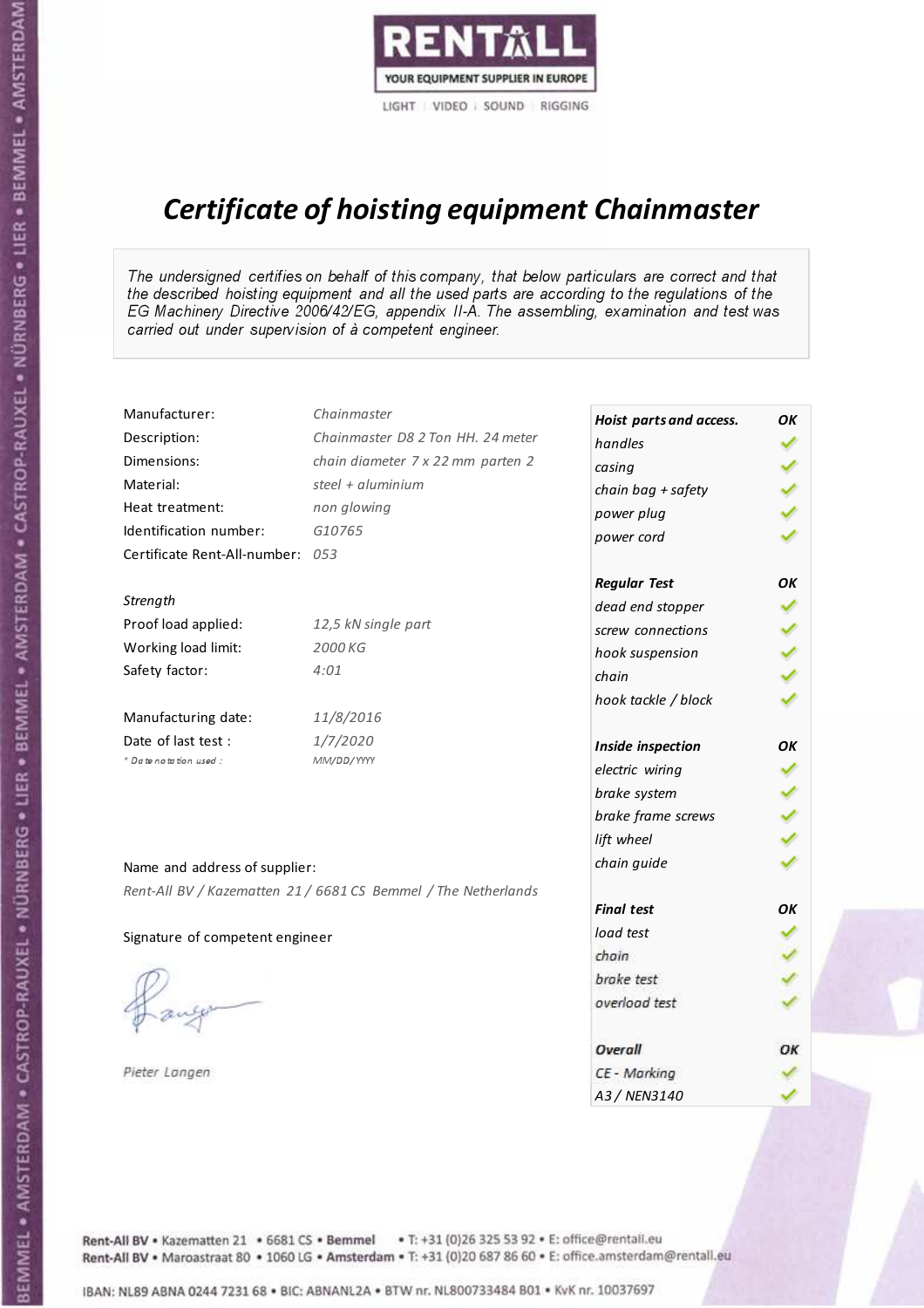

# Certificate of hoisting equipment Chainmaster

The undersigned certifies on behalf of this company, that below particulars are correct and that the described hoisting equipment and all the used parts are according to the regulations of the EG Machinery Directive 2006/42/EG, appendix II-A. The assembling, examination and test was carried out under supervision of à competent engineer.

| Manufacturer:                    | Chainmaster                                                    | Hoist parts and access. | OK |
|----------------------------------|----------------------------------------------------------------|-------------------------|----|
| Description:                     | Chainmaster D8 2 Ton HH. 24 meter                              | handles                 |    |
| Dimensions:                      | chain diameter 7 x 22 mm parten 2                              | casing                  |    |
| Material:                        | steel + $aluminim$                                             | chain bag + safety      |    |
| Heat treatment:                  | non glowing                                                    | power plug              |    |
| Identification number:           | H05169                                                         | power cord              |    |
| Certificate Rent-All-number: 054 |                                                                |                         |    |
|                                  |                                                                | <b>Regular Test</b>     | OK |
| Strength                         |                                                                | dead end stopper        |    |
| Proof load applied:              | 12,5 kN single part                                            | screw connections       |    |
| Working load limit:              | 2000 KG                                                        | hook suspension         |    |
| Safety factor:                   | 4:01                                                           | chain                   |    |
|                                  |                                                                | hook tackle / block     |    |
| Manufacturing date:              | 6/13/2017                                                      |                         |    |
| Date of last test:               | 9/10/2019                                                      | Inside inspection       | OK |
| + Date notation used :           | MM/DD/YYYY                                                     | electric wiring         |    |
|                                  |                                                                | brake system            |    |
|                                  |                                                                | brake frame screws      |    |
|                                  |                                                                | lift wheel              |    |
| Name and address of supplier:    |                                                                | chain guide             |    |
|                                  | Rent-All BV / Kazematten 21 / 6681 CS Bemmel / The Netherlands |                         |    |
|                                  |                                                                | <b>Final test</b>       | OK |
| Signature of competent engineer  |                                                                | load test               |    |
|                                  |                                                                | chain                   |    |
|                                  |                                                                | brake test              |    |
|                                  |                                                                | overload test           |    |
|                                  |                                                                |                         |    |
|                                  |                                                                | Overall                 | OK |
| Pieter Langen                    |                                                                | CE - Marking            |    |
|                                  |                                                                | A3 / NEN3140            |    |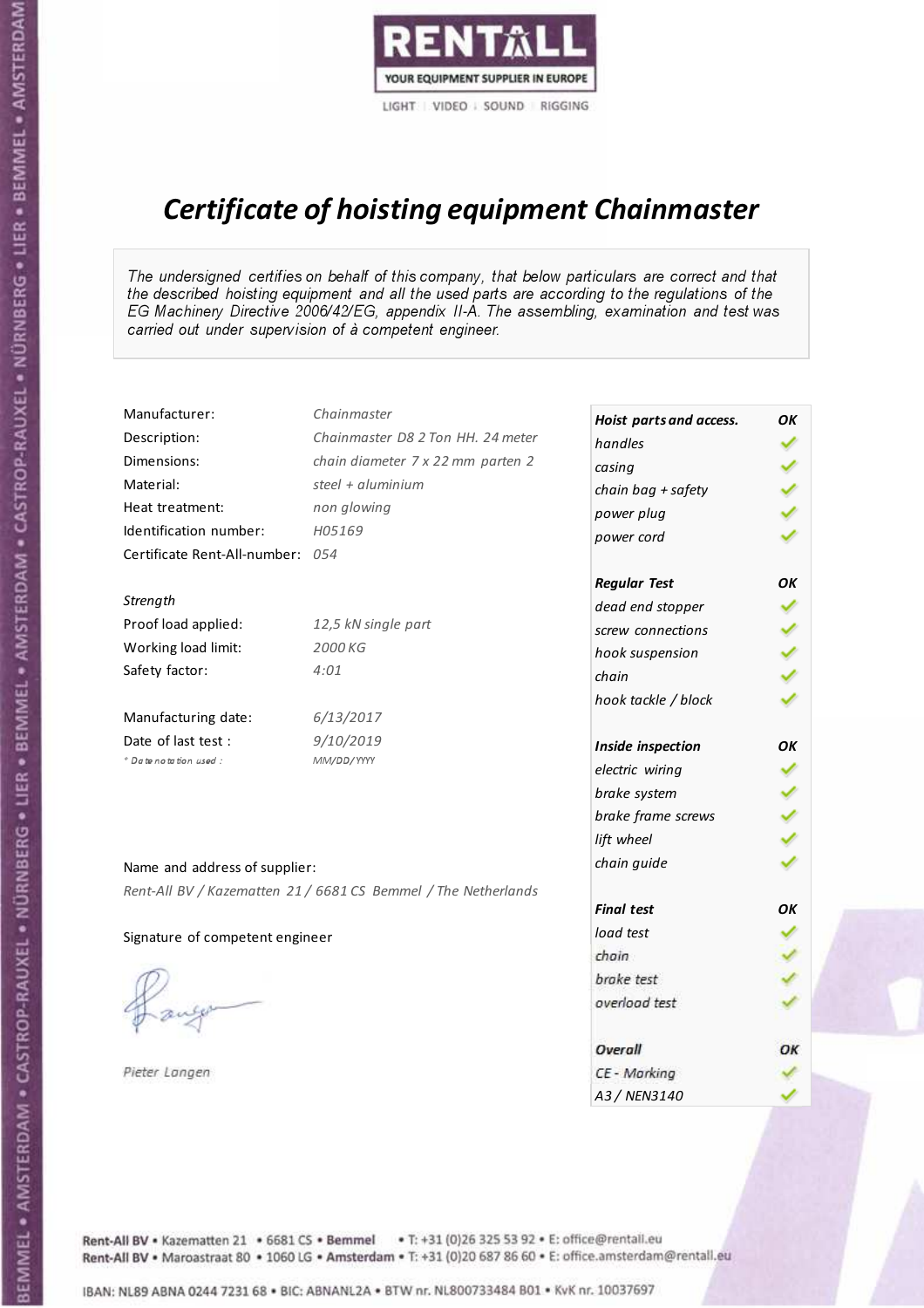

# Certificate of hoisting equipment Chainmaster

The undersigned certifies on behalf of this company, that below particulars are correct and that the described hoisting equipment and all the used parts are according to the regulations of the EG Machinery Directive 2006/42/EG, appendix II-A. The assembling, examination and test was carried out under supervision of à competent engineer.

| Manufacturer:                    | Chainmaster                                                    | Hoist parts and access. | OK |
|----------------------------------|----------------------------------------------------------------|-------------------------|----|
| Description:                     | Chainmaster D8 2 Ton HH. 24 meter                              | handles                 |    |
| Dimensions:                      | chain diameter 7 x 22 mm parten 2                              | casing                  |    |
| Material:                        | steel + $aluminim$                                             | chain bag + safety      |    |
| Heat treatment:                  | non glowing                                                    | power plug              |    |
| Identification number:           | H05170                                                         | power cord              |    |
| Certificate Rent-All-number: 055 |                                                                |                         |    |
|                                  |                                                                | <b>Regular Test</b>     | OK |
| Strength                         |                                                                | dead end stopper        |    |
| Proof load applied:              | 12,5 kN single part                                            | screw connections       |    |
| Working load limit:              | 2000 KG                                                        | hook suspension         |    |
| Safety factor:                   | 4:01                                                           | chain                   |    |
|                                  |                                                                | hook tackle / block     |    |
| Manufacturing date:              | 6/13/2017                                                      |                         |    |
| Date of last test :              | 2/10/2020                                                      | Inside inspection       | OK |
| + Date notation used :           | MM/DD/YYYY                                                     | electric wiring         |    |
|                                  |                                                                | brake system            |    |
|                                  |                                                                | brake frame screws      |    |
|                                  |                                                                | lift wheel              |    |
| Name and address of supplier:    |                                                                | chain guide             |    |
|                                  | Rent-All BV / Kazematten 21 / 6681 CS Bemmel / The Netherlands |                         |    |
|                                  |                                                                | <b>Final test</b>       | OK |
| Signature of competent engineer  |                                                                | load test               |    |
|                                  |                                                                | chain                   |    |
|                                  |                                                                | brake test              |    |
|                                  |                                                                | overload test           |    |
|                                  |                                                                | Overall                 | OK |
| Pieter Langen                    |                                                                | CE - Marking            |    |
|                                  |                                                                | A3 / NEN3140            |    |

BEMMEL • AMSTERDAM • CASTROP-RAUXEL • NÜRNBERG • LIER • BEMMEL • AMSTERDAM • CASTROP-RAUXEL • NÜRNBERG • LIER • BEMMEL • AMSTERDAM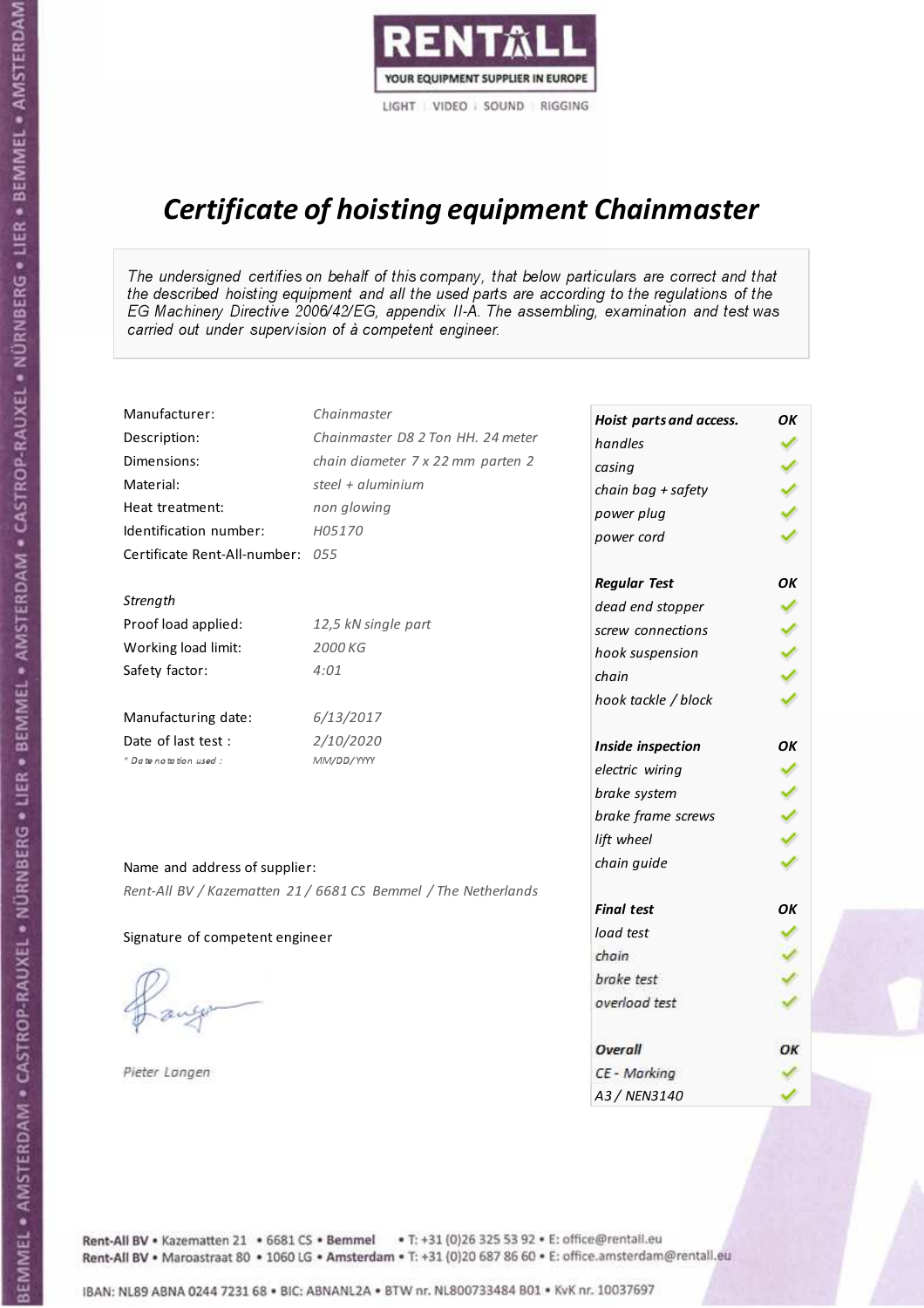

## Certificate of hoisting equipment Chainmaster

The undersigned certifies on behalf of this company, that below particulars are correct and that the described hoisting equipment and all the used parts are according to the regulations of the EG Machinery Directive 2006/42/EG, appendix II-A. The assembling, examination and test was carried out under supervision of à competent engineer.

| Manufacturer:                    | Chainmaster                                                    | Hoist parts and access. | OK |
|----------------------------------|----------------------------------------------------------------|-------------------------|----|
| Description:                     | Chainmaster D8 2 Ton HH. 24 meter                              | handles                 |    |
| Dimensions:                      | chain diameter 7 x 22 mm parten 2                              | casing                  |    |
| Material:                        | steel + $aluminim$                                             | chain bag + safety      |    |
| Heat treatment:                  | non glowing                                                    | power plug              |    |
| Identification number:           | H05171                                                         | power cord              |    |
| Certificate Rent-All-number: 056 |                                                                |                         |    |
|                                  |                                                                | <b>Regular Test</b>     | OK |
| Strength                         |                                                                | dead end stopper        |    |
| Proof load applied:              | 12,5 kN single part                                            | screw connections       |    |
| Working load limit:              | 2000 KG                                                        | hook suspension         |    |
| Safety factor:                   | 4:01                                                           | chain                   |    |
|                                  |                                                                | hook tackle / block     |    |
| Manufacturing date:              | 6/13/2017                                                      |                         |    |
| Date of last test :              | 9/11/2019                                                      | Inside inspection       | OK |
| + Date notation used :           | MM/DD/YYYY                                                     | electric wiring         |    |
|                                  |                                                                | brake system            |    |
|                                  |                                                                | brake frame screws      |    |
|                                  |                                                                | lift wheel              |    |
| Name and address of supplier:    |                                                                | chain guide             |    |
|                                  | Rent-All BV / Kazematten 21 / 6681 CS Bemmel / The Netherlands |                         |    |
|                                  |                                                                | <b>Final test</b>       | OK |
| Signature of competent engineer  |                                                                | load test               |    |
|                                  |                                                                | chain                   |    |
|                                  |                                                                | brake test              |    |
|                                  |                                                                | overload test           |    |
|                                  |                                                                |                         |    |
|                                  |                                                                | Overall                 | OK |
| Pieter Langen                    |                                                                | CE - Marking            |    |
|                                  |                                                                | A3 / NEN3140            |    |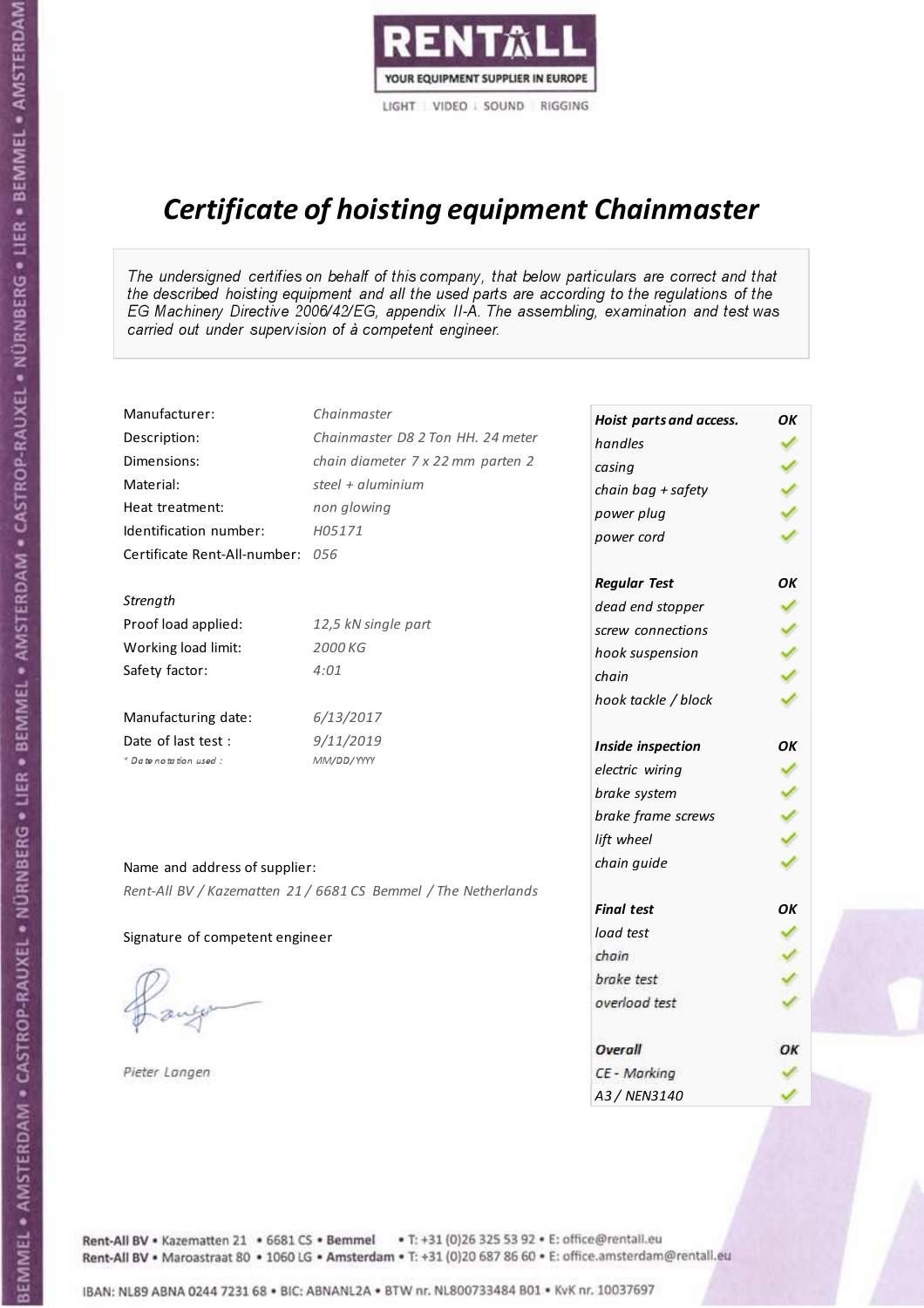

# Certificate of hoisting equipment Chainmaster

The undersigned certifies on behalf of this company, that below particulars are correct and that the described hoisting equipment and all the used parts are according to the regulations of the EG Machinery Directive 2006/42/EG, appendix II-A. The assembling, examination and test was carried out under supervision of à competent engineer.

| Manufacturer:                    | Chainmaster                                                    | Hoist parts and access. | OK |
|----------------------------------|----------------------------------------------------------------|-------------------------|----|
| Description:                     | Chainmaster D8 2 Ton HH. 24 meter                              | handles                 |    |
| Dimensions:                      | chain diameter 7 x 22 mm parten 2                              | casing                  |    |
| Material:                        | steel + aluminium                                              | chain bag + safety      |    |
| Heat treatment:                  | non glowing                                                    | power plug              |    |
| Identification number:           | H05172                                                         | power cord              |    |
| Certificate Rent-All-number: 057 |                                                                |                         |    |
|                                  |                                                                | <b>Regular Test</b>     | OK |
| Strength                         |                                                                | dead end stopper        |    |
| Proof load applied:              | 12,5 kN single part                                            | screw connections       |    |
| Working load limit:              | 2000 KG                                                        | hook suspension         |    |
| Safety factor:                   | 4:01                                                           | chain                   |    |
|                                  |                                                                | hook tackle / block     |    |
| Manufacturing date:              | 6/13/2017                                                      |                         |    |
| Date of last test :              | 9/10/2019                                                      | Inside inspection       | OK |
| * Date notation used :           | MM/DD/YYYY                                                     | electric wiring         | ✓  |
|                                  |                                                                | brake system            |    |
|                                  |                                                                | brake frame screws      |    |
|                                  |                                                                | lift wheel              |    |
| Name and address of supplier:    |                                                                | chain guide             |    |
|                                  | Rent-All BV / Kazematten 21 / 6681 CS Bemmel / The Netherlands |                         |    |
|                                  |                                                                | <b>Final test</b>       | OK |
| Signature of competent engineer  |                                                                | load test               |    |
|                                  |                                                                | chain                   |    |
|                                  |                                                                | brake test              |    |
|                                  |                                                                | overload test           |    |
|                                  |                                                                |                         |    |
|                                  |                                                                | Overall                 | ОК |
| Pieter Langen                    |                                                                | CE - Marking            |    |
|                                  |                                                                | A3 / NEN3140            |    |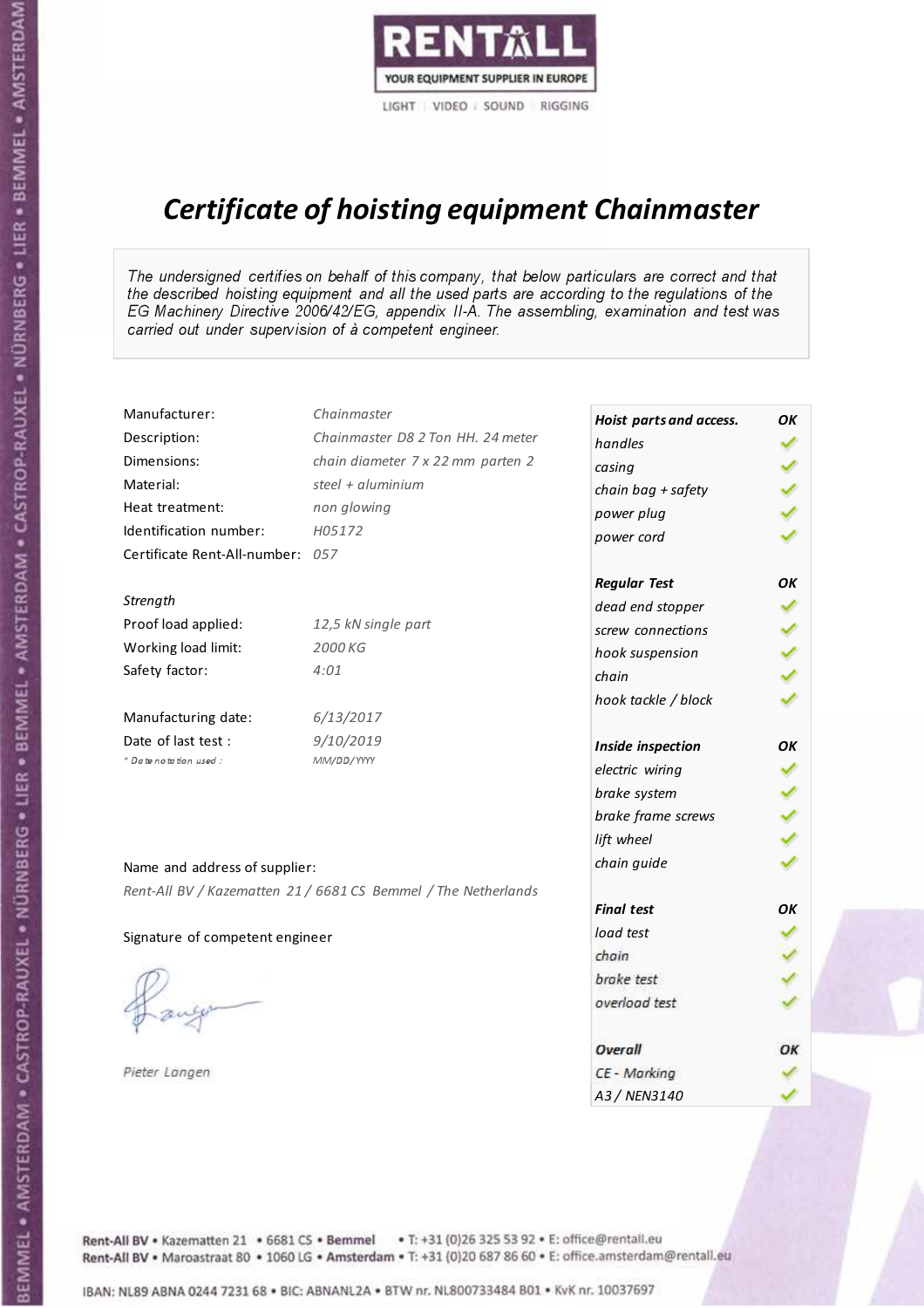

# Certificate of hoisting equipment Chainmaster

The undersigned certifies on behalf of this company, that below particulars are correct and that the described hoisting equipment and all the used parts are according to the regulations of the EG Machinery Directive 2006/42/EG, appendix II-A. The assembling, examination and test was carried out under supervision of à competent engineer.

| Manufacturer:                    | Chainmaster                                                    | Hoist parts and access. | OK |
|----------------------------------|----------------------------------------------------------------|-------------------------|----|
| Description:                     | Chainmaster D8 2 Ton HH. 24 meter                              | handles                 |    |
| Dimensions:                      | chain diameter 7 x 22 mm parten 2                              | casing                  |    |
| Material:                        | steel + $aluminim$                                             | chain bag + safety      |    |
| Heat treatment:                  | non glowing                                                    | power plug              |    |
| Identification number:           | H05173                                                         | power cord              |    |
| Certificate Rent-All-number: 058 |                                                                |                         |    |
|                                  |                                                                | <b>Regular Test</b>     | OK |
| Strength                         |                                                                | dead end stopper        |    |
| Proof load applied:              | 12,5 kN single part                                            | screw connections       |    |
| Working load limit:              | 2000 KG                                                        | hook suspension         |    |
| Safety factor:                   | 4:01                                                           | chain                   |    |
|                                  |                                                                | hook tackle / block     |    |
| Manufacturing date:              | 6/13/2017                                                      |                         |    |
| Date of last test:               | 9/10/2019                                                      | Inside inspection       | OK |
| + Date notation used :           | MM/DD/YYYY                                                     | electric wiring         |    |
|                                  |                                                                | brake system            |    |
|                                  |                                                                | brake frame screws      |    |
|                                  |                                                                | lift wheel              |    |
| Name and address of supplier:    |                                                                | chain guide             |    |
|                                  | Rent-All BV / Kazematten 21 / 6681 CS Bemmel / The Netherlands |                         |    |
|                                  |                                                                | <b>Final test</b>       | OK |
| Signature of competent engineer  |                                                                | load test               |    |
|                                  |                                                                | chain                   |    |
|                                  |                                                                | brake test              |    |
|                                  |                                                                | overload test           |    |
|                                  |                                                                |                         |    |
|                                  |                                                                | Overall                 | OK |
| Pieter Langen                    |                                                                | CE - Marking            |    |
|                                  |                                                                | A3 / NEN3140            |    |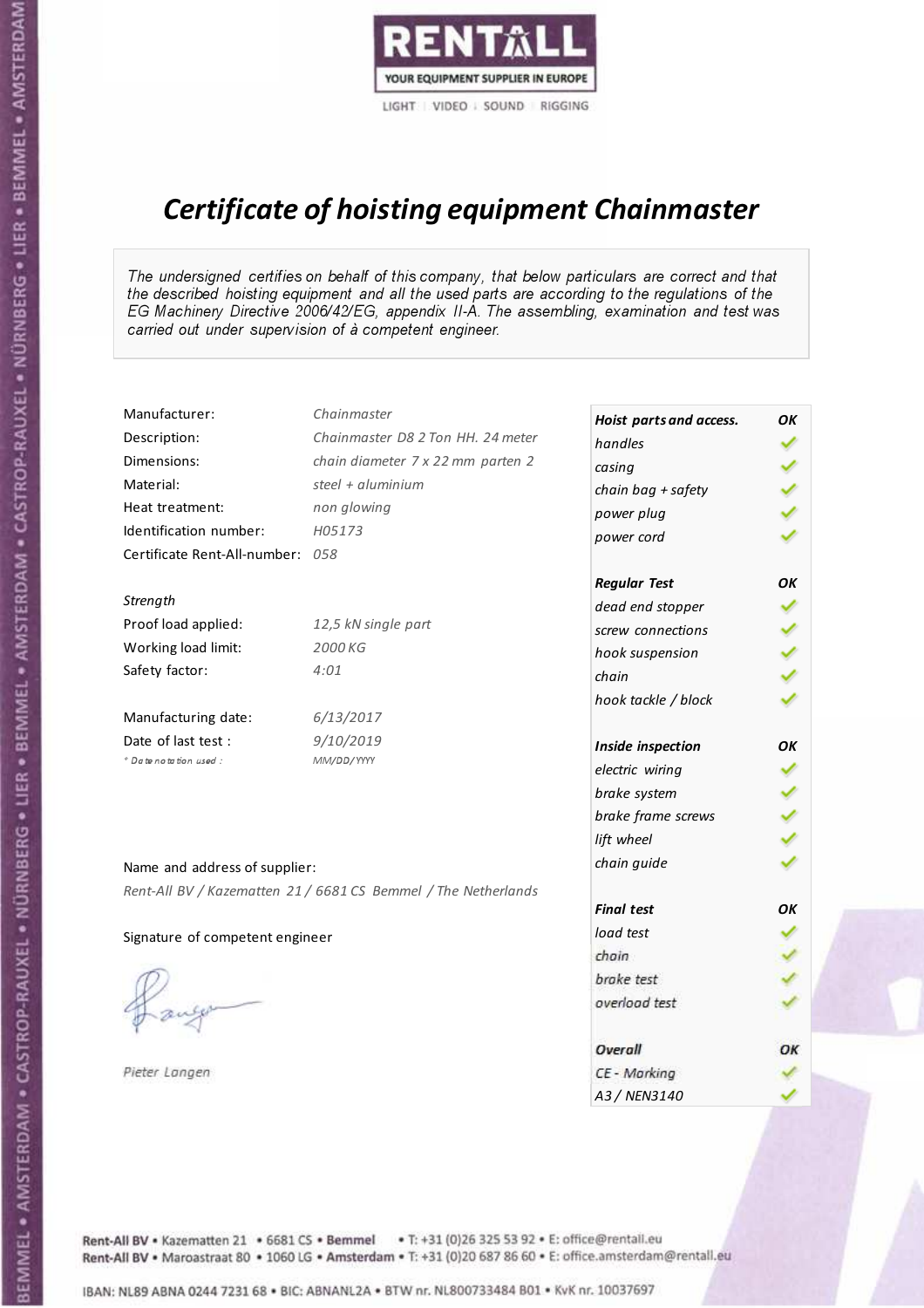

## Certificate of hoisting equipment Chainmaster

The undersigned certifies on behalf of this company, that below particulars are correct and that the described hoisting equipment and all the used parts are according to the regulations of the EG Machinery Directive 2006/42/EG, appendix II-A. The assembling, examination and test was carried out under supervision of à competent engineer.

| Manufacturer:                    | Chainmaster                                                    | Hoist parts and access. | OK |
|----------------------------------|----------------------------------------------------------------|-------------------------|----|
| Description:                     | Chainmaster D8 2 Ton HH. 24 meter                              | handles                 |    |
| Dimensions:                      | chain diameter 7 x 22 mm parten 2                              | casing                  |    |
| Material:                        | steel $+$ aluminium                                            | chain bag + safety      |    |
| Heat treatment:                  | non glowing                                                    | power plug              |    |
| Identification number:           | H05174                                                         | power cord              |    |
| Certificate Rent-All-number: 059 |                                                                |                         |    |
|                                  |                                                                | <b>Regular Test</b>     | OK |
| Strength                         |                                                                | dead end stopper        |    |
| Proof load applied:              | 12,5 kN single part                                            | screw connections       |    |
| Working load limit:              | 2000 KG                                                        | hook suspension         |    |
| Safety factor:                   | 4:01                                                           | chain                   |    |
|                                  |                                                                | hook tackle / block     |    |
| Manufacturing date:              | 6/13/2017                                                      |                         |    |
| Date of last test:               | 11/1/2019                                                      | Inside inspection       | OK |
| + Date notation used :           | MM/DD/YYYY                                                     | electric wiring         |    |
|                                  |                                                                | brake system            |    |
|                                  |                                                                | brake frame screws      |    |
|                                  |                                                                | lift wheel              |    |
| Name and address of supplier:    |                                                                | chain guide             |    |
|                                  | Rent-All BV / Kazematten 21 / 6681 CS Bemmel / The Netherlands |                         |    |
|                                  |                                                                | <b>Final test</b>       | OK |
| Signature of competent engineer  |                                                                | load test               |    |
|                                  |                                                                | chain                   |    |
|                                  |                                                                | brake test              |    |
|                                  |                                                                | overload test           |    |
|                                  |                                                                |                         |    |
|                                  |                                                                | Overall                 | OK |
| Pieter Langen                    |                                                                | CE - Marking            |    |
|                                  |                                                                | A3 / NEN3140            |    |

BEMMEL • AMSTERDAM • CASTROP-RAUXEL • NÜRNBERG • LIER • BEMMEL • AMSTERDAM • CASTROP-RAUXEL • NÜRNBERG • LIER • BEMMEL • AMSTERDAM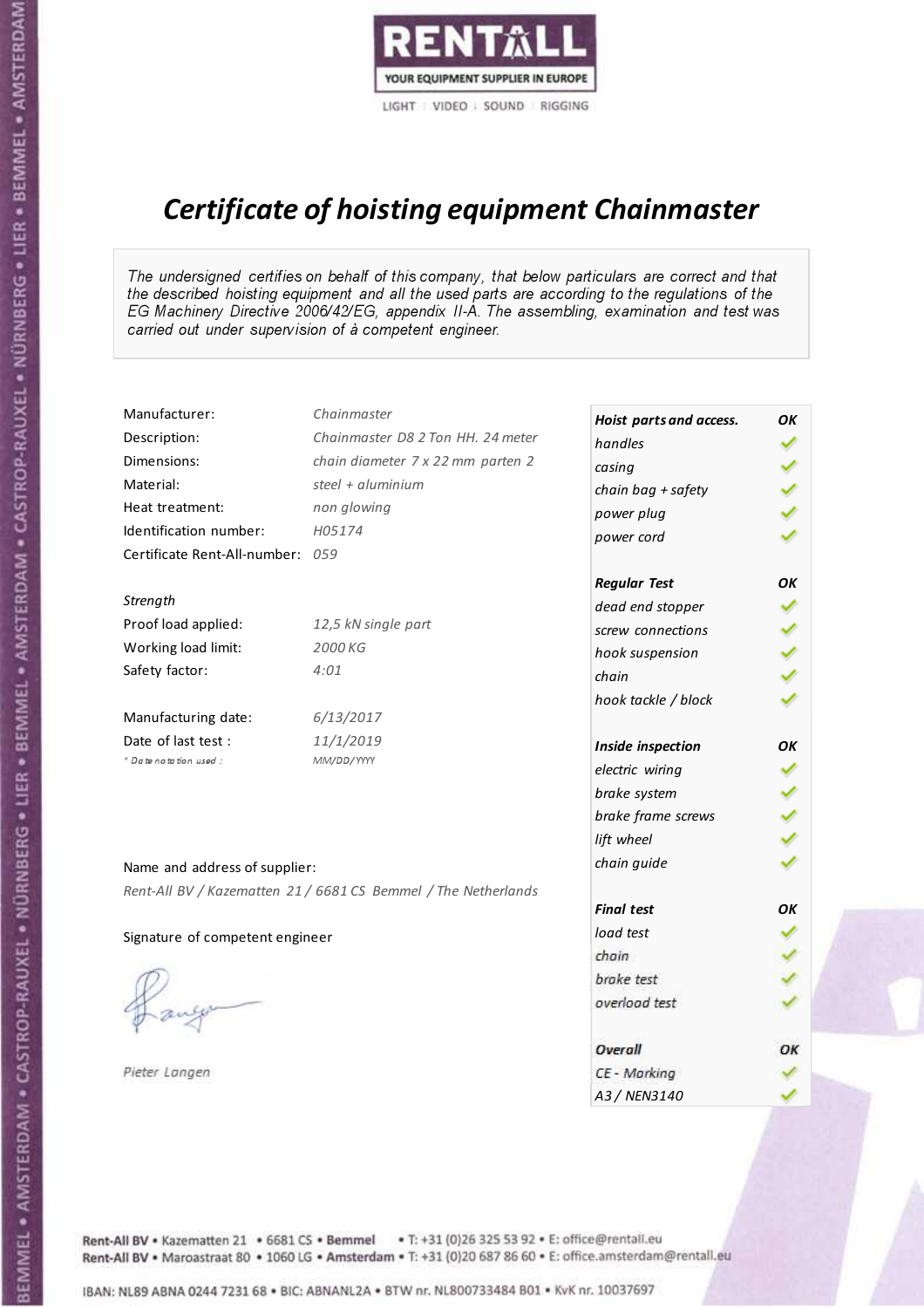

# Certificate of hoisting equipment Chainmaster

The undersigned certifies on behalf of this company, that below particulars are correct and that the described hoisting equipment and all the used parts are according to the regulations of the EG Machinery Directive 2006/42/EG, appendix II-A. The assembling, examination and test was carried out under supervision of à competent engineer.

| Manufacturer:                    | Chainmaster                                                    | Hoist parts and access. | OK |
|----------------------------------|----------------------------------------------------------------|-------------------------|----|
| Description:                     | Chainmaster D8 2 Ton HH. 24 meter                              | handles                 |    |
| Dimensions:                      | chain diameter 7 x 22 mm parten 2                              | casing                  |    |
| Material:                        | steel + $aluminim$                                             | chain bag + safety      |    |
| Heat treatment:                  | non glowing                                                    | power plug              |    |
| Identification number:           | H05175                                                         | power cord              |    |
| Certificate Rent-All-number: 060 |                                                                |                         |    |
|                                  |                                                                | <b>Regular Test</b>     | OK |
| Strength                         |                                                                | dead end stopper        |    |
| Proof load applied:              | 12,5 kN single part                                            | screw connections       |    |
| Working load limit:              | 2000 KG                                                        | hook suspension         |    |
| Safety factor:                   | 4:01                                                           | chain                   |    |
|                                  |                                                                | hook tackle / block     |    |
| Manufacturing date:              | 6/13/2017                                                      |                         |    |
| Date of last test :              | 9/11/2019                                                      | Inside inspection       | OK |
| + Date notation used :           | MM/DD/YYYY                                                     | electric wiring         |    |
|                                  |                                                                | brake system            |    |
|                                  |                                                                | brake frame screws      |    |
|                                  |                                                                | lift wheel              |    |
| Name and address of supplier:    |                                                                | chain guide             |    |
|                                  | Rent-All BV / Kazematten 21 / 6681 CS Bemmel / The Netherlands |                         |    |
|                                  |                                                                | <b>Final test</b>       | OK |
| Signature of competent engineer  |                                                                | load test               |    |
|                                  |                                                                | chain                   |    |
|                                  |                                                                | brake test              |    |
|                                  |                                                                | overload test           |    |
|                                  |                                                                | Overall                 | OK |
| Pieter Langen                    |                                                                | CE - Marking            |    |
|                                  |                                                                | A3 / NEN3140            |    |

BEMMEL • AMSTERDAM • CASTROP-RAUXEL • NÜRNBERG • LIER • BEMMEL • AMSTERDAM • CASTROP-RAUXEL • NÜRNBERG • LIER • BEMMEL • AMSTERDAM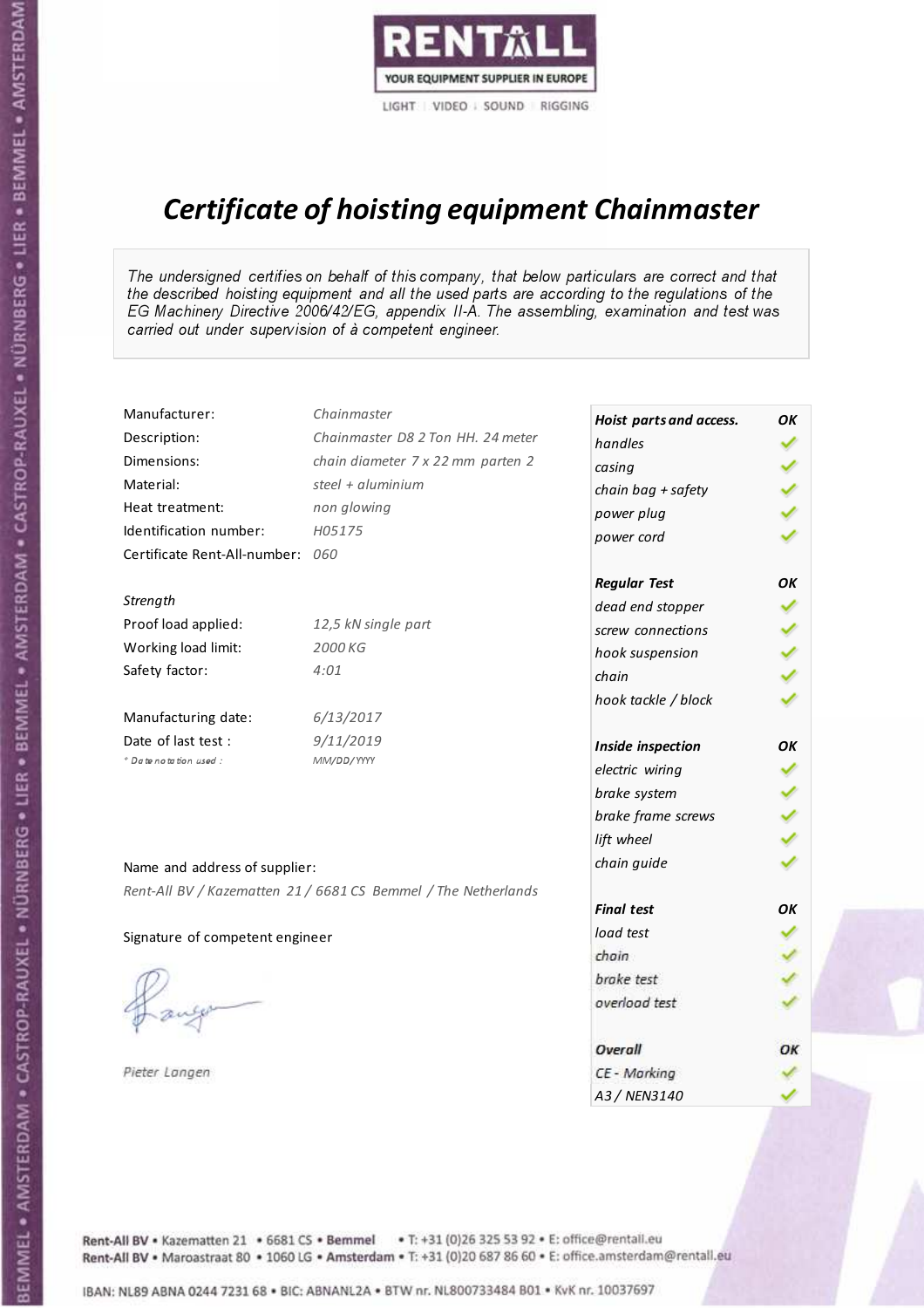

# Certificate of hoisting equipment Chainmaster

The undersigned certifies on behalf of this company, that below particulars are correct and that the described hoisting equipment and all the used parts are according to the regulations of the EG Machinery Directive 2006/42/EG, appendix II-A. The assembling, examination and test was carried out under supervision of à competent engineer.

| Manufacturer:                    | Chainmaster                                                    | Hoist parts and access. | OK |
|----------------------------------|----------------------------------------------------------------|-------------------------|----|
| Description:                     | Chainmaster D8 2 Ton HH. 24 meter                              | handles                 |    |
| Dimensions:                      | chain diameter 7 x 22 mm parten 2                              | casing                  |    |
| Material:                        | steel + $aluminim$                                             | chain bag + safety      |    |
| Heat treatment:                  | non glowing                                                    | power plug              |    |
| Identification number:           | H05176                                                         | power cord              |    |
| Certificate Rent-All-number: 061 |                                                                |                         |    |
|                                  |                                                                | <b>Regular Test</b>     | OK |
| Strength                         |                                                                | dead end stopper        |    |
| Proof load applied:              | 12,5 kN single part                                            | screw connections       |    |
| Working load limit:              | 2000 KG                                                        | hook suspension         |    |
| Safety factor:                   | 4:01                                                           | chain                   |    |
|                                  |                                                                | hook tackle / block     |    |
| Manufacturing date:              | 6/13/2017                                                      |                         |    |
| Date of last test:               | 9/10/2019                                                      | Inside inspection       | OK |
| + Date notation used :           | MM/DD/YYYY                                                     | electric wiring         |    |
|                                  |                                                                | brake system            |    |
|                                  |                                                                | brake frame screws      |    |
|                                  |                                                                | lift wheel              |    |
| Name and address of supplier:    |                                                                | chain guide             |    |
|                                  | Rent-All BV / Kazematten 21 / 6681 CS Bemmel / The Netherlands |                         |    |
|                                  |                                                                | <b>Final test</b>       | OK |
| Signature of competent engineer  |                                                                | load test               |    |
|                                  |                                                                | chain                   |    |
|                                  |                                                                | brake test              |    |
|                                  |                                                                | overload test           |    |
|                                  |                                                                | Overall                 | OK |
| Pieter Langen                    |                                                                | CE - Marking            |    |
|                                  |                                                                | A3 / NEN3140            |    |

BEMMEL • AMSTERDAM • CASTROP-RAUXEL • NÜRNBERG • LIER • BEMMEL • AMSTERDAM • CASTROP-RAUXEL • NÜRNBERG • LIER • BEMMEL • AMSTERDAM